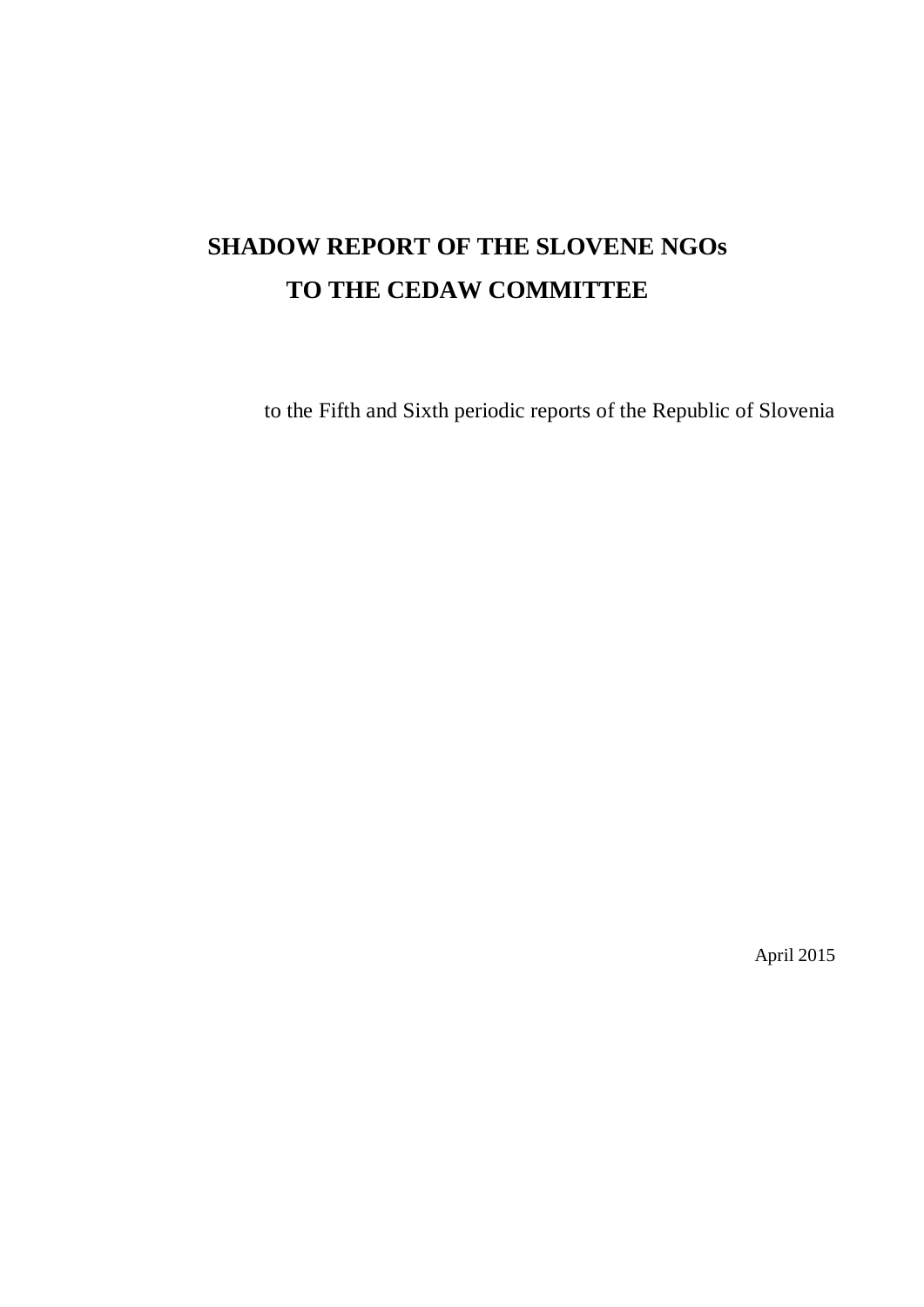## *Participants:*

- · Društvo ženski lobi Slovenije (Association Women's Lobby of Slovenia), Dunja Obersnel Kveder, Angela Murko Pleš, Metka Roksandić
- Društvo SOS telefon za ženske in otroke žrtve nasilja (The Association SOS Help-line for Women and Children - Victims of Violence)
- Društvo Evropska mreža za enakost spolov (CEE Network for Gender Issues), Sonja Lokar
- Društvo za nenasilno komunikacijo (Association For Nonviolent Communication), Nina Obran
- Društvo Ključ center za boj proti trgovini z ljudmi (Society Ključ centre for fight against trafficking in human beings)
- Društvo za osveščanje in varstvo center antidiskriminacije OVCA (Society for awareness and protection – Antidiscrimination Center), Boštjan Vernik Šetinc
- Mirovni inštitut (Peace Institute), Živa Humer
- Pravno-informacijski center nevladnih organizacij PIC (Legal-Informational Centre for NGOs – PIC), Katarina Bervar Sternad
- members of the project group Erased within Peace Institute Neža Kogovšek Šalamon, Uršula Lipovec Čebron, Sara Pistotnik, Jelka Zorn, Katarina Vučko
- Group for combating mobbing and violence on the workplace in The Association SOS Helpline for Women and Children - Victims of Violence
- Darja Teran review of the English text

## *Editorial board:*

- Katja Matko, Društvo SOS telefon za ženske in otroke žrtve nasilja (The Association SOS Help-line for Women and Children - Victims of Violence)*,*
- Metka Roksandić, Društvo ženski lobi Slovenije (Association Women's Lobby of Slovenia)

This Shadow Report was made without any international or national financial support and it is completely independent. The views and evaluations, expressed in this Shadow Report, belong to the respective NGO-s and experts who have contributed them.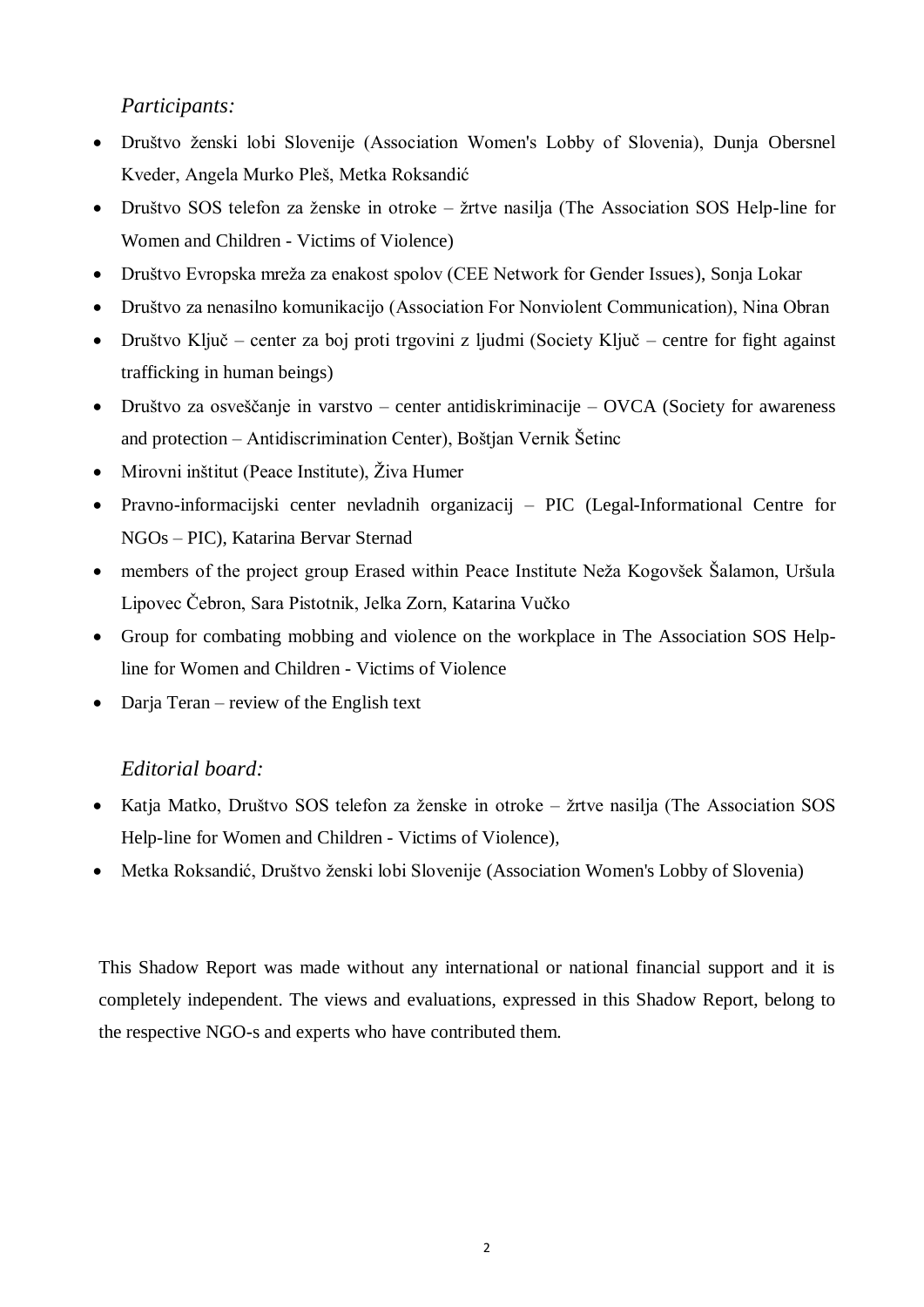#### Introduction

In 2008, when the CEDAW Committee discussed and commented 4th periodical report of the Republic of Slovenia, devastating financial and economic crises had only started. In the meantime this crisis has progressed into a social and political crisis. Since 2008, Slovenia had three national elections (2008, 2011, and 2014) and has now the fourth governmental coalition, led for a second time by a brand new winning party established only a month before the elections. Worsening of the development and growth perspectives of the nation, dramatic raise of unemployment and poverty due to the EU dictated austerity policies, especially in the public sector and social policies, but also due to political instability, became visible also as a serious step back in social and economic status of women.

In 2008, CEDAW Committee gave to the Republic of Slovenia the following priority recommendations:

- Strengthening the mandate, status and visibility of the Governmental Office for Equal opportunities, including its financial and human resources;
- Ensuring independent status of the Advocate of equal opportunities of women and men;
- Strengthening the efforts for stronger representation of women in political life and their participation in political decision-making.

Shadow Reports on different articles of the CEDAW are clearly showing:

- 1. The gap between very dispersed but rather good laws aimed at erasing gender-based discrimination and fostering equal opportunities of women and men and their equal enjoyment of the results of the social and economic progress of the nation, or equal sharing of the burdens of the economic crises, and their practical implementation has not diminished, it has widened. Solving of the public debt has degraded into politics of transferring the burdens of the crisis to the shoulders of employees, socially vulnerable, pensioners and youth. Women are suffering disproportionately greater deprivations as employees, mothers and care givers, due to the gender stereotypes of the employers, shrinking of social transfers and reduced accessibility and availability of the public services of the welfare state.
- 2. Most of the attempts of improvement of the legal frameworks which proved to be insufficient have failed. New Family code was overruled by the referendum aiming to deny to the same sex partners the right to adopt the children of the partner. NGO's requests for the improvements of the Penal Code with regard violence against women did not succeed. The new proposed act on equality between women and men failed. There were two semi-steps forward too: in December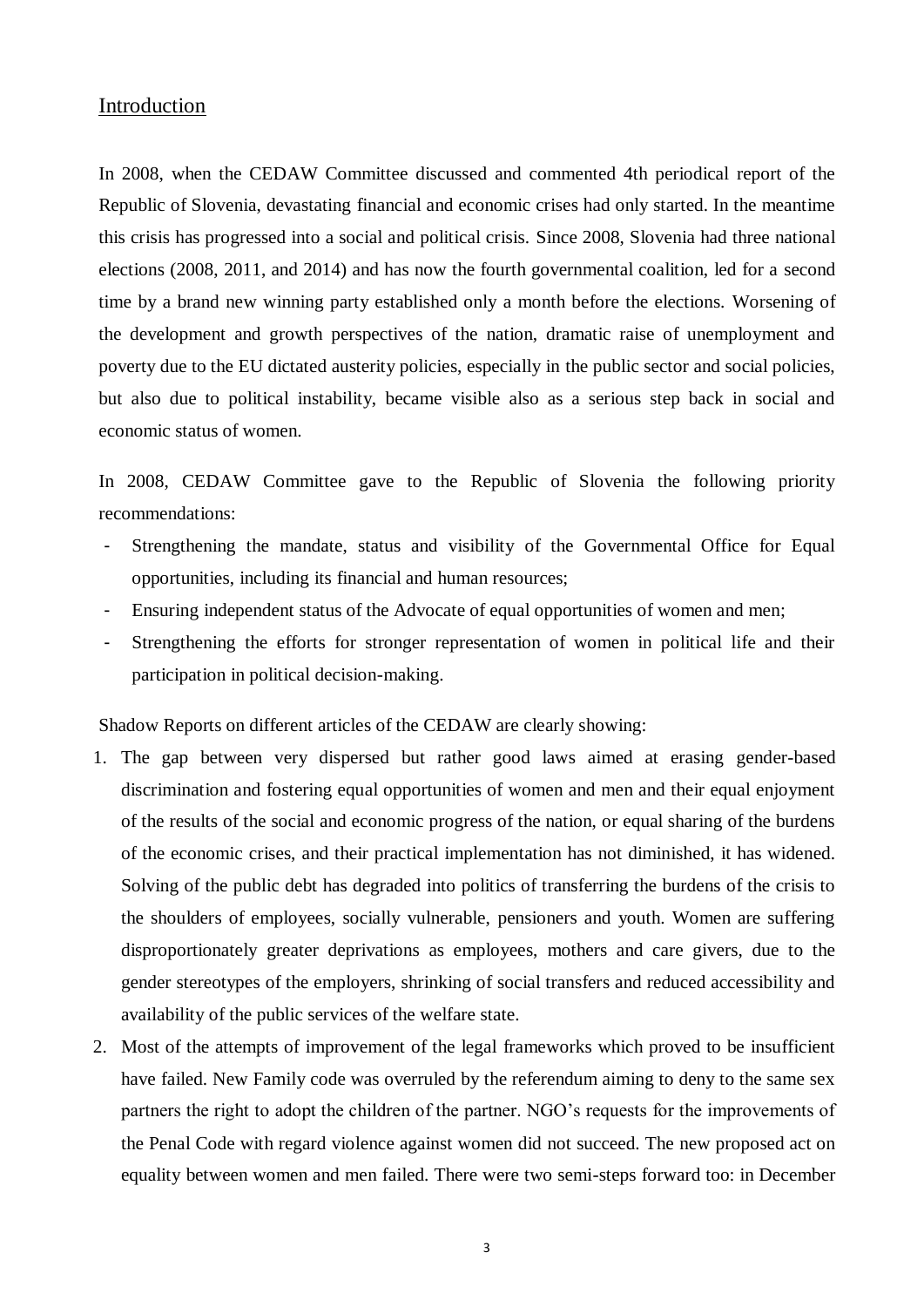2014 Slovenia finally ratified CoE Istanbul Convention – but with all possible reservations, which announces a long battle for legal improvements especially concerning prevention, punishment and economic indemnities to the victims of gender based violence. In 2010 Slovenian government also accepted its first NAP for the implementation of UN SC Resolution 1325, but the implementation was severely limited due to the lack of sufficient funding. The biggest backlash was with regard to the national gender equality machinery, going in the opposite direction of all recommendations of the CEDAW Committee. Instead of being strengthened, better financially and personally equipped and made more visible, they were all dismantled, impoverished and marginalised.

- 3. Institutional support for gender equality drastically worsened, as the Governmental Office for Equal Opportunities with its own budget and staff was abolished in 2012. A part of the staff was integrated in the Ministry of Labour, Family, Social Affairs and Equal Opportunities as a small sector without its own budget. Deputy Ombudsman for gender equality as the Advocate for Equal Opportunities of Women and Men was not abolished, but was further disempowered inside the Ministry of Labour, Family, Social Affairs and Equal Opportunities. Since 2012 the Government Council for the implementation of the principle of equal treatment, set up according to the law, stopped working. The National Assembly's Commission on Petitions, Human Rights and Equal Opportunities is dealing with gender equality, but only for debating and placing initiatives with no other power. Gender composition of this Commission (6 men and 5 women) does not provide an adequate treatment and support to the gender equality issue. Instead of strengthening the authorities and bodies in support of gender equality in Slovenia, a degradation of gender equality is happening, with weakening and its complete marginalization in addition to a complete lack of understanding of the concept and importance of equality between women and men.
- 4. In the period after the fourth periodic report, the gender quotas have begun to operate more effectively in the electoral legislation after 10 years of transition period, especially for municipal councils. At 2014 local elections the statutory provision was implemented that in its first half, every list of candidates shall have at least 40 % of male and female candidates and classify them according to the zipper principle. The proportion of women councillors after the last local elections thus rose from 22 % to 32 %. Still, there are municipalities without a single female councillor; in addition, the proportion of women mayors in all municipalities is only 7.5 %.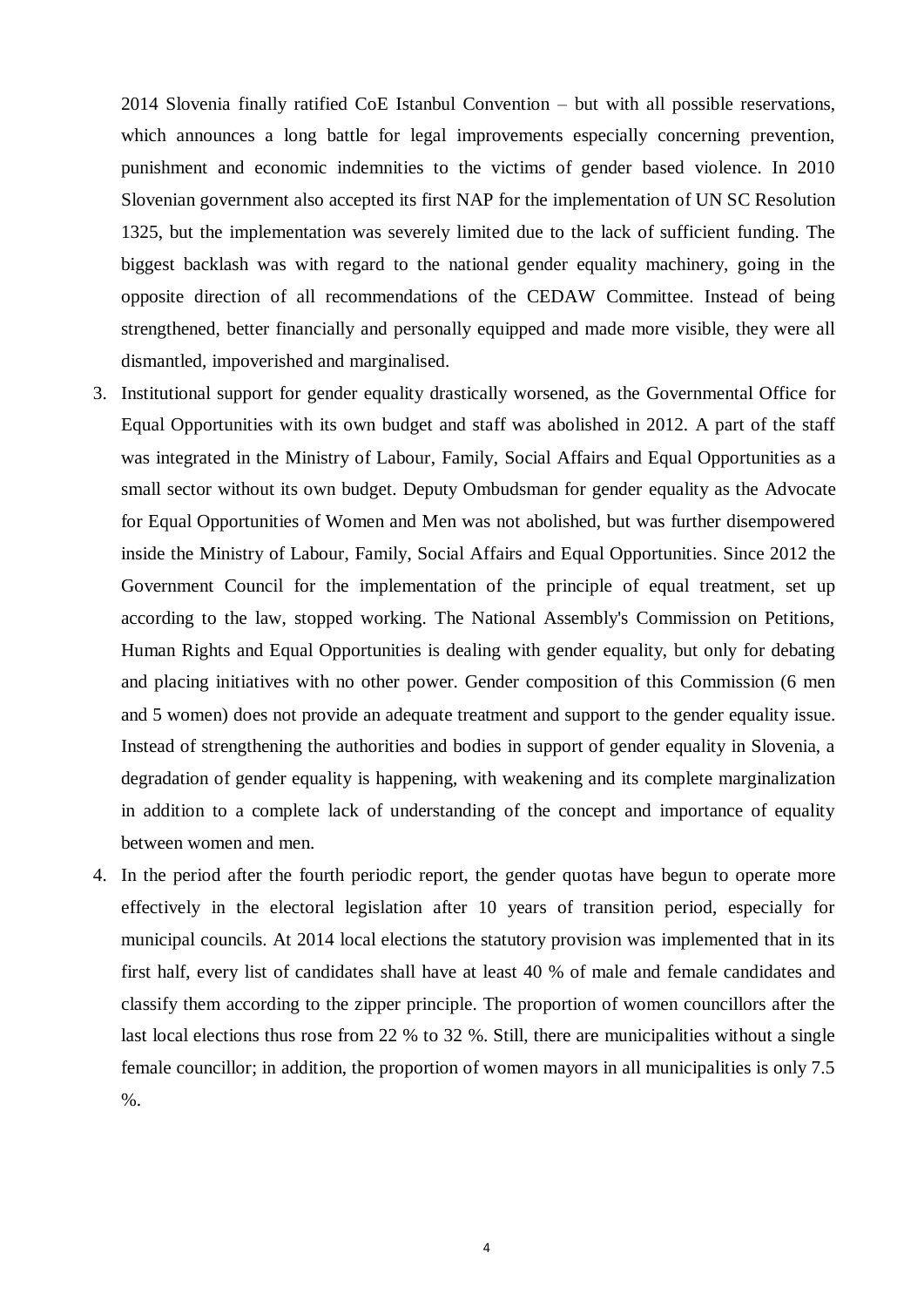## *Equality and gender discrimination (references to articles 1, 3, 4, and 5 of CEDAW)*

**Like in most EU countries, women in Slovenia are facing stereotypes that are restraining them from fully exercising their right to equal treatment, particularly in the field of labour, access to employment, equal remuneration and, consequently, participation in public political life and political and economic decision-making. Apart from that, the efforts of the Government of the Republic of Slovenia to address the economic crisis and to achieve stability of the public finances led to the adoption of a number of measures which have indirect consequences on gender inequality.**

The adoption of the Fiscal Balance Act in 2012 allowed numerous measures that indirectly negatively affect women more than men. Reduction of the unemployment and health insurance, limited coverage of health care costs, stricter criteria for obtaining social benefits, etc. have larger effect on women than men. Slovenia is also one of the member states of the EU that amended the Constitution with the Golden Rule of fiscal policy. This could potentially limit the countercyclical measures against the crisis and could lead to greater gender inequality. These measures influence social position of women, resulting in their (even more) economic dependence, marginalization and social exclusion.

Women in Slovenia are, especially thought the media, influenced by stereotypical thinking related to the traditional role of women in the society: women are primarily seen as caretakers of children, their job still represents more or less "a small contribution" to the family budget. Men retain their role as bread winners and therefore hold a stronger role in a relationship and society. Woman with a career, by general opinion, cannot be a good mother and vice a versa, a good mother should not have a career<sup>1</sup>. State policies, action plans and other measures have failed to bring changes; statistical data still shows high degree of inequality between men and women.

Existing stereotypes are strongly related to the right to permanent employment, the right to equal access to employment, the right to just and favourable working conditions and protection against unemployment. Through these rights women also exercise the right to education, career advancement and economic independence.

The rate of women actively participating in the labour market in Slovenia has declined sharply in recent years, unemployment rate among women is rising, gender pay gap is increasing,

<u>.</u>

 $<sup>1</sup>$  Public opinion polls show that the percentage of young people, including women, who internalized these</sup> stereotypes started to increase.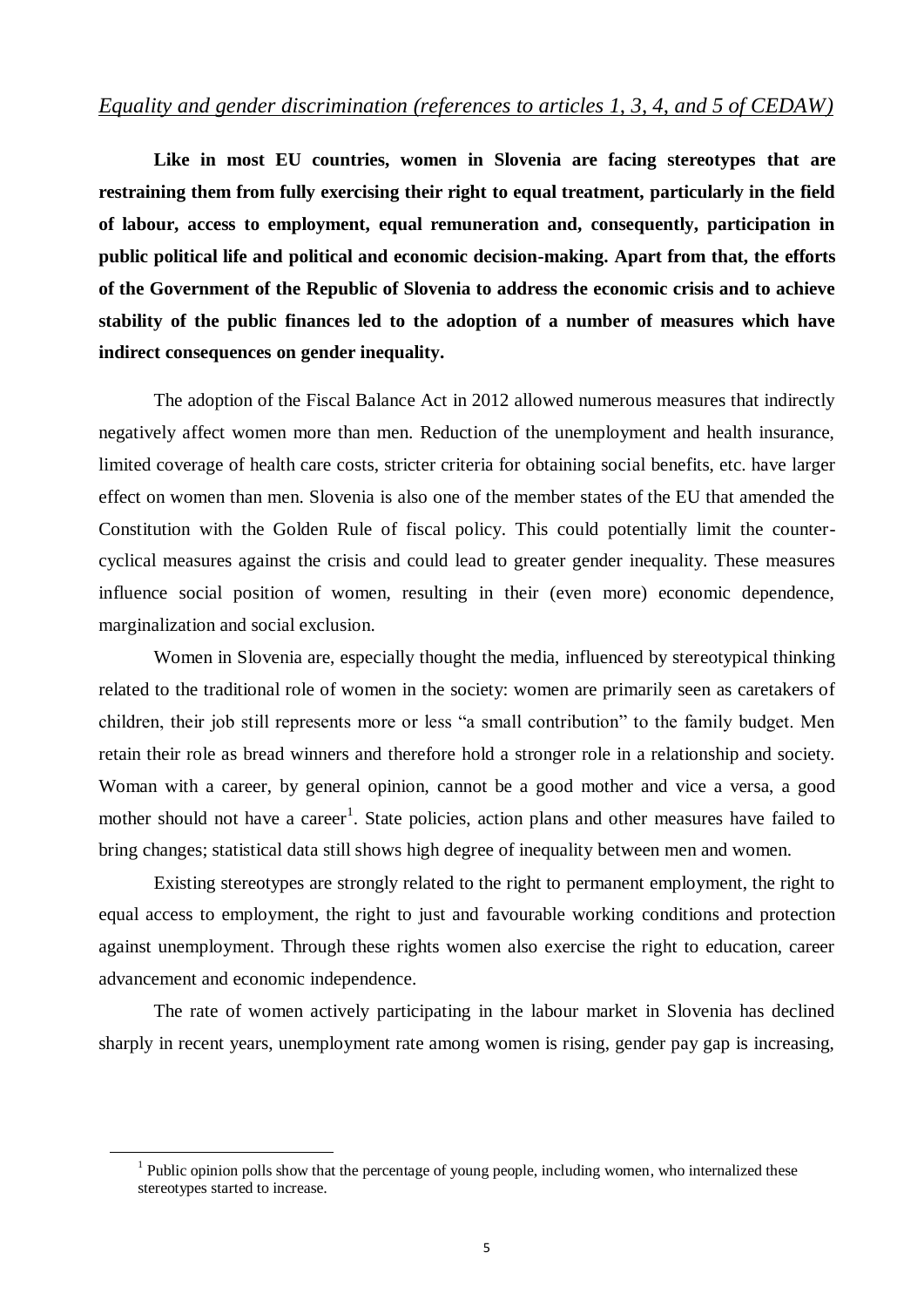gender segregation in the labour market is upheld (World Economic Forum, 2014), the double burden of women is increasing<sup>2</sup>, the risk of poverty for women is increasing, etc.

The unemployment rate of women is higher than the rate of unemployed men (Statistical office of the Republic of Slovenia, 2013) and for most demanding jobs men are by 19 % better remunerated than women on same positions.

The problems start already at accessing the labour market; women who are trying to find a job are still, despite the criminalization of such conduct, forced to answer questions about family planning. Slovenian employers consider absence due to the birth and illness of the child as an expense, notwithstanding the fact that all is covered from the state resources. In addition, employers are not willing to adjust the working process and work organization to the needs of the mother, not even when an adjustment is reasonable and feasible at no cost. Despite the legal measures the state has introduced, employers in practice still employ young women mainly on fixed-term contracts. Statistics show that the unemployment rate among young women is higher than among men in the same age group (Statistical office of the Republic of Slovenia, 2013); in addition, women are more often trapped in precarious forms of work than men.

Cases where the employer does not want to extend a fixed-term contract just for the reason of pregnancy are also common<sup>3</sup>. Internal acts of private employers include discriminatory rules that hinder the advancement or financial rewards of women who are absent due to child birth, by reason of motherhood do not perform overtime work, do not perform more than contractually agreed scope or content of work, etc. There has not been enough research in this field.

Mothers are more often in economically less favourable position due to absence from work when they stay at home with sick children (lower salaries), are not able to perform overtime work (which can be paid), and are also much less likely to enrol in further education (double burden) and therefore have less chance of career development.

Although the state provided adequate legislation which prohibits discrimination on the basis of gender (or motherhood) in all areas of social life, prohibits employers asking employment candidates about family planning and explicitly prohibits discrimination at workplace, the state does not provide effective protection against discrimination, because implementation control mechanisms and institutions are insufficient. The duty of political parties to draw up a strategy for integrating women into all aspects of their activities, including running for political functions, is

<u>.</u>

<sup>&</sup>lt;sup>2</sup> According to research conducted by the Ministry of Labour, Family, Social Affairs and Equal Opportunities in 2012 the equality index related to household tasks is only 38.8 (general equality index according to this research is 74.4) (Robnik, 2012).

 $3$  Employment contracts of around 10 % of pregnant women are not prolonged (Robnik, 2012: 60).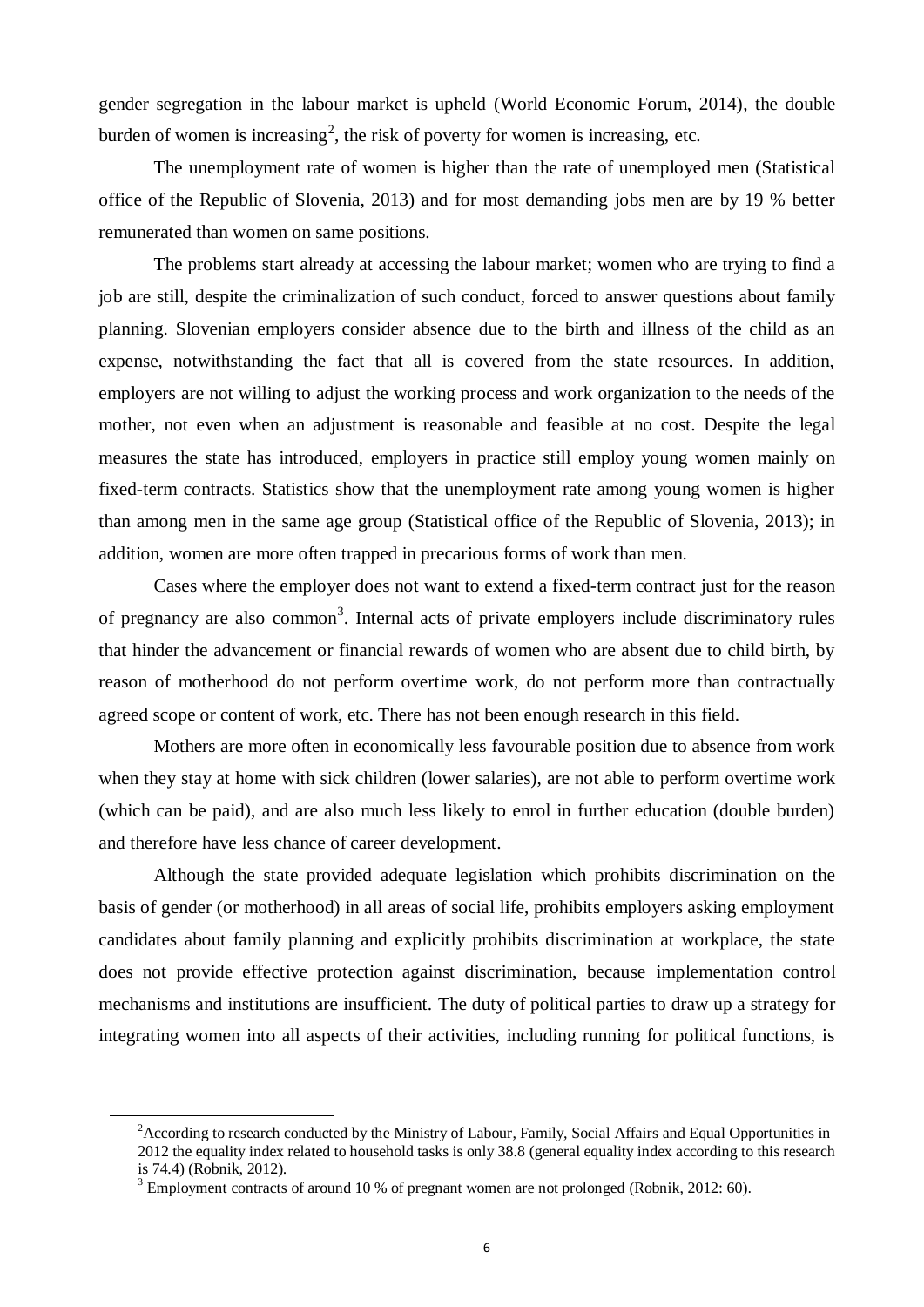neither respected nor controlled and not even sanctioned. Moreover, the Government in the new draft on equal opportunities for women and men proposed complete abolition of these duties.

#### **Recommendations:**

- **The state must implement more effective measures to eliminate stereotypes based on gender, especially in the field of employment.**
- **The state should eliminate indirect discrimination due to austerity measures and start to use gender mainstreaming and gender budgeting.**

#### **Question:**

 **How and when will the state ensure the implementation of legal provisions on institutions and bodies to promote gender equality and the implementation of measures to support the realization of substantive equality between women and men in those areas?**

Bibliography:

- 1. Fiscal Balance Act, Official Gazette of the Republic of Slovenia, No. 40/12. Available only in Slovene at: [http://www.uradni-list.si/1/content?id=108751,](http://www.uradni-list.si/1/content?id=108751) 4. 12. 2014.
- 2. Robnik, S., 2012*. Raziskava Enakost spolov v družinskem življenju in v partnerskih odnosih (Research on gender equality in family life and partnership)*, Ministrstvo za delo, družino, socialne zadeve in enake možnosti, Služba za enake možnosti in evropsko koordinacijo. Available only in Slovene at: [http://www.mddsz.gov.si/fileadmin/mddsz.gov.si/pageuploads/dokumenti\\_\\_pdf/druzina/RaziskavaEna](http://www.mddsz.gov.si/fileadmin/mddsz.gov.si/pageuploads/dokumenti__pdf/druzina/RaziskavaEnakostSpolovPartnerstvo.pdf) [kostSpolovPartnerstvo.pdf,](http://www.mddsz.gov.si/fileadmin/mddsz.gov.si/pageuploads/dokumenti__pdf/druzina/RaziskavaEnakostSpolovPartnerstvo.pdf) 25. 2. 2014.
- 3. Statistical Office of Republic of Slovenia, (Lah, L.), 2013. *Aktivno prebivalstvo, Slovenija, junij 2013 - končni podatki,* Available only in Slovene at: [http://www.stat.si/StatWeb/glavnanavigacija/podatki/prikazistaronovico?IdNovice=5668,](http://www.stat.si/StatWeb/glavnanavigacija/podatki/prikazistaronovico?IdNovice=5668) 25. 2. 2014).
- 4. World Economic Forum, 2014. *Gender Gap Index 2014, Slovenia.* Available at: [http://reports.weforum.org/global-gender-gap-report-2014/economies/#economy=SVN,](http://reports.weforum.org/global-gender-gap-report-2014/economies/#economy=SVN) 25. 2. 2014.

## *Article 2: Obligation to Eliminate Discrimination*

**The Republic of Slovenia does not provide protection against discrimination of women. Extremely far-reaching protection laws are not implemented; protective mechanisms are inefficient and inadequate in many ways. The extent of unreported discrimination is daunting. Breaching non-discrimination rules by companies, private individuals, as well as the state remains unpunished. The vicious circle is thus closed: the**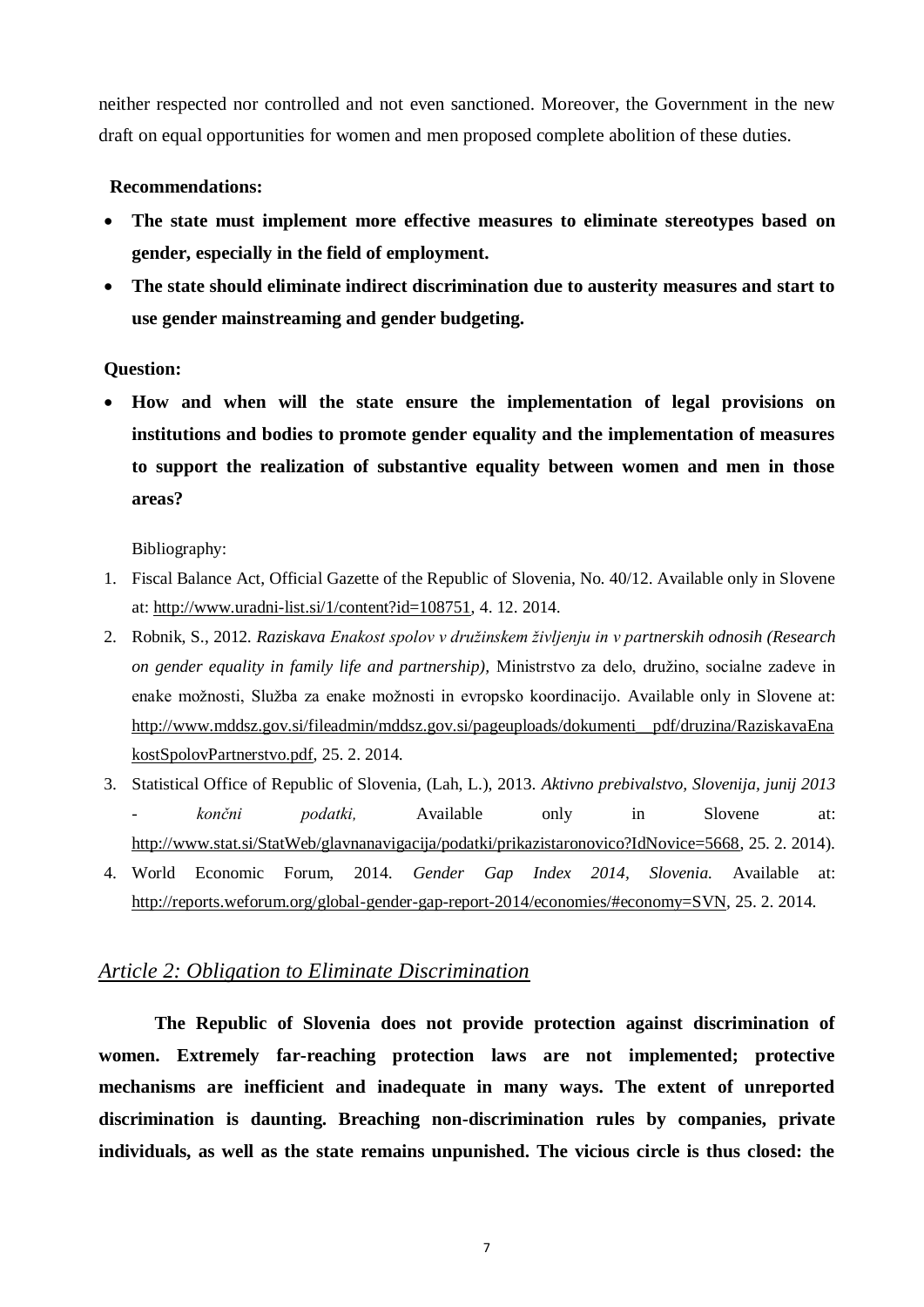## **state shares the responsibility for this situation. No efforts by civil society for actual equality can replace these shortcomings.**

Legislative prohibition of discrimination in substance is not clear enough that it could be understood by all: it is necessary to know several different laws and often also the legal interpretation. Focused awareness and training, particularly of public authorities, is thus even more crucial; so far, however, it has been inadequate. We miss examples or standards, e.g. in access to goods and services.

The absence of a system of effective means of legal protection is a key shortcoming. The wide range of legal means does not exclude each other, however, many are useful only in selected contexts (e.g. the protection through various inspections, limiting the amount of compensation in an administrative dispute... ). This is a diversified, complex, non-transparent and completely inefficient system of protection, particularly from the victim's perspective, they are not capable of understanding it, and (rightly) do not trust it. Even decision-making bodies lack specialization (knowledge), specific skills and sensibility, and at the same time they "rely" on others in their inaction. This makes it impossible to establish the responsibility. The symptom of this situation is a frightening large amount of unreported discrimination: the number and the results of the reported cases of discrimination are minimal. There is no court practise. This practice does not exist even where the discrimination against women is undoubtedly widespread, for example; in employment and occupation and in connection with work (pregnancy- and family-related questions at job interviews, mothers coming back to work from maternity or parental leave are allocated to a less paid work place, issues regarding promotions, female doctors candidacy for medical specialization, equal pay for the same work regardless of gender, unpaid internships), sexual harassment, unemployment (pregnant women, young mothers), at the access and supply of goods, services and accommodation.

The protection against retaliation is illusory at best; it is merely prohibited (lex imperfecta). Ombudsman and the Advocate of the principle of equality in their annual reports consistently repeat that the means for the protection against discrimination are not put into practise and exist on paper only. An extensive system of civil, administrative and penal sanctions exists; it is however extremely unlikely that the offender will suffer any serious consequence. The weakness of their advisory opinions is also pointed out by both the Ombudsman and the Advocate of the principle of equality.

In such circumstances an extremely flawed system for victim support against discrimination is inadmissible. There is no effective and independent body for protection against discrimination.

8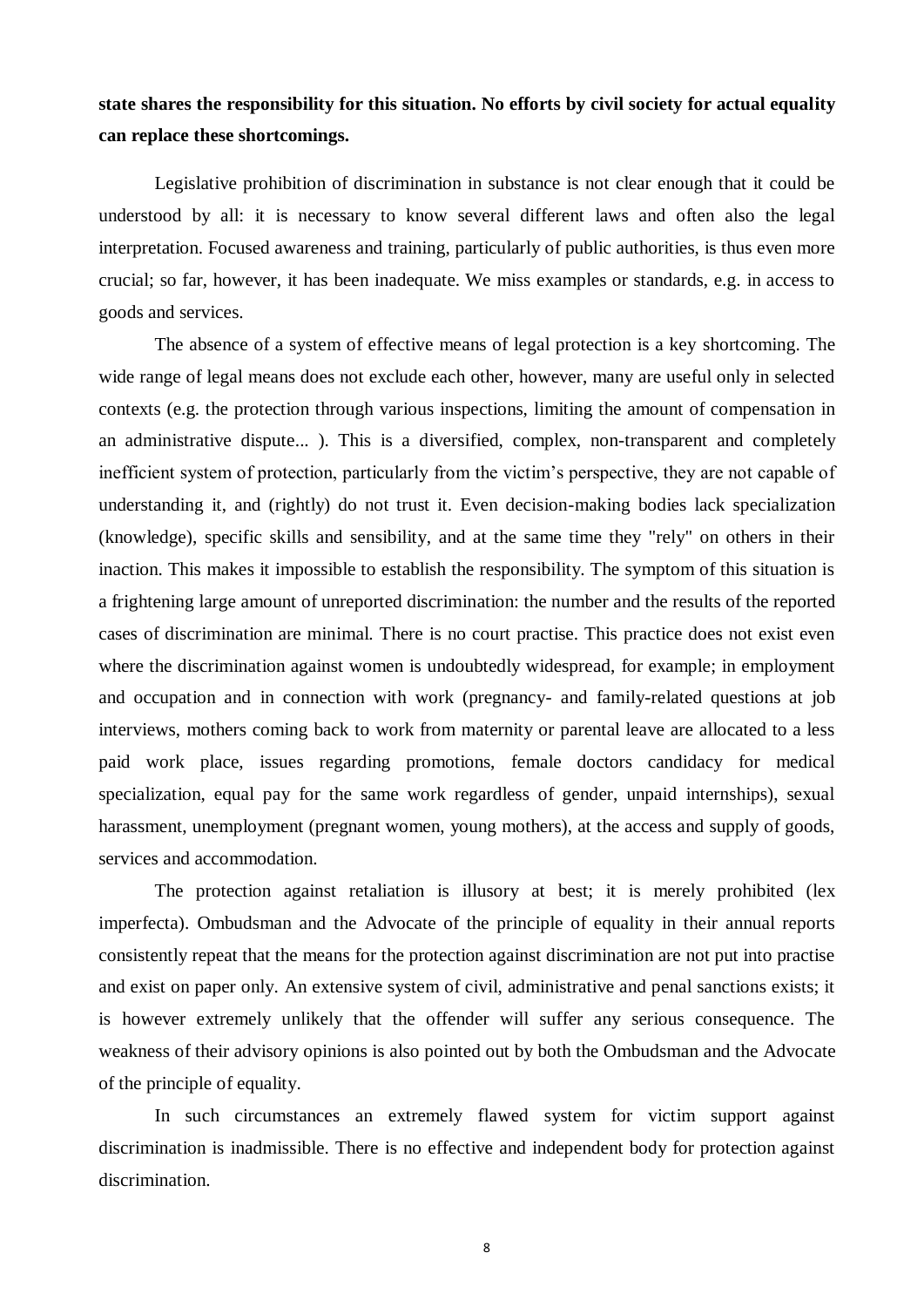In its regulations, the state does not enable and allow the possibility for the NGOs to help the victims in the processes (with representation and as a side participant) and also does not provide support for these activities. The state raises new barriers in regard to access to the courts by limiting access to free legal aid for the most vulnerable, by introducing fees in labour disputes. The examples of systemic non-compliance of the prohibition of discrimination by the state are multiplying, particularly in the regressive austerity measures. Fiscal Balance Act has introduced, among others, a compulsory retirement of older civil servants, but the criterion of qualifying for retirement, which is currently lower for women, has indirectly discriminated women (judgment of Constitutional Court in Case U-I-146/12). Data on the number of civil servants is unavailable.

Amendments to pension legislation, adopted in 2012, have drastically worsened the conditions of retirement for women and abolished by then applicable positive measures that the legislature had introduced for working women and mothers (different pensionable service for men and women, benefits for maternity, etc.) contrary to the reasoning of the decision of the Constitutional Court in 1999 (judgment of Constitutional Court in Case U-I-298/96). It was decided that the distinction between women and men in retirement is justified when balancing the disadvantages arising from traditionally and historically conditioned different social roles. Therefore, the differences in pension insurance that particularly affect women, could be compensated with the arrangements for women to obtain pensions earlier than men. As the different social roles still exist, by equalizing the required retirement age for men and women in 2012, with a short transitional period until 2018, women who have pension insurance are discriminated as compared to men.

The Parental Protection and Family Benefits Act introduced certain changes that affect the status of women. Reduction in compensation for parental leave from 100 % to 90 % of salary aims only at women, because they are the majority recipient, receiving the compensation in more than 92 %. In addition, the amount of the compensation was limited to 2 times of the average wage (previously 2.5 times). The state is thus sending out a strong message that the unpaid care work is worth less than the paid work, which on a symbolic level presents the devaluation of care and household work in the private sphere. This measure affects women in the fullest extent possible and constitutes indirect discrimination of women by the state.

#### **Recommendations:**

 **Immediately improve the system of protection against discrimination with transparent laws and system of transparent, efficient and easily accessible legal means. Ensure the possibility of supporting NGOs in all, including complex care procedures.**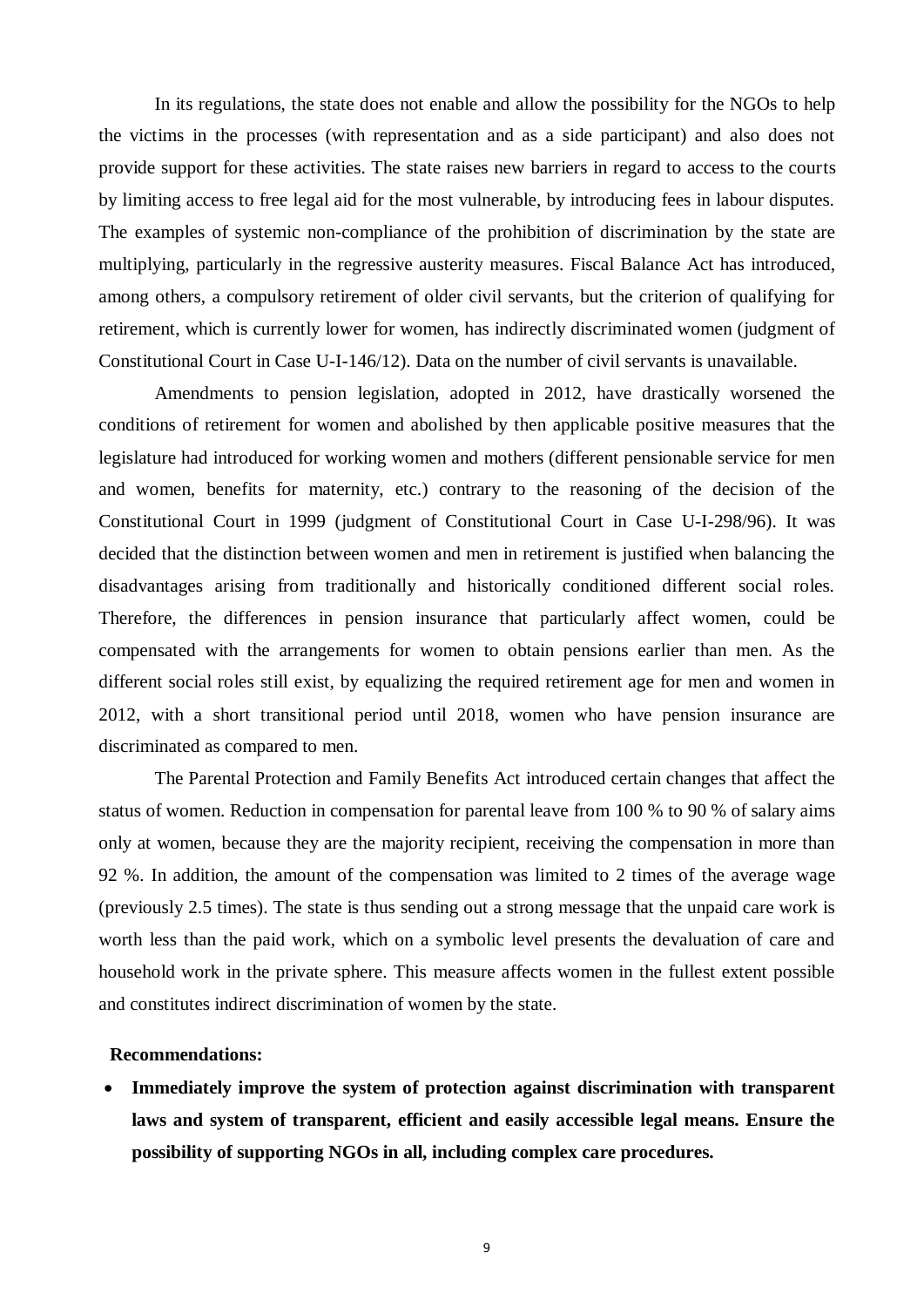- **To provide an independent body for protection against discrimination (which will be able to provide assistance to the victims with asserting their rights, with independent monitoring and implementation of incentive measures in the form of recommendations, guidelines, awareness and support to all interested parties).**
- **To eliminate all systemic discrimination.**
- **To establish an integrated strategy for the prevention and elimination of discrimination of women (including intersectional), including punitive policy; with sufficient human, organizational and financial resources to support this effort.**

#### **Questions:**

- **Can the state present examples of sanctions imposed for infringement of discrimination against women in employment, work and in connection with work, unequal pay, harassment and dismissal from work, from which their abundance and amount will be clear?**
- **What is the state planning in terms of improving the efficiency of regular legal means against discrimination and ensuring that they will give results?**
- **What resources and to which extent is the state prepared to provide for protection against discrimination, for the functioning of the body for equality and for the support of NGOs that could help defend victims of discrimination through legal means?**
- **What did they do and how did the existing institutions for gender equality operate during the adoption of legislation that most disadvantageously affected women, especially because the majority of adopted legislation is in jurisdiction of the Ministry of Labour, Family, Social Affairs and Equal Opportunities?**

Bibliography:

- 1. Amnesty International, *Paralle llives, Roma denied rights to housing and water in Slovenia*, 2011. Available only only in Slovene at[:http://www.amnesty.si/images/KAMPANJE/SLOVENIJA/vzporedna\\_zivljenja.pdf,](http://www.amnesty.si/images/KAMPANJE/SLOVENIJA/vzporedna_zivljenja.pdf) 19. 12. 2014.
- 2. Zagovornik načela enakosti, *Letno poročilo za leti 2011*, *2012 (*Advocate of the principle of equality, *Annual reports for the years 2011, 2012*). Available only in Slovene at: [http://www.zagovornik.gov.si/si/informacije/letna-porocila/lp-2011/index.html,](http://www.zagovornik.gov.si/si/informacije/letna-porocila/lp-2011/index.html) 19. 12. 2014.
- 3. Fiscal Balance Act, Official Gazette of the Republic of Slovenia, No. 40/12. Available only in Slovene at: [http://www.uradni-list.si/1/content?id=108751,](http://www.uradni-list.si/1/content?id=108751) 20. 12. 2014.
- 4. Pension and Disability Insurance Act (ZPIZ-2), Official Gazette of the Republic of Slovenia, No. 96/12. Available only in Slovene at: [http://www.uradni-list.si/1/content?id=110802,](http://www.uradni-list.si/1/content?id=110802) 20. 12. 2014.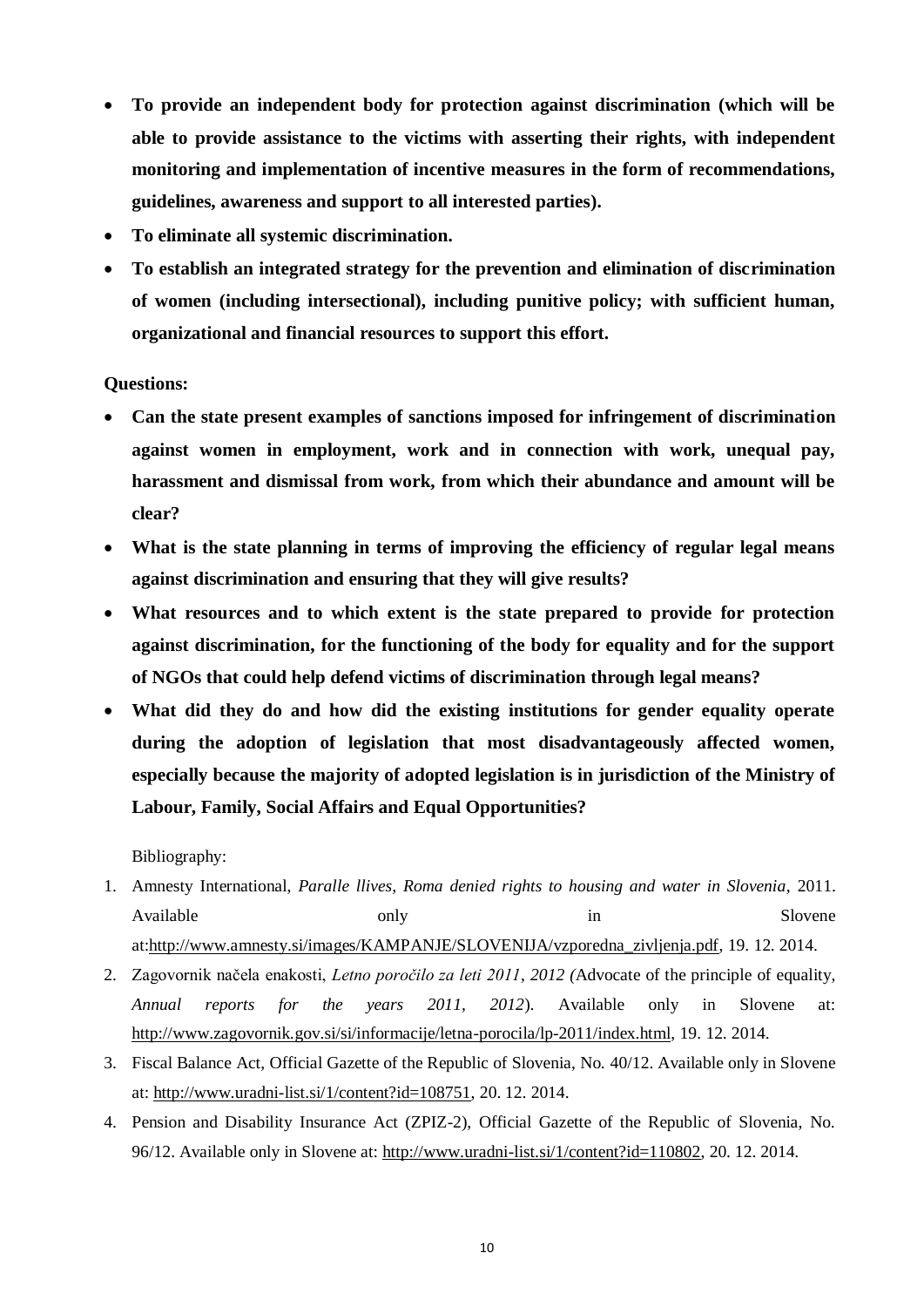- 5. Parental Protection and Family Benefits Act, Official Gazette of the Republic of Slovenia, No. 26/14. Available only in Slovene at: [http://www.uradni-list.si/1/content?id=117071,](http://www.uradni-list.si/1/content?id=117071) 28. 1. 2015.
- 6. Judgment of Constitutional Court in Case U-I-146/12. Available at: [http://odlocitve.us](http://odlocitve.us-rs.si/en/odlocitev/AN03723?q=u-i-146)[rs.si/en/odlocitev/AN03723?q=u-i-146,](http://odlocitve.us-rs.si/en/odlocitev/AN03723?q=u-i-146) 25. 2. 2015.
- 7. Judgment of Constitutional Court in Case U-I-298/96. Available at: [http://odlocitve.us](http://odlocitve.us-rs.si/en/odlocitev/AN01809?q=298%2F96)[rs.si/en/odlocitev/AN01809?q=298%2F96,](http://odlocitve.us-rs.si/en/odlocitev/AN01809?q=298%2F96) 25. 2. 2015.

## *General recommendation 19: Violence against women*

**Since 2008, in the field of violence against women quite a few changes have happened, however, deficiencies with a major impact on the disadvantaged position of women - victims of violence, have been revealed. They involve legislative shortcomings, which do not impose penalties for violations of the measures. Women are secondary victims in the processes of the courts, the police and the prosecutor, where they have to prove they have been victims of violence. The criminal offence of threat is carried out only on a private lawsuit; therefore the victim must initiate the process herself. National authorities do not inform the victims of violence about the release or escape from detention or imprisonment of persons that are being prosecuted or are sentenced for an offence against these victims. Such information current legislation does not permit, except with the consent of the accused or convict.**

Since 2008, when the Family Violence Prevention Act was adopted, the number of cases dealt with domestic violence by the police has increased (in 2009, the number of cases dealt with domestic violence was 2,478 and the number of cases where victims are women was 2,252), then the number of such cases began to fall (2012, 1,702 cases and 1,568 cases where the victim is female, 2013, 1,592 cases and 1,484 cases where the victim is female) (Miklič, 2014). The increase in police reports and trials of this is attributed to greater awareness, both of victims and the general public about violence against women and domestic violence. The decrease of reported cases to the police that followed is attributed to the all-pervading economic and financial crisis.

According to the national survey on violence in the private sphere and in partner relations, 56.1 % of women in Slovenia have experienced some form of violence since the age of 15 and 90.8 % of perpetrators of violence are men (Leskošek et al., 2010).

In practice, the shortcomings of the Family Violence Prevention Act began to show. The disadvantage of the Act is that it does not impose penalties on offenders who fail to comply with the measures imposed in favour of the victim and also does not allow the police to act in such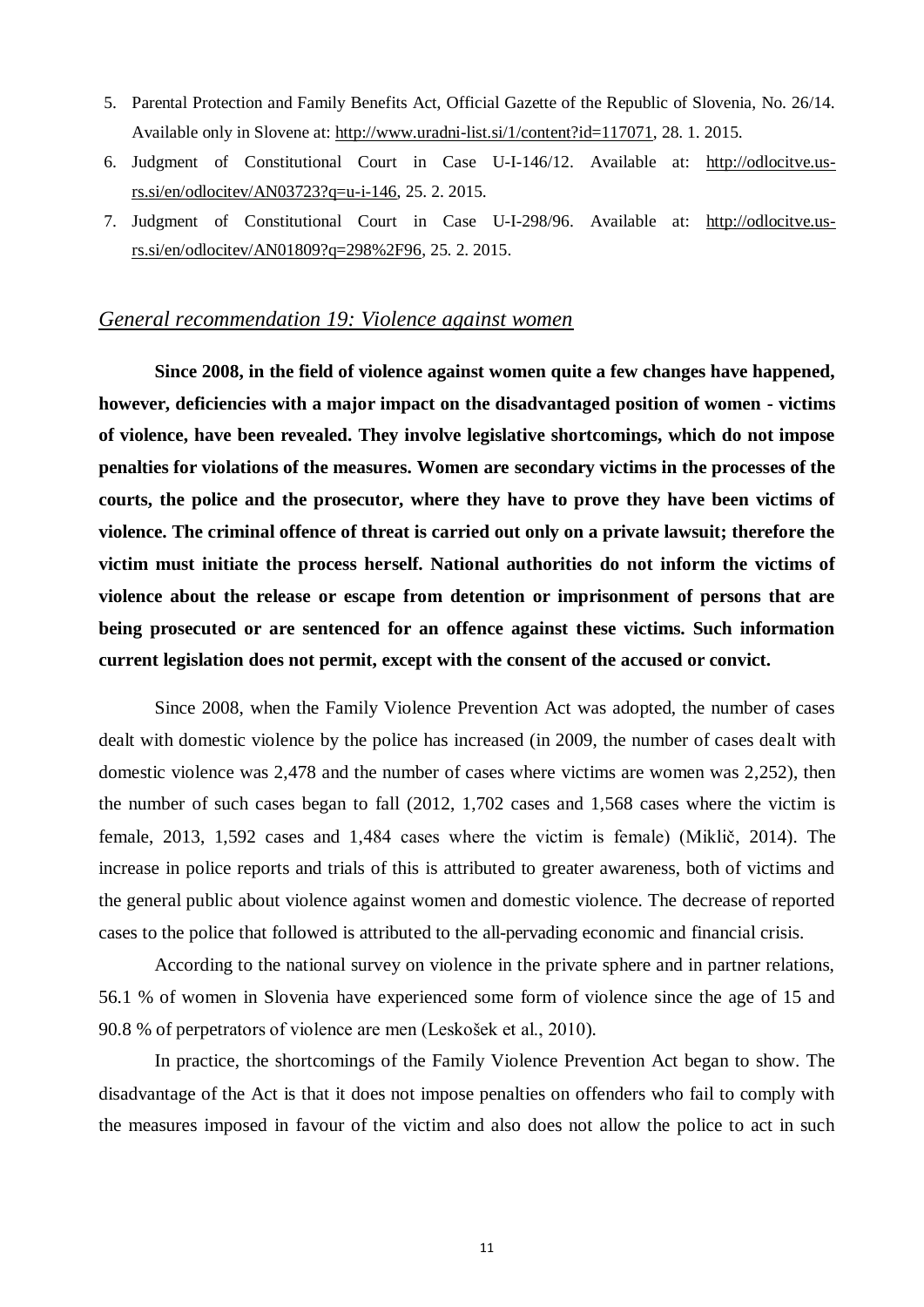cases (The cases of violation of the prohibition of acts of violence, and that victims can remain in the apartment where they live).

General evaluation of the cooperation of authorities and organizations in multidisciplinary teams to deal with cases of domestic violence has been assessed as "satisfactory". Examining domestic violence cases only once is not enough for the procedure to be successfully completed. Mutual cooperation means not only the better identification of cases and more efficient help to victims, but also a possibility of speeding up the process, obtaining of additional relevant information, prevention of the negative effects of the procedures introduced and in particular the protection of indirect victims, most often the children. Cooperation of the Centres for Social Work is exposed as inadequate in obtaining feedback from those who have notified the presence of violence (schools or kindergartens, which the child is attending) (see PIC, 2011).

The threat is a part of psychological and an integral part of domestic violence, having the same effects as all other forms of violence. The threat, as a criminal offence under the Article 135 of the Criminal Code-1, is prosecuted only as the private lawsuit of the victim who bears the burden of proof and bears the costs in the event of failure of the action. For this reason, women hardly decide to report such violence to the authorities. Even when reporting threats, the victims are referred to a private lawsuit (Obran, Zabukovec, 2014). The legislature, in its own words, decided for private lawsuits in order to relieve the courts and in the established belief that women lie about violent experiences. In the NGOs experiences, the abuse of prosecution in the cases of domestic violence is practically non-existent. There are many more cases of victims of domestic violence who, under the pressure of the perpetrator and/or surroundings, withdrew their proposal for prosecution, resulting in the criminal proceedings to be stopped. If we understand the dynamics and consequences of violence, then the behaviour of victims who withdraw the proposals can be understood as well. Before the change of legislation, the prosecution began by ex officio prosecution. According to the police, in 2013 445 cases were prosecuted (1,835 in 2012), or 75.7 % less crime threats (Ministry of the Interior, Police, 2013).

The problematic issue for women - victims of violence is the requirement of contacts of violent ex-partner with children. Women are thus pushed in distress, on the one hand, to allow the child to have a contact with his father, and on the other hand, to face a greater potential to be victims of violence again. The Centres for Social Work increase the distress by demanding from the women to prepare the children for contacts with their father, otherwise the Centres for Social Work claim the mother inhibits the contacts or refuses to implement them.

The problem in dealing with the cases of violence against women in the courts shows in the work of court experts. It is noted that in their work court experts do not consider the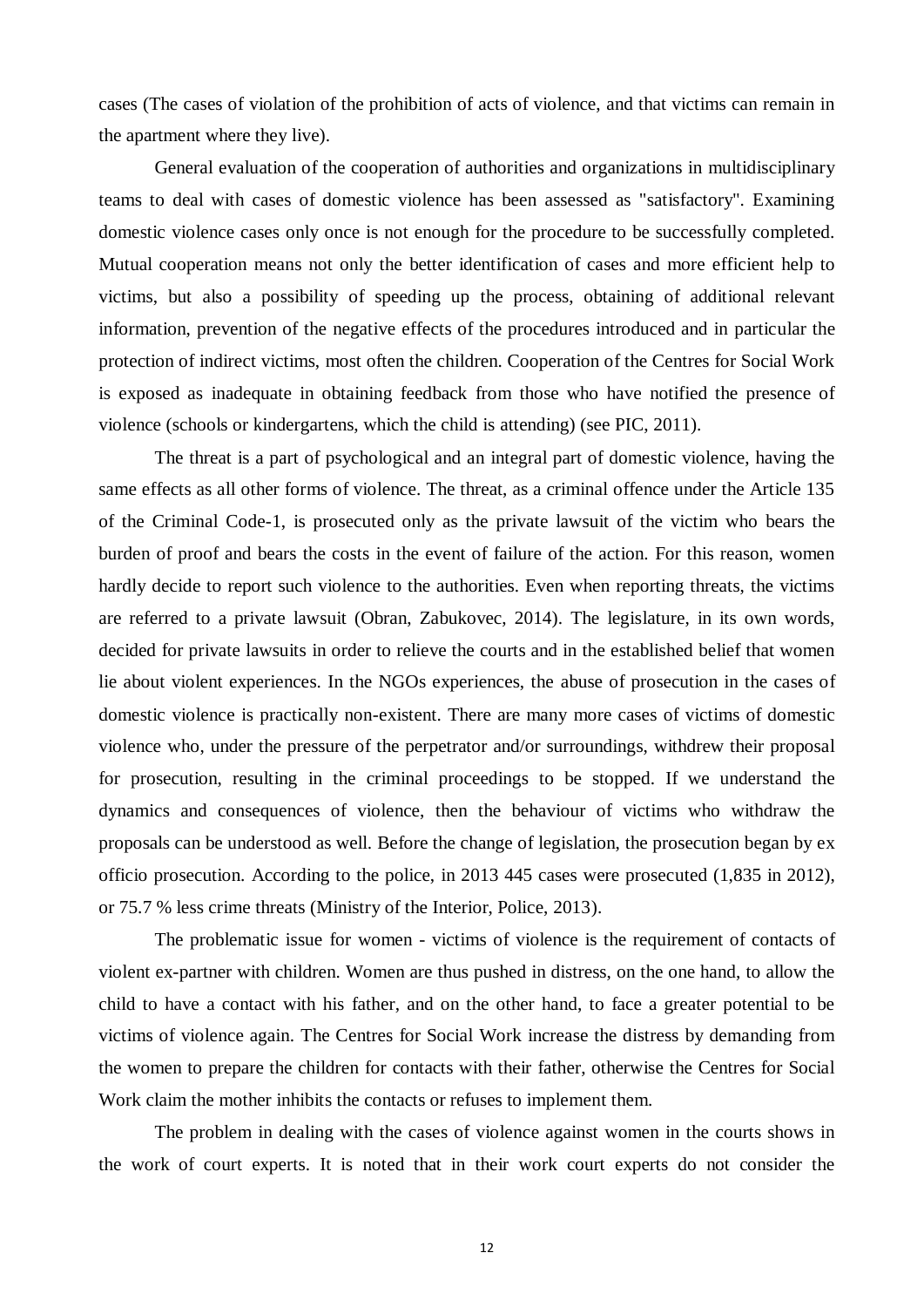characteristics and dynamics of domestic violence and the consequences of it for the victims of violence, the women and their children. Therefore, it is important to supervise their work and create more opportunities for education and training.

Despite international commitments for the protection of victims of crime, the relevant criminal law practice is still marginal in Slovenia and serves only as a means to reach an objective, the conviction of the offender. Victims of violent crimes, especially women and their children are not receiving adequate support and protection, which is needed because of the high risk of intimidation, retaliation and secondary victimization.

In the current legal framework, the victim of a violent crime is not informed of the release or escape of the offender from detention or imprisonment. As the victims should be protected against the possibility to be secondary victims of a criminal offence, intimidation or retaliation, it is necessary to change the law with the aim of a better protection for victims (Obran v Veselič, Matko, 2014: 150).

It is worrying that our institutions are still not systematically collecting data separately by gender, the data is not included in their annual reports and is not made public. The key source of information is the police. The visibility of violence against women is hidden in different definitions of offences, when managing or qualifying the acts of violence (murders of women by men are identified as murders of jealousy or passion, rape is often defined as sexual violence, violence against women is defined as domestic violence).

#### **Recommendations:**

- **To organize a comprehensive regulation system of support to the victims of violence.**
- **To supplement the Family Violence Prevention Act in order to anticipate sanctions for violations of measures and thus to ensure the safety of victims (mostly Articles 19 and 21 of the Family Violence Prevention Act).**
- **To enhance cooperation between different parties (governmental and NGOs), that seek to support and protect women - victims of violence.**
- **To explore possibilities regarding the protection of victims of violence when it comes to relations between a father who is the perpetrator of violence and children who are either direct or indirect victims, especially at the time immediately after leaving the violent relationship.**
- **To supervise the work of judicial experts and provide more training to all involved authorities on the topic of violence against women and domestic violence.**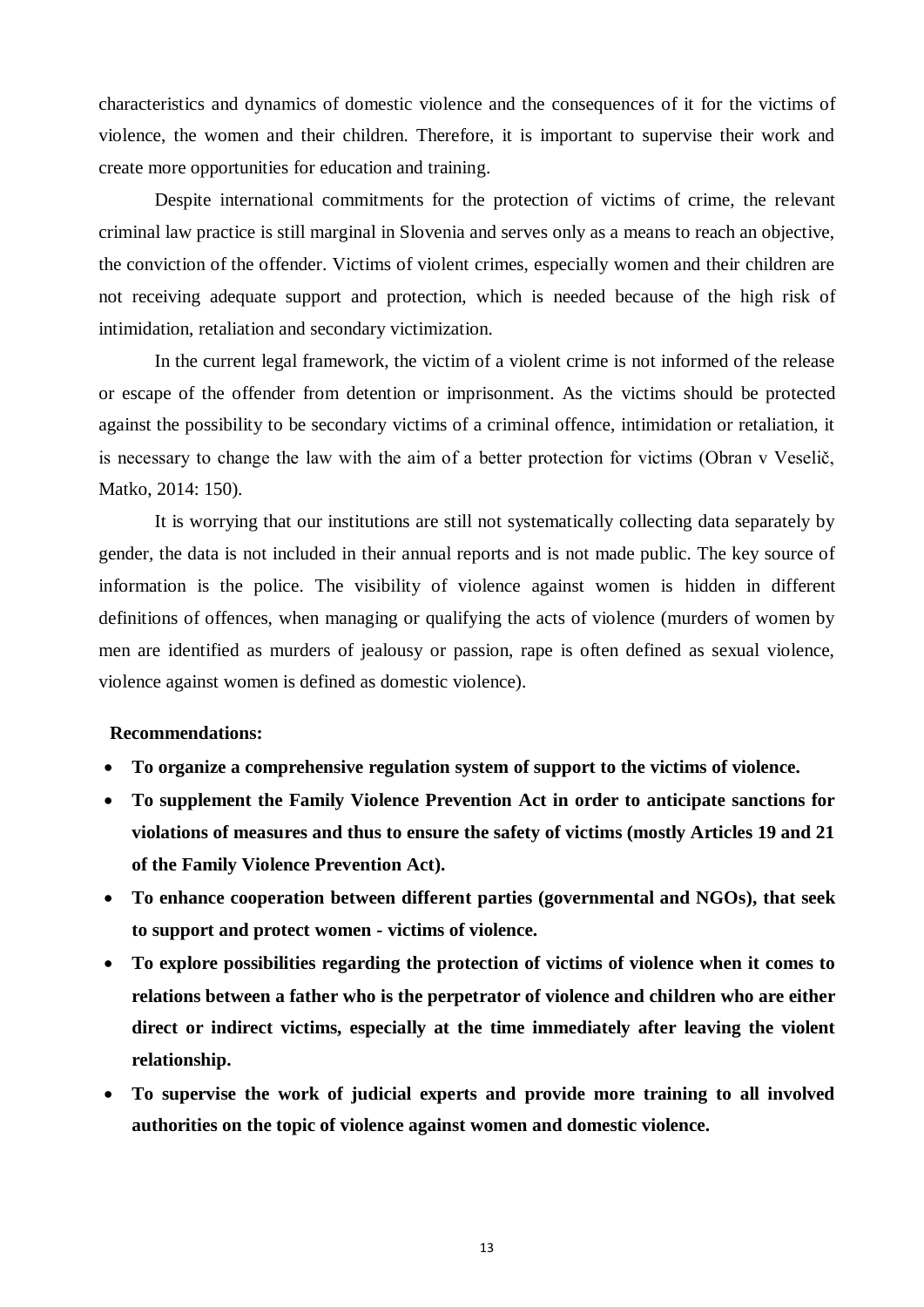**To enable immediate change of legislation that will allow, at the request of a victim of violence and without undue delay, notification of victims about the escape or release of persons prosecuted or sentenced for an offence concerning these victims, from detention or imprisonment.**

#### **Questions:**

- **What steps will be taken by the state to ensure greater safety of victims at all stages of the process of preventing violence against women?**
- **What will the state do about the fact that the number of reported offences against women is declining, while at the same time, we see that violence is increasing, also as a consequence of the economic and financial crisis?**
- **Is the state prepared to supplement the current legislation by tightening criminal penalties for perpetrators and to improve the protection of victims?**
- **How will the state provide a comprehensive and coordinated collection and processing of the data on violence against women on the basis of uniform classification of violence and to make the data public?**
- **When will the state begin to prosecute the criminal offence of threat ex-officio again?** Bibliography:
- 1. Council framework Decision of 15 March 2001 on the standing of victims in criminal proceedings (2001/220/JHA) Official Journal of the European Communities, Available at: [http://eur](http://eur-lex.europa.eu/LexUriServ/LexUriServ.do?uri=OJ:L:2001:082:0001:0004:en:PDF)[lex.europa.eu/LexUriServ/LexUriServ.do?uri=OJ:L:2001:082:0001:0004:en:PDF,](http://eur-lex.europa.eu/LexUriServ/LexUriServ.do?uri=OJ:L:2001:082:0001:0004:en:PDF) 22. 2. 2015.
- 2. Criminal Procedure Act, Official Gazette of the Republic of Slovenia, No. 63/94, 70/94 popr.,72/98, 6/99, 66/00, 111/01, 56/03, 43/04, 101/05, 14/07, 68/08, 77/09, 91/11, 47/13. Available only in Slovene at: [http://www.pisrs.si/Pis.web/pregledPredpisa?id=ZAKO362,](http://www.pisrs.si/Pis.web/pregledPredpisa?id=ZAKO362) 22. 2. 2015.
- 3. Enforcement of Penal Sentences Act, Official Gazette of the Republic of Slovenia, No. 22/00, 59/02, 70/06, 76/08, 40/09, 109/12. Available only in Slovene at: [http://www.pisrs.si/Pis.web/pregledPredpisa?id=ZAKO31,](http://www.pisrs.si/Pis.web/pregledPredpisa?id=ZAKO31) 22. 2. 2015.
- 4. Family Violence Prevention Act, Official Gazette of the Republic of Slovenia, No. 16/08, Available at: [http://www.mddsz.gov.si/fileadmin/mddsz.gov.si/pageuploads/dokumenti\\_\\_pdf/zpnd\\_en.pdf,](http://www.mddsz.gov.si/fileadmin/mddsz.gov.si/pageuploads/dokumenti__pdf/zpnd_en.pdf) 22. 2. 2015.
- 5. Leskošek, V., Urek, M., Zaviršek, D., 2010. *Nacionalna raziskava o nasilju v zasebni sferi in v partnerskih odnosih (National research on violence in private sphere and partnership)*. Available only in Slovene at: [http://www.arhiv.uem.gov.si/fileadmin/uem.gov.si/pageuploads/NasiljeRaziskava2010.pdf#page=15&](http://www.arhiv.uem.gov.si/fileadmin/uem.gov.si/pageuploads/NasiljeRaziskava2010.pdf#page=15&zoom=auto,-82,374) [zoom=auto,-82,374,](http://www.arhiv.uem.gov.si/fileadmin/uem.gov.si/pageuploads/NasiljeRaziskava2010.pdf#page=15&zoom=auto,-82,374) 2. 6. 2014.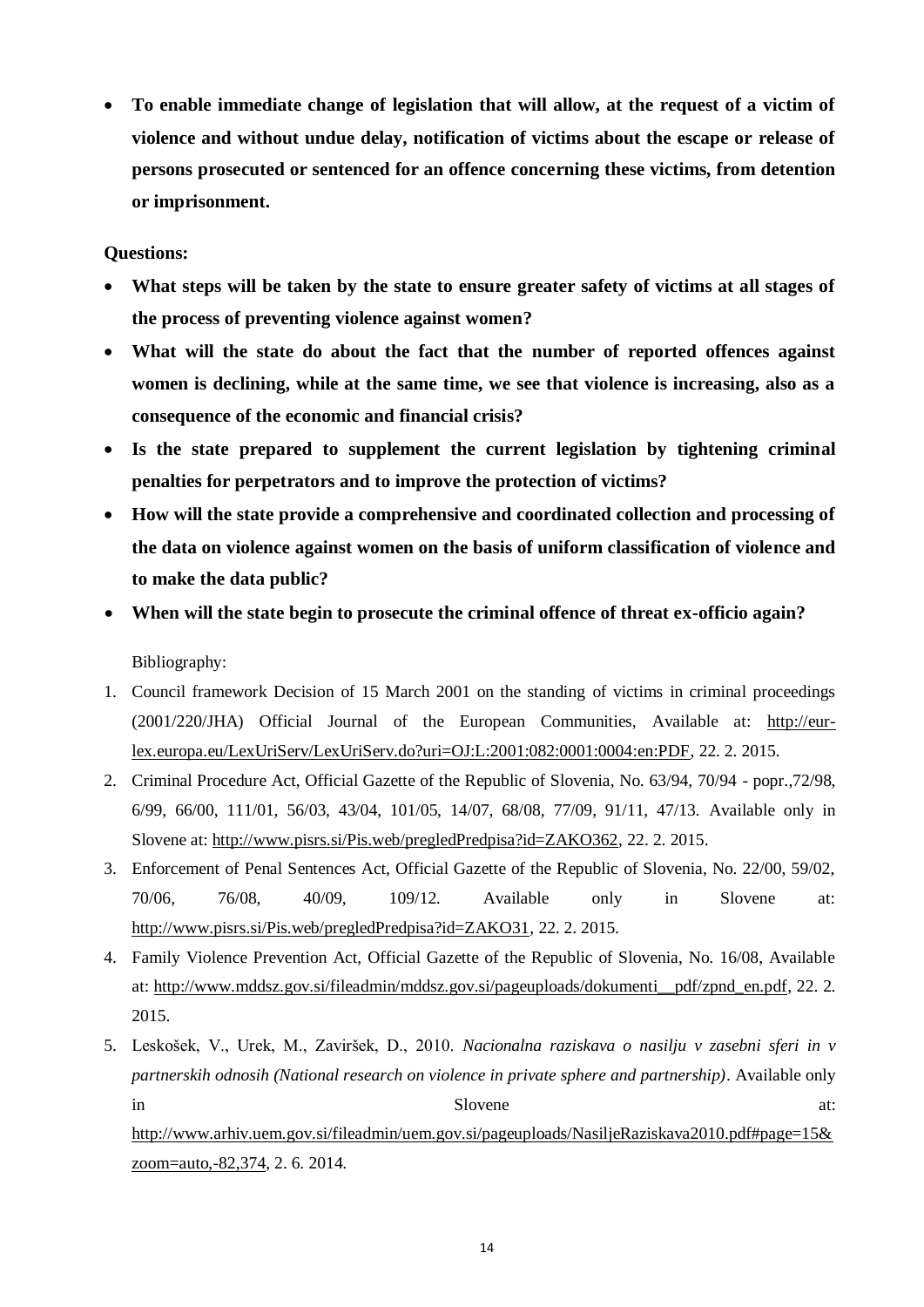- 6. Miklič, N., 2014. Pristojnost policije na področju preprečevanja nasilja v druţini (*The role of the police in the prevention of domestic violence*). V: Veselič, Š., Horvat, D., Plaz, M. (ed.) *Priročnik za delo z ženskami in otroci z izkušnjo nasilja*. Ljubljana: Društvo SOS telefon za ženske in otroke – žrtve nasilja.
- 7. Ministery of Interior, Police, 2013 *Poročilo o delu policije za 2013 (Report on Police work)*. Available only in Slovene at: [http://www.policija.si/images/stories/Statistika/LetnaPorocila/PDF/LetnoPorocilo2013.pdf,](http://www.policija.si/images/stories/Statistika/LetnaPorocila/PDF/LetnoPorocilo2013.pdf) 2. 2. 2015.
- 8. Obran, N., Zabukovec, K., Društvo za nenasilno komunikacijo, 2014. *Zaprosilo za informacije o izvedenih ukrepih, dopis Ministrstvu za pravosodje (Request for information on measures taken, letter to the Ministry of Justice), 16. 7. 2014*. Available only in Slovene at: [http://www.drustvo-sos.si/nvo](http://www.drustvo-sos.si/nvo-ministrstvu-za-pravosodje-o-135-clenu-kazenskega-zakonika-groznja/2)[ministrstvu-za-pravosodje-o-135-clenu-kazenskega-zakonika-groznja/2,](http://www.drustvo-sos.si/nvo-ministrstvu-za-pravosodje-o-135-clenu-kazenskega-zakonika-groznja/2) 23. 7. 2014.
- 9. Pravno informacijski center nevladnih organizacij (PIC), 2011. *REACT: Ukrepaj zoper nasilje v družini! Projekt za podporo sistemu preprečevanja nasilja v družini (Project for support the system for preventing domestic violence)*. *Poročilo o izsledkih aktivnosti v okviru projekta*. Ljubljana: PIC.
- 10. Veselič, Š., Matko, K. (2014), *Analiza usklajenosti nacionalnih standardov, zakonodaje in javnih politik s Konvencijo Sveta Evrope o preprečevanju nasilja nad ženskami in nasilja v družini ter o boju proti njima (Analysis of harmonization of national standards, legislation and public policies with the Council of Europe Convention on Preventing and Combating Violence against Women and Domestic Violence)*. Ljubljana: Društvo SOS telefon za ženske in otroke – žrtve nasilja.

## *Violence at the workplace (reference to different articles and recommendations of CEDAW)*

**Sexual harassment and gender based harassment at the workplace are still present in the form of violence. Visibility, recognition and awareness of the harmful effects of these phenomena have been reduced, since labour legislation also covers mobbing in the same chapter. Due to legal requirements, employers adopt regulatory acts designed to protect the dignity, but practice shows that sexual harassment and gender based harassment have not been given enough attention. The phenomenon is not sufficiently researched on a national level.**

The legal regulation of sexual harassment and gender based harassment is inappropriate, since both phenomena lost visibility, due to their placement within the scope of protection of dignity, in the basic labour law (Act Amending the Employment Relationships Act, 2007 and in the Employment Relations Act, 2013). In the Occupational Health and Safety Act (2011) no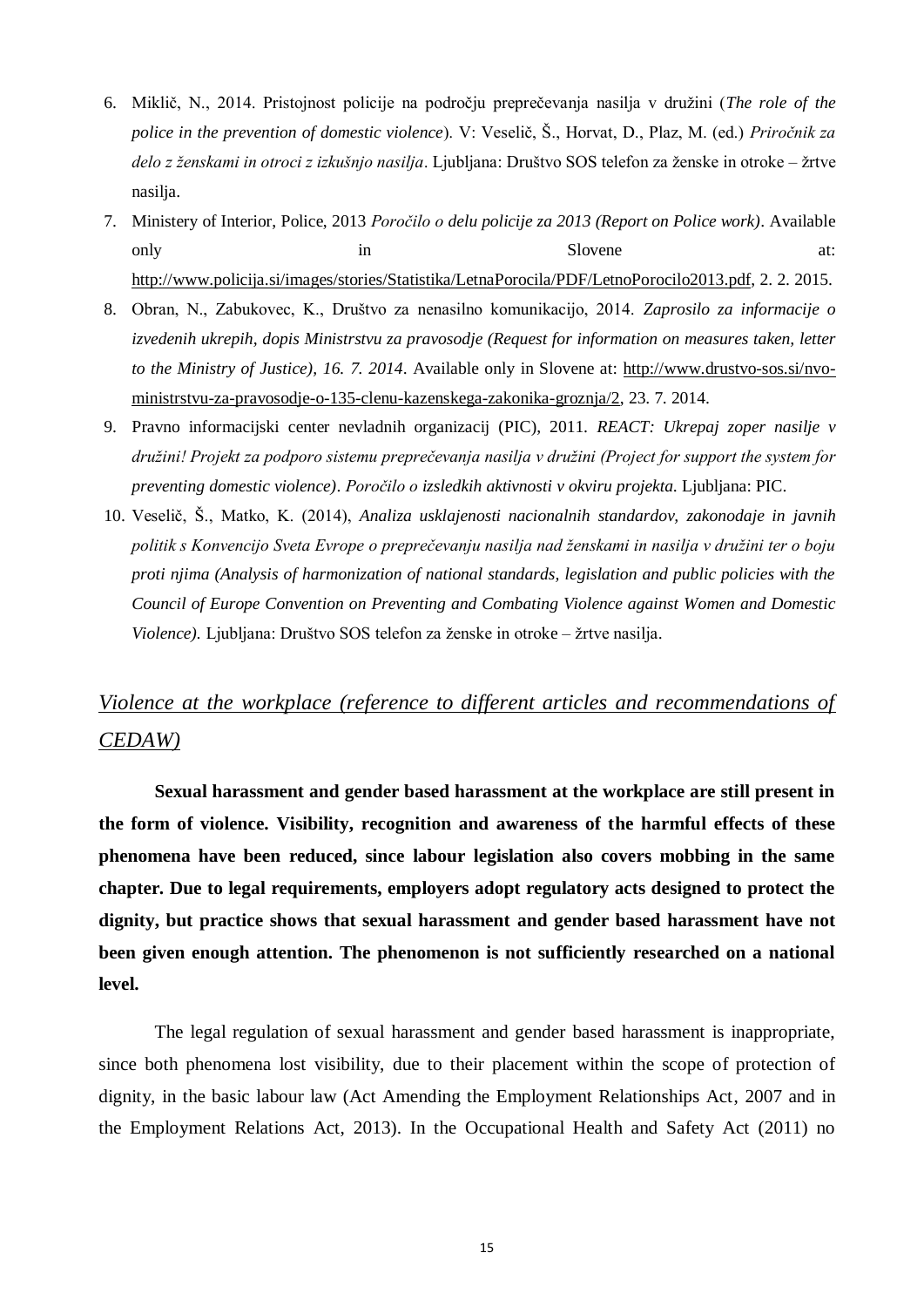mention of sexual harassment was made among the areas for which the employer must take measures of preventing, eliminating and controlling cases.

Consequently, employers pay greater attention to the phenomenon of workplace mobbing despite the fact that practice and research suggest a much higher prevalence of sexual harassment and gender based harassment.

From the annual reports of the Labour Inspectorate it is evident that the above conclusions are correct. The data about protection of dignity at the workplace does not reveal the number of violations of various offences that fall under the protection of the dignity at the workplace (sexual harassment, gender based harassment, mobbing and other forms of harassment).

The proposal of Act on Equality between Women and Men, adopted in September 2013 by the Government of the Republic of Slovenia, clearly defined gender discrimination as a form of sexual harassment and gender based harassment, and set penalties for violations of the prohibition of discrimination, but due to the lack of political will Act procedures were stopped in the National Assembly.

Employers in general did not anticipate sanctions for sexual harassment. In this area, there is also a lack of research. Therefore, the visibility of this kind of violence by women themselves, as well as employers is decreasing. The Government of the Republic of Slovenia regulated this issue for its employees by a Regulation. Many employers transferred this Regulation uncritically to the internal regulations of companies. Employers often force victims of such violence to mediation and other inappropriate types of dispute, trying to spread responsibility for the violence to all those involved. The employer who provides these measures to the victim takes the neutral position, which causes secondary victimization. Furthermore, victims often do not want to expose themselves with measures against violence, an internal complaint or an intervention by external institutions (trade unions, the Labour Inspectorate, etc.), because they fear the response of the employer, thus the legislative provision on the prohibition of retaliation for victims and people who help them, does not work.

#### **Recommendations:**

- **To adopt a modernized basic law, governing the area of gender equality, which should clearly define that sexual harassment and gender based harassment are a form of discrimination based on gender, and that these two forms of workplace violence should be separated from violence at the workplace.**
- **To train labour inspectors to identify the differences between the phenomena of sexual harassment and gender based harassment, and other types of harassment and violence**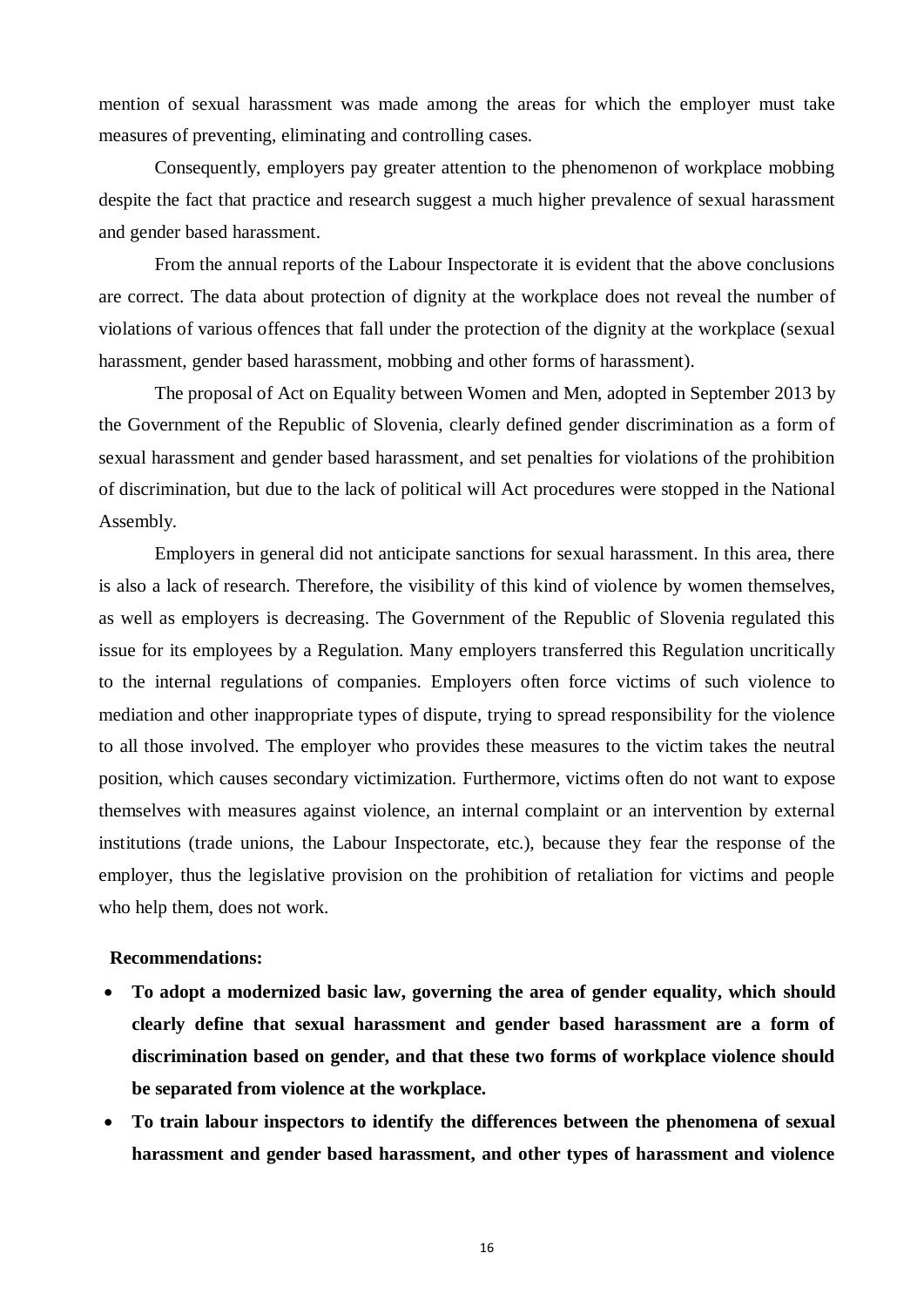**at the workplace and to make sexual harassment and gender based harassment in the annual reports on the work of the Inspectorate more visible.**

- **To focus the control of the employer and employees, if and how the basic act or acts which regulate the field of the protection of dignity in the workplace define sexual harassment and gender. To define what specific actions are taken in this area, how they are implemented and how their performance is monitored.**
- **To raise awareness and encourage social partners to pay attention to sexual harassment and gender based harassment in the collective agreements at the level of activity.**
- **To implement a national survey on the prevalence, manifestations, consequences and on employers' actions in the field of sexual and gender based harassment at the workplace, and to identify effective measures to raise awareness, and improve preventive and curative activities of institutions and employers.**

**Questions:**

- **What will the state do to increase visibility, recognition and awareness of the harm done by sexual harassment and gender based harassment at the workplace?**
- **What is the state doing/will do to support victims of sexual harassment and gender based harassment at the workplace so that they will feel sufficiently supported and protected in the event of reporting sexual harassment?**
- **What will the state do for the efficient development of a network of advisory, legal and other forms of assistance to victims of sexual harassment and gender based harassment at the workplace in terms of institutional support, calls for projects and funding?**

Bibliography:

- 1. Act Amending the Employment Relationships Act, Official Gazette of the Republic of Slovenia, No. 103/07. Available only in Slovene at: [http://www.uradni-list.si/1/content?id=83126,](http://www.uradni-list.si/1/content?id=83126) 11. 2. 2015.
- 2. Health and safety at work Act (Occupational Health and Safety Act), Official Gazette of the Republic of Slovenia, No. 43/11. Available at: [http://www.mddsz.gov.si/en/legislation/,](http://www.mddsz.gov.si/en/legislation/) 25. 2. 2015.
- 3. Employment Relationship Act, Official Gazette of the Republic of Slovenia, No. 21/13. Available at: [http://www.mddsz.gov.si/en/legislation/,](http://www.mddsz.gov.si/en/legislation/) 25. 2. 2015.
- 4. Jogan, M., 2014. *Sociologija in seksizem (Sociology and sexism)*, Ljubljana: Založba FDV.
- 5. Decree on measures for protecting the worker`s dignity at work in State administration, Official Gazette of the Republic of Slovenia, No. 36/09. Available only in Slovene at: [http://www.uradni](http://www.uradni-list.si/1/objava.jsp?urlurid=20091705)[list.si/1/objava.jsp?urlurid=20091705,](http://www.uradni-list.si/1/objava.jsp?urlurid=20091705) 25. 2. 2015.
- 6. Annual reports of Labour Inspectorate of the Republic of Slovenia from years 2008, 2009, 2010, 2011, 2012 in 2013. Available only in Slovene at: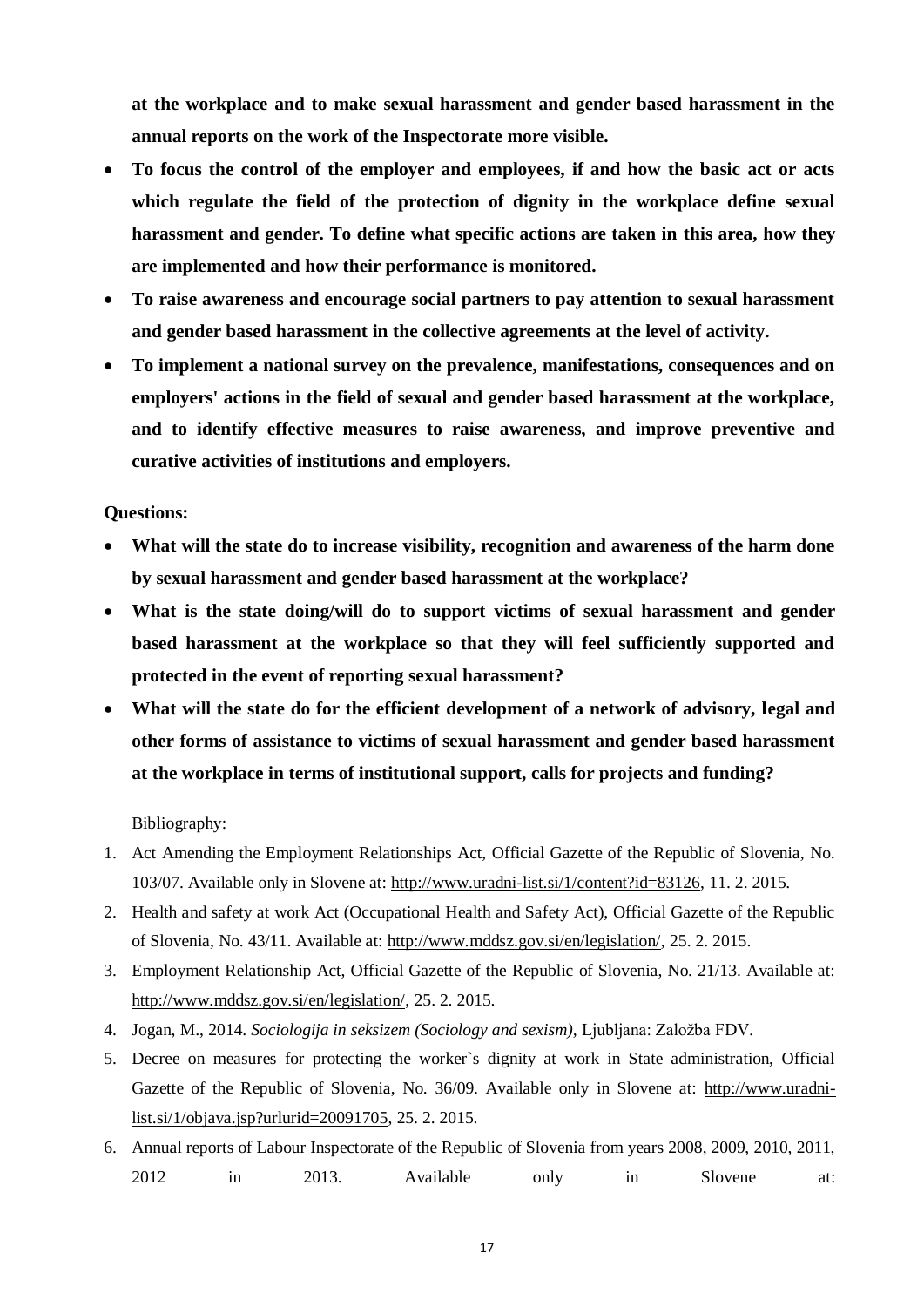[http://www.id.gov.si/si/o\\_inspektoratu/javne\\_objave/letna\\_porocila/,](http://www.id.gov.si/si/o_inspektoratu/javne_objave/letna_porocila/) 30. 6. 2014 (for more information see Labour Inspectorate of the Republic of Slovenia OSH Strategy in the period 2009 - 2012. **Available at:**  $\alpha$ [http://www.id.gov.si/fileadmin/id.gov.si/pageuploads/Intranet/SLIC\\_nadzor\\_2010/LIRS\\_OHS\\_Strateg](http://www.id.gov.si/fileadmin/id.gov.si/pageuploads/Intranet/SLIC_nadzor_2010/LIRS_OHS_Strategy_2009-2010.pdf) [y\\_2009-2010.pdf,](http://www.id.gov.si/fileadmin/id.gov.si/pageuploads/Intranet/SLIC_nadzor_2010/LIRS_OHS_Strategy_2009-2010.pdf) 25. 2. 2015.)

## *Article 6: Trafficking and Prostitution*

**In the field of preventing and combating trafficking in Slovenia there are some improvements, but there are areas of work with people with the experience of trafficking, which are still not sufficiently regulated. These areas are: a lack of systematically organized reintegration, difficulties in providing medical care to victims of trafficking and inclusion in the school system. The lack of systemic regulation has also been detected in the education of professionals, especially social workers and employees in the educational sector.**

Women are most often exploited for the purpose of forced prostitution; a large proportion of women are also among the victims of human trafficking for labour exploitation. The term 'human trafficking' is used, as it is important to point out that the victim of trafficking can be any person who is in any way vulnerable, either due to lack of education, awareness/naivety, lack of survival means or physical, sexual and psychological abuse that has been experienced - women represent the majority thereof.

The situation in the combat against human trafficking in Slovenia is, according to the number of convictions for this offence in recent years, which has been increasing, improving to some extent.

Effective protection of potential and actual victims of trafficking still presents a problem. Insufficient attention is dedicated to effective reintegration of people with the experience of trafficking, which is the only really effective way to prevent re-victimization of these persons.

Only the most basic medical care is provided to the persons with foreign citizenship, placed in a safe place, and it is given by free clinics for people without health insurance. Health insurance for victims of human trafficking and immigrants is not possible. In case additional care is required (such as dental treatment and not simply pulling) the Ministry of Health specifically decides whether a person will receive additional health care (which is basic in reality) or not. Nonsystemic regulation in the field of health care and care of people with the status of victims of trafficking are causes of concern.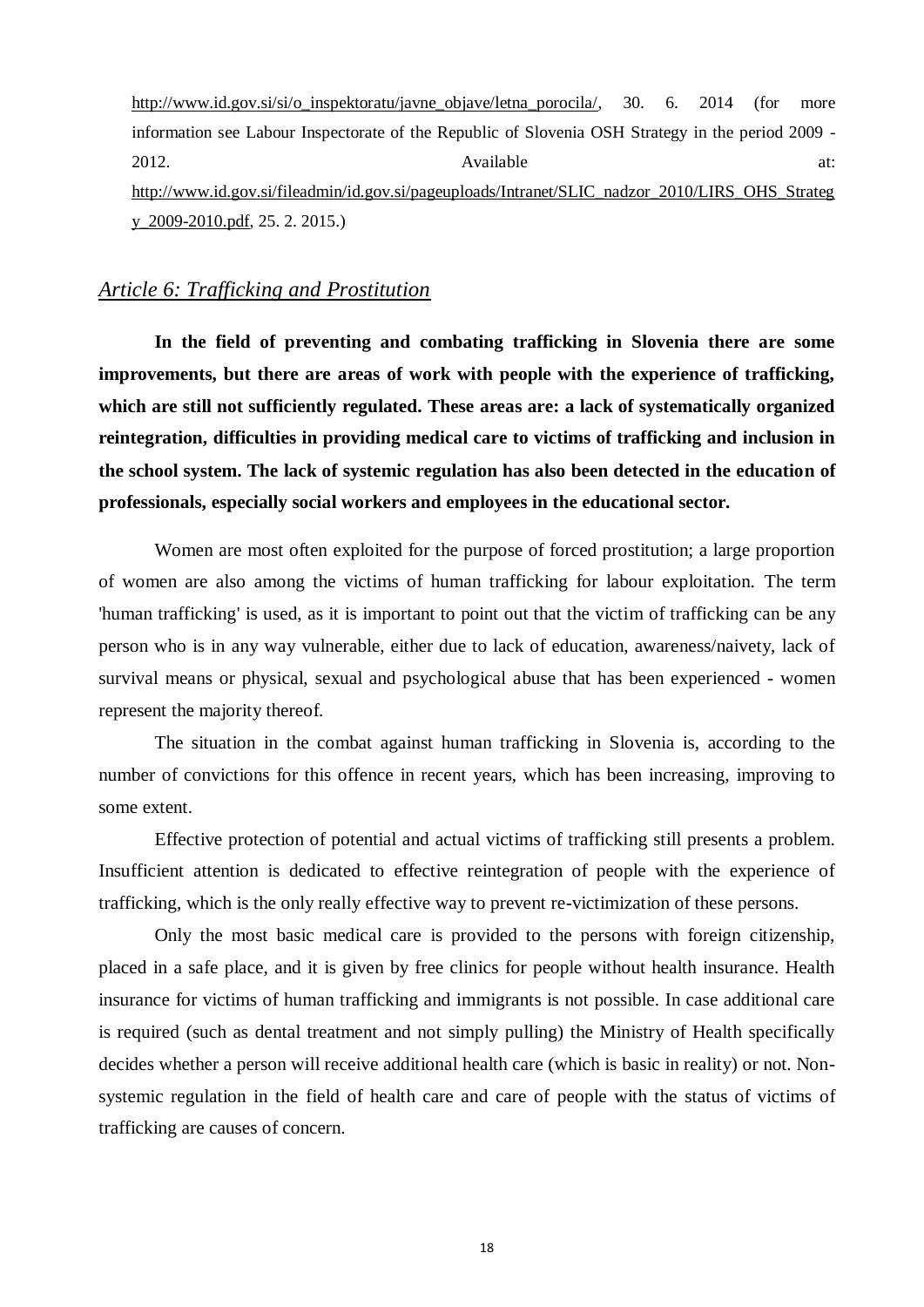For effective reintegration formal and informal acquisition of new skills and knowledge is necessary, which in Slovenia depends on voluntariness and donations, no systemic solutions are provided.

The area dealing with providing safe accommodation of unaccompanied children is also disordered. Crisis accommodation is also aimed at the children care, but funds are not provided for any additional services, children - victims of trafficking would require to have. It is also unknown what will happen to the children after the 30 - day period of stay in crisis accommodation is finished.

In the country there is a care programme, which victims of human trafficking can use. In this particular case, the determination of who is the victim of human trafficking is at the discretion of the police and is not legally defined. NGOs providing such accommodations are not in position to influence the decision of the police. After three months, support for victims should not be conditioned by their cooperation with law enforcement authorities. Also, citizens of third world countries (outside the EU) who are victims of trafficking are not guaranteed compensation.

Lack of attention and resources affects systematic education and training of employees in the educational sector. The training should also be necessary for those employed in the judiciary and health care sectors.

#### **Recommendations:**

- **To provide basic and supplementary health insurance for victims of human trafficking.**
- **To have a systemic regulation of free inclusion in the education process (primary school, secondary school, national vocational qualification).**
- **To ensure standards of care for children who are victims of human trafficking.**
- **To identify and accommodate victims of trafficking also by NGOs and provide compensation to all victims of human trafficking.**

#### **Questions:**

- **When will the state regulate systemic comprehensive protection for the victims of human trafficking (basic and additional health insurance, inclusion in the school system, child care and compensations)?**
- **Can the state present numerical and substantive information on convictions given in the years from 2008 to 2012 in the field of trafficking of women and prostitution?**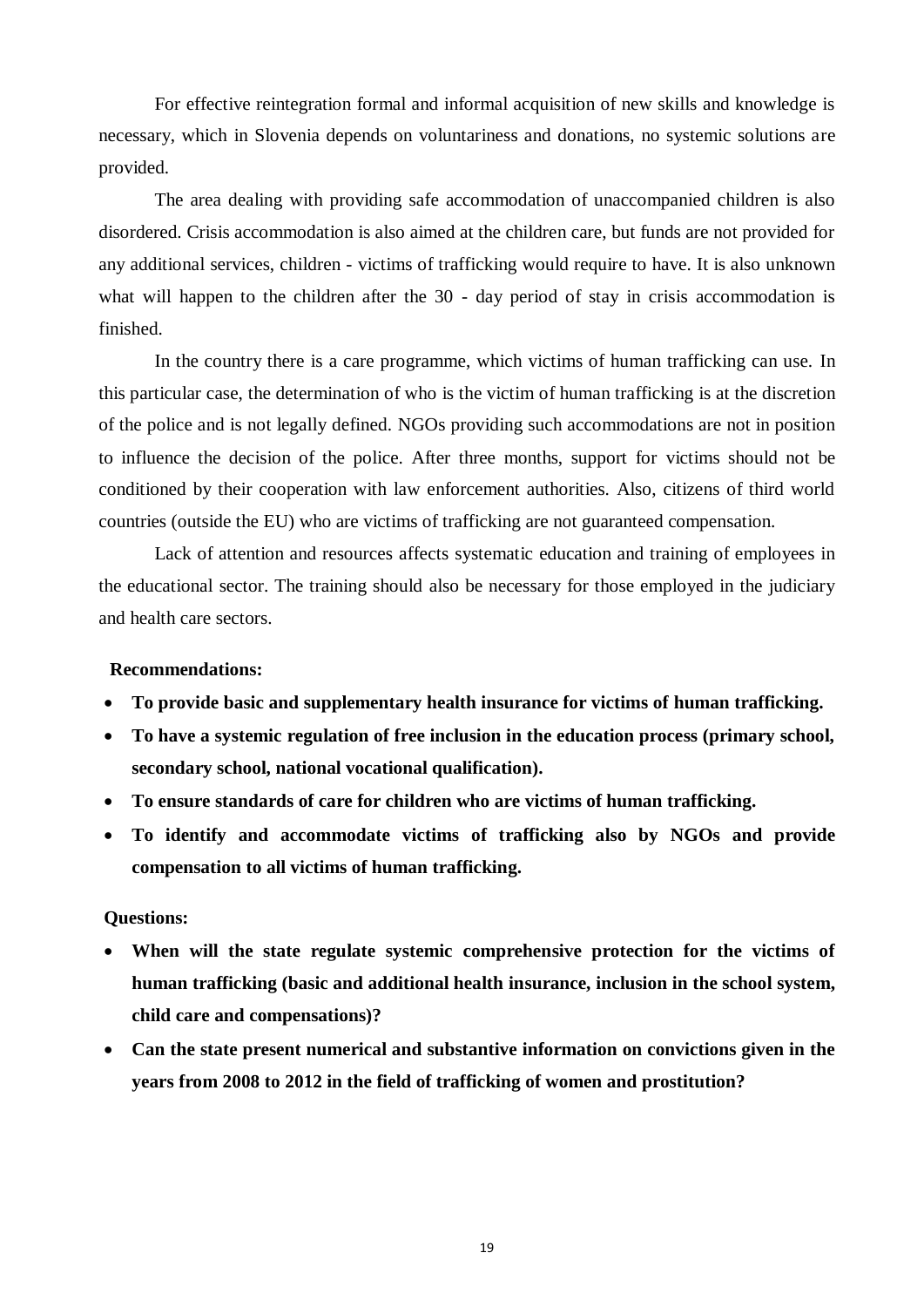#### *Article 7: Political and Public Life*

**An equal capability of women and men to make decisions at all levels and in all spheres of the public life is a prerequisite for a balanced and sustainable development of every society. Co-decision can be achieved only with the active participation of women in all decision-making processes and the integration of a gender perspective into all policies and decisions at all levels. Therefore, the state must ensure certain conditions. It is unacceptable that women in politics and public life increasingly become targets of ridicule and harassment, because of their gender.**

In the last four years, the proportion of women in representative bodies; National Assembly and municipal councils, as well as in government, has increased. Twenty years ago, the proportion of women in the National Assembly of the Republic of Slovenia amounted to only 13 %, after the elections in 2014 this percentage increased to 38 %. Women in municipal councils in 1995 accounted for only 10 % of all councillors; today this percentage is almost 32 %. Number of female mayors has increased to 16, but their share of 7.5 % is insignificant in relation to the total number of 212 municipalities, furthermore none of the big city municipalities has a female mayor. The proportion of women in the parliamentary group of members of European parliament from Slovenia ranged from 28 to 50 %, today it is 37.5 %.

This result is partly due to the adoption of positive legal measures on the one hand and changes in the political arena on the other hand. This is mainly because of the formation of new political parties that won the early elections to the National Assembly twice in a row (2011 and 2014) and significantly contributed to increasing the share of women. A common feature is that new political parties were formed only a month or two before the elections; thus they were not able to predict the response of the voters in specific electoral districts and therefore gave the opportunity to women, new faces in Slovenian politics.

The adopted amendments to the laws are insufficient. Progress at the local level can only be provided by amendment of the Local Election Act, which has to determine a municipality as a single constituency, so that political power is not fragmented (there are many lists of candidates of political parties and groups of voters, but on the one hand there is only a small number of political parties and groups of voters that are elected to more terms in the office and on the other hand there is a large number of political parties and groups of voters that are elected to only one term in the office).

A significant barrier to achieving a balanced representation of women and men in the National Assembly is represented by the National Assembly Election Act (2006). This Act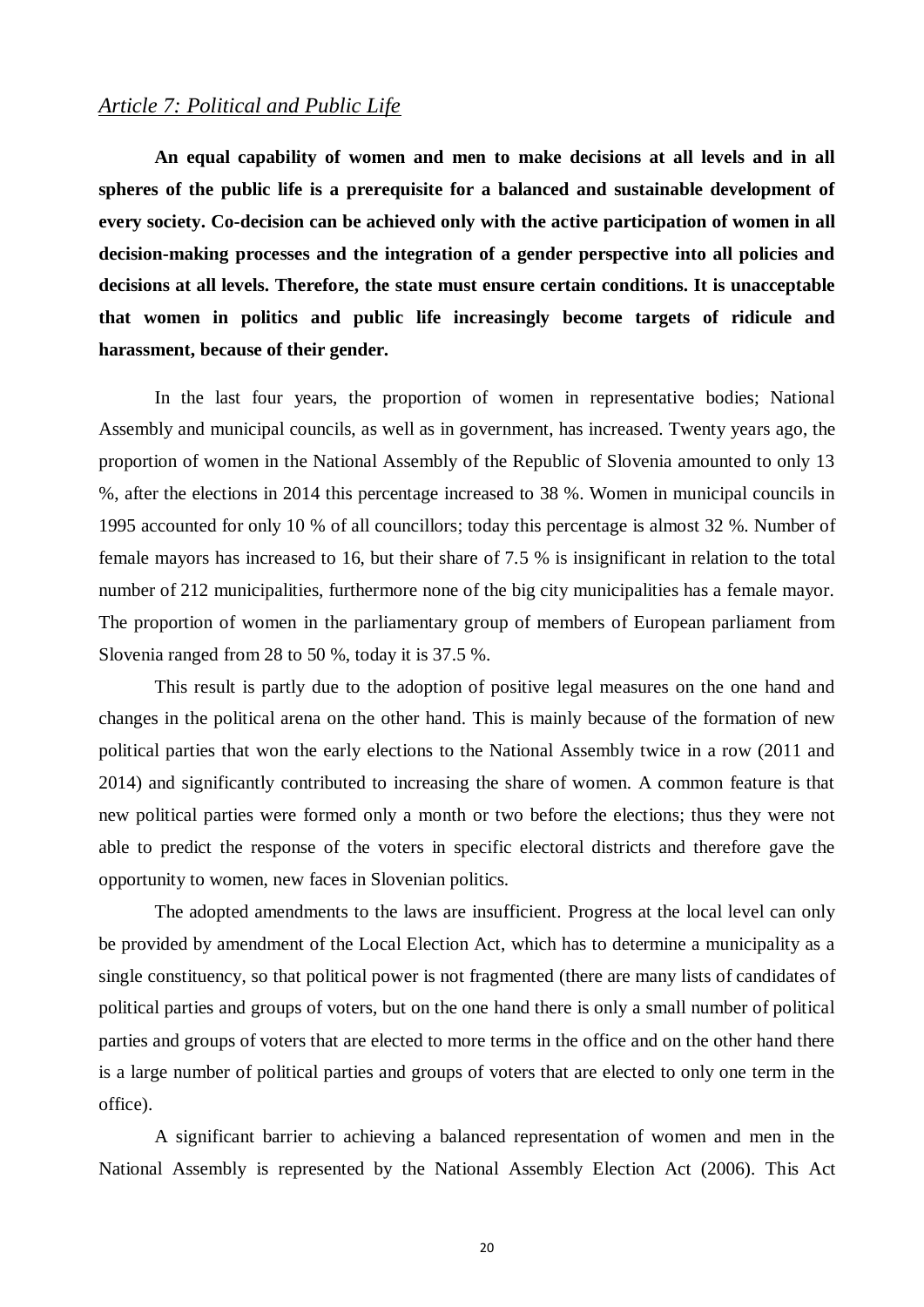introduces elements of the majority system in system of proportional elections to the allocation of constituencies in the electoral districts. Election of individuals is not dependent on his or her efforts, or on the will of voters, but on the electoral district in which an individual candidate is placed. Electoral districts defined in this way present a systemic obstacle to the functioning of the measures for ensuring gender equality, because it is not possible to lay down a law on how to classify 11 candidates from the list of candidates who appear in one constituency in the electoral districts in a way, that would allow both genders to have equal opportunities

The Election of Slovenian Members to the European Parliament Act (2004) and the definition of the necessary gender quota have not changed. The Act specifies that there should be at least one candidate from the ranks of the less represented gender in the first half of the list of candidates. Upon acceptance of the Act, Slovenia had 7 seats, now it has 8, but the provision of gender quotas remained the same. Thus, this provision in practice proved to be bad, because now the first female candidate can be placed only on the 4th place and no longer on the 3rd place as before. The possibility for the election of women has therefore deteriorated despite the compliance with 40 % of gender quotas and the preferential vote. Pressure of organized civil society on the political parties and women within political parties is credited to that the proportion of women MPs in the European Parliament has not deteriorated dramatically.

All previous attempts to influence the work of political parties and women's civil society and experts in order to change the electoral system, which would allow for the efficient use of gender quotas (removal of constituencies for elections to the National Assembly, the application of zipper principle for elections to the European Parliament and the National Assembly, compulsory preferential vote) and would gradually lead to a more balanced representation of women and even parity, were not successful.

Regardless of the numerical representation of women in individual decision-making bodies and institutions, the entry of women into politics and to important positions is very difficult and experiences of individual prominent Slovenian female politicians are negative. Political parties, the media and voters ask and expect from women much higher standards for candidacy and election than from men candidates, in addition, the duality of criteria, one for women and one for men is exercised. Until recently, visible and prominent female politicians received a variety of disqualifications by the opposition and the media on the basis of their gender (single woman, woman without children, appearance, length of skirt, way of dressing), double standards (knowledge of English, the nomination procedure for the Commissioner in the European Commission), placing offensive labels (woman shaman). Such an attitude towards female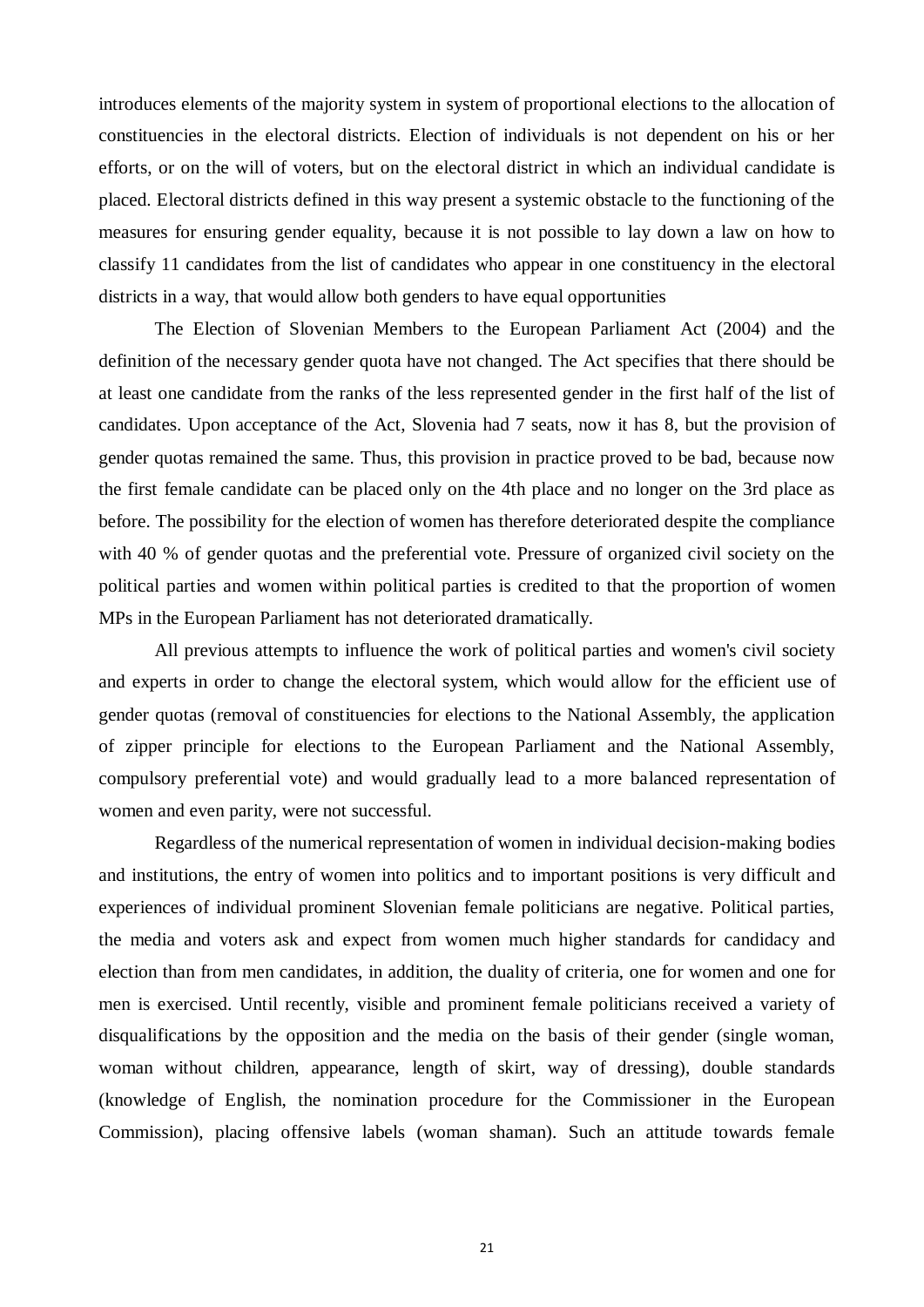politicians gives a clear signal to all women, which is, that entering and operating in politics is significantly more difficult for them than for men.

#### **Recommendations:**

- **To change the law on elections to the National Assembly; the elimination of electoral districts and introduction of the zipper principle in the first half of the list.**
- **To equalize the gender quota to 40 % in all three electoral laws and enforce the changing of gender on the first place on candidate lists.**
- **The law should prescribe a balanced representation of women in the composition of the government, committees, delegations, working groups, etc. at governmental, parliamentary and local levels.**
- **The law should prescribe proportional representation in decision-making bodies of political parties participating in elections and representative trade unions.**
- **To enact 40 % gender quota for executive and administrative committees of public and private companies and institutions with more than 30 employees.**
- **To establish zero tolerance policy towards hate speech and harassment of women politicians and other women active in the public sphere.**
- **To define the mandatory share of financial funding received by political parties from the budgets for training and empowerment of women in parties.**

#### **Questions:**

- **In what way the state will undertake the necessary changes to election law for the implementation of 40 % participation of women in all political authorities, institutions and working bodies at all levels of political decision-making?**
- **How to ensure zero tolerance policy towards hate speech and harassment of female politicians and other women in public life?**

## Bibliography:

- 1. Murko Pleš, A., Nahtigal, K., Pleš. S., T., 2013. *Ženske v politiki v Sloveniji (Women in politics in Slovenia).* Available only in Slovene at: [http://www.idk.si/projekti.html#/vec\\_zensk,](http://www.idk.si/projekti.html#/vec_zensk) 15. 12. 2014.
- 2. Murko Pleš, A., Nahtigal, K., Pleš S., T., 2011. *Vpliv volilnih okrajev na izvoljivost žensk (The influence of the electoral district on the election results for women candidats).* Available only in Slovene at: [http://www.zenskilobi.si/gradiva/analize/60-analiza-vseh-dr%C5%BEavnozborskih](http://www.zenskilobi.si/gradiva/analize/60-analiza-vseh-dr%C5%BEavnozborskih-volitev-v-sloveniji.html)[volitev-v-sloveniji.html,](http://www.zenskilobi.si/gradiva/analize/60-analiza-vseh-dr%C5%BEavnozborskih-volitev-v-sloveniji.html) 15. 12. 2014.
- 3. Local Elections Act, Official Gazette of the Republic of Slovenia, No. 94/07. Available only in Slovene at: [http://www.uradni-list.si/1/content?id=82671,](http://www.uradni-list.si/1/content?id=82671) 15. 12. 2014 (see State Election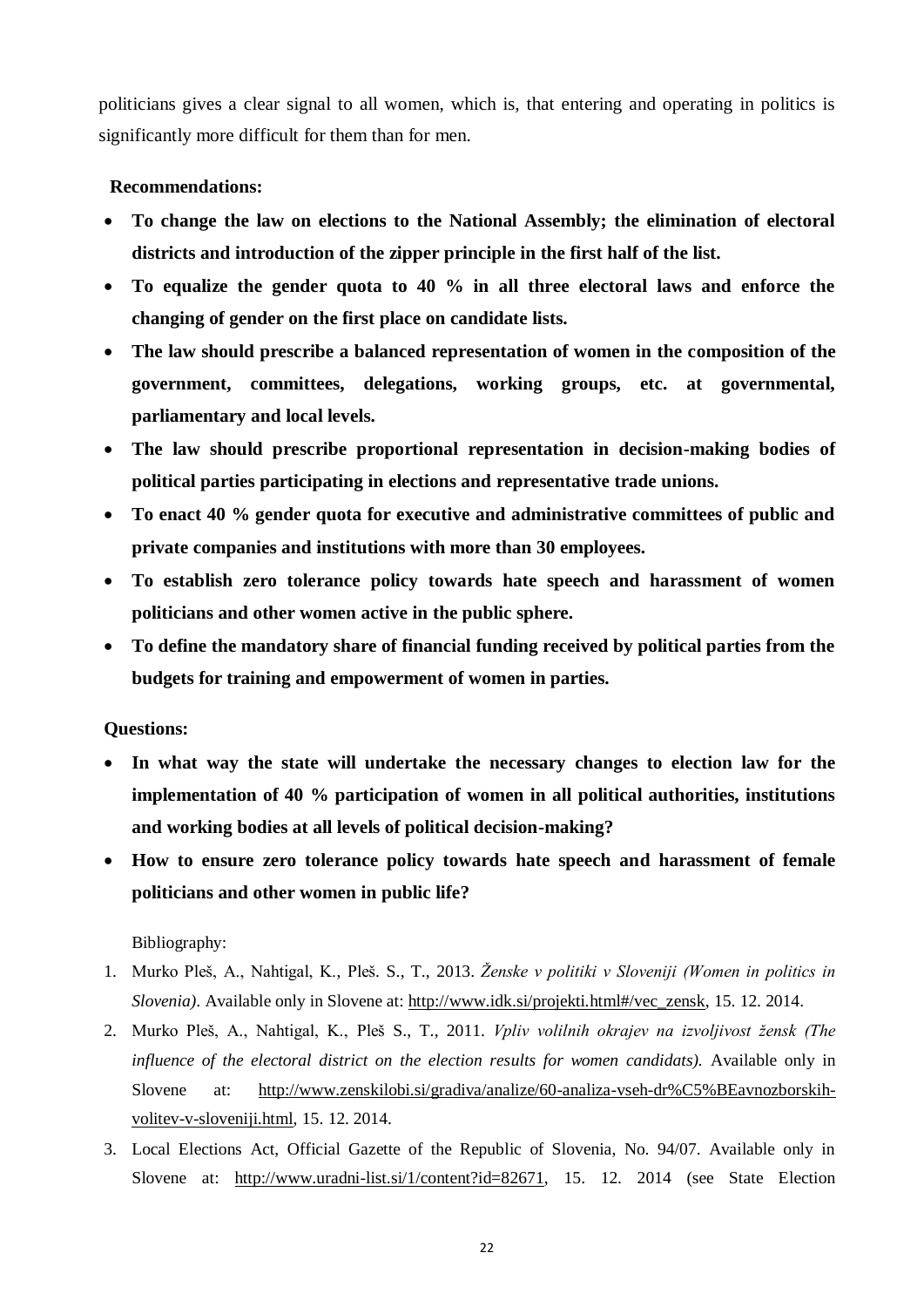Commission page on Local Elections: [http://www.dvk-rs.si/index.php/en/elections/local-elections,](http://www.dvk-rs.si/index.php/en/elections/local-elections) 25. 2. 2015).

- 4. Election of Slovenian Members to the European Parliament Act, Official Gazette of the Republic of Slovenia, No. 40/04. Available only in Slovene at: [http://www.uradni](http://www.uradni-list.si/1/objava.jsp?urlid=200440&stevilka=1660)[list.si/1/objava.jsp?urlid=200440&stevilka=1660,](http://www.uradni-list.si/1/objava.jsp?urlid=200440&stevilka=1660) 15. 12. 2014 (see State Election Commission page on Elections in European Parliament: [http://www.dvk-rs.si/index.php/en/elections/european](http://www.dvk-rs.si/index.php/en/elections/european-parliament)[parliament,](http://www.dvk-rs.si/index.php/en/elections/european-parliament) 25. 2. 2015).
- 5. National Assembly Elections Act, Official Gazette of the Republic of Slovenia, No. 109/06. Available only in Slovene at: [http://www.uradni-list.si/1/content?id=76022,](http://www.uradni-list.si/1/content?id=76022) 15. 12. 2014 (see the page of National Assembly: [https://www.dz-rs.si/wps/portal/en/Home/PoliticniSistem/VolitveInVolilniSistem,](https://www.dz-rs.si/wps/portal/en/Home/PoliticniSistem/VolitveInVolilniSistem) 25. 2. 2015).

#### *Article 9: Nationality*

**Due to the removal from the register of permanent residents, women, men and children lived for many years in Slovenia without legal status. For many of them it meant more (legal) vulnerability in relation to other people and in contact with various institutions, while not able to exercise the rights and protection they would have been entitled to if they had not been erased (social protection transfers, enrolment in institutions of secondary and tertiary education, access to medical care, the possibility of an employment relationship, the right to buy a socially-owned apartment, etc.). General standards and measures to protect women and vulnerable groups (protection against sexual violence, fair treatment in the event of divorce, protection of reproductive health) were not used in the case of the erased women. Legal actions taken until now in the Republic of Slovenia are not sufficient to redress erased women.** 

February 26, 1992, the authorities erased 25,671 people from the registry of permanent residents of the Republic of Slovenia. In 1992, among the erased persons were 42 % of women and 58 % men. 79 % of the erased were adults, 21 % of children (Peace Institute, Erased, Statistics, 2014). Due to the traditionalist gender order that puts women in the key role of family carers and children, women and family members were heavily involved in attempts to prevent the consequences of erasure, even in cases when they themselves have been not erased (Kogovšek et al., 2010, Lipovec Čebron, 2007, Lipovec Čebron, Zorn, 2011). As members of two vulnerable groups erased women felt multiple discrimination: many stressful situations, living in shortage, exclusion and lack of social and health protection and protection against sexual violence (i.e. physical, sexual and economic violence that they experienced as members of a particular sex).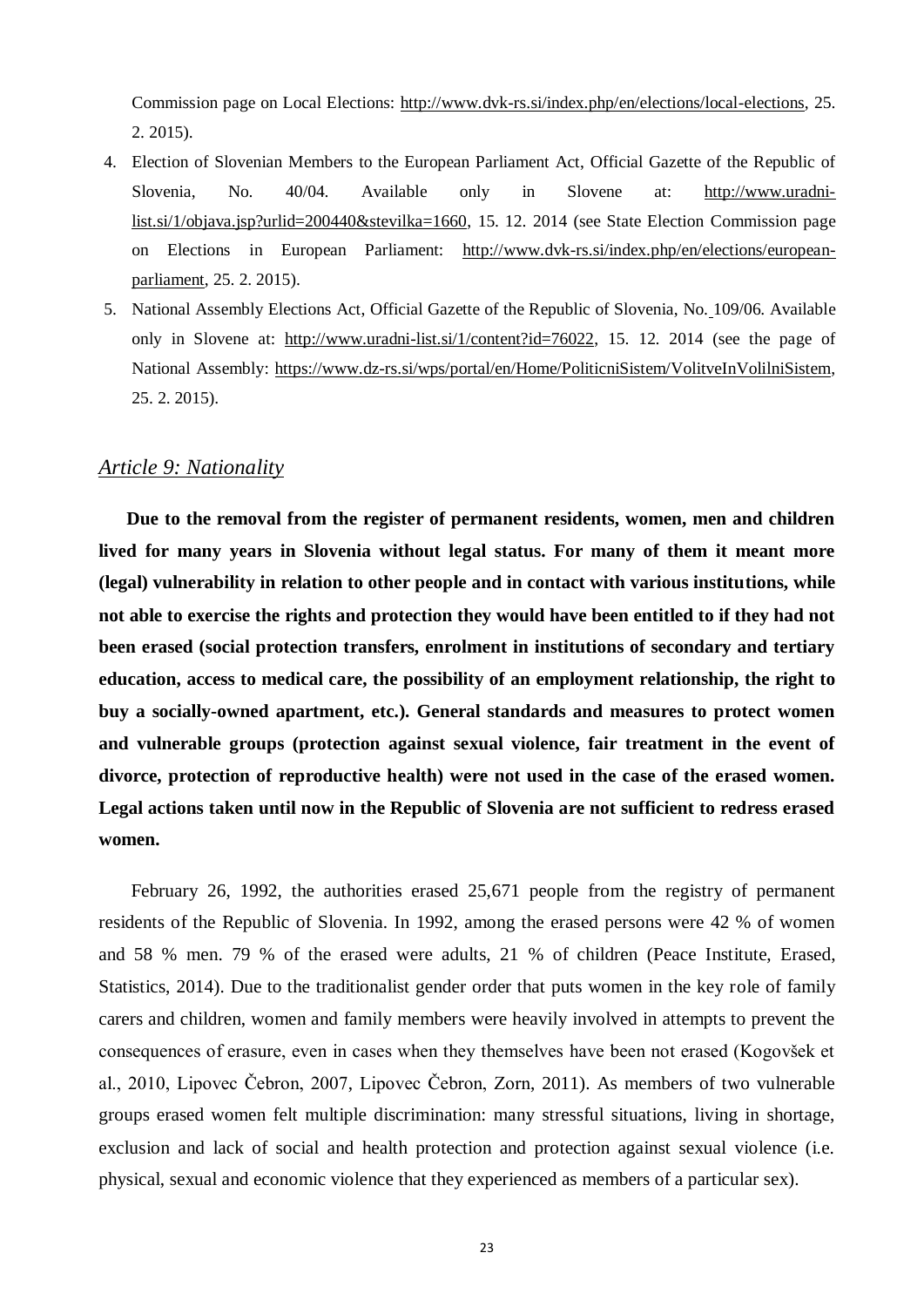Individual recorded examples show:

- women could not 'afford' to report a rape to a police, since by doing so they would risk, as undocumented persons, expulsion from the country (Lipovec Čebron, Zorn, 2011),

- stigmatization of women as 'bad mothers' in cases of separation from children (as a result of the erasure) (Lipovec Čebron, 2007),

- unequal treatment in Centres for social work and before courts in divorce proceedings (unjustified deprivation of parental rights, non-possibility of appeal) (Muršič, 2008),

- no access to health care institutions, which constitutes discrimination in protection of reproductive health and basic health services (Lipovec Čebron 2007, 2011). Individual testimonies show even the discouraging of birth medical care (Roma in Ljubljana, Different perspectives, 2008),

- domestic violence (physical, sexual, and economic), resulting from unequal status in marriage and dependence on a partner who has not been erased (unpublished field material).

The erasure from the register of permanent residents of the Republic of Slovenia violated the Constitution of the Republic of Slovenia, the Universal Declaration of Human Rights, the International Covenant on Civil and Political Rights, the International Covenant on Economic, Social and Cultural Rights and the European Convention for the Protection of Human Rights and Fundamental Freedoms and its Protocols (Kogovšek Šalamon, 2012).

In spite of the adopted laws about half of erased persons still suffer an irregular status. Despite the adoption of the amendment to The Act Regulating the Legal Status of Citizens of Former Yugoslavia Living in the Republic of Slovenia (2010, valid until 24. 7. 2013) and the adoption of the Act on Restitution of Damage for Persons who were erased from the Register of Permanent Population (2013), the situation is still critical. Legislative measures are not sufficient to redress injustice (Peace Institute, The erased, For further action, 2014).

The authority keeps imposing the responsibility of regulating the status of individuals on them. Remain unresolved: the right to family reunification, the possibility of housing, health insurance, high indebtedness, which hinders the full integration into society, public apology and compensation.

Current arrangements prescribe fulfilment of conditions for the issuance of a permanent residence permit. Since 1992 many of the erased have emigrated or have been expelled from Slovenia, thus many fail to meet all the conditions laid down. When arranging a status it is important only that the person was unlawfully deprived of status and has been erased from the register of permanent residents since 1992.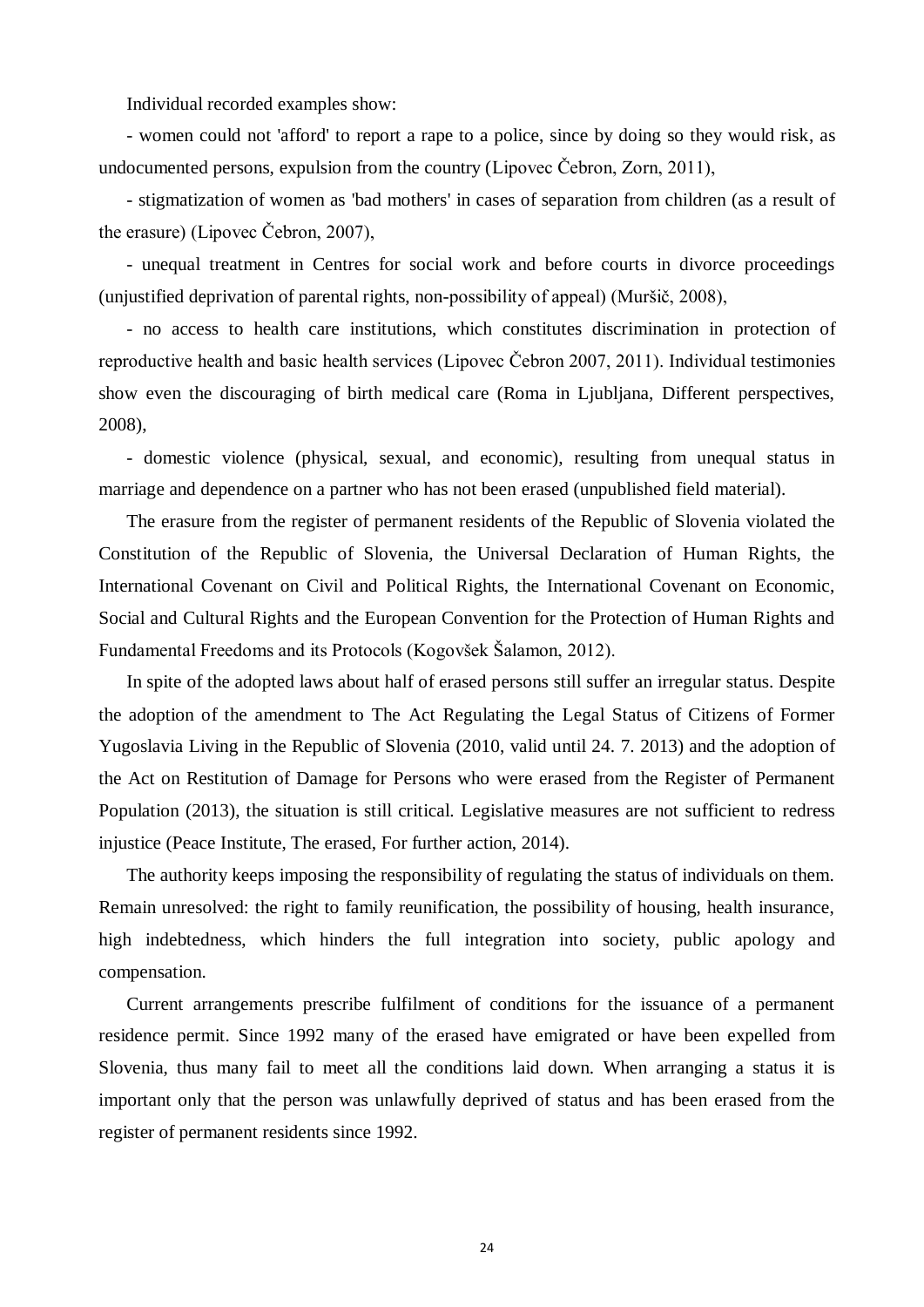The erased women who have created their own families obtain a permanent residence permit under the law, which was adopted for the erased, but this does not apply to their family members. For an erased person to return to Slovenia one law is valid, while their family members fall under the Aliens Act, just like other foreigners. This is inappropriate for the erased, because these conditions do not take into account their specific situation.

In the period until the erasure in 1992, the erased had acquired the right to buy an apartment according to the valid Housing Act or to stand as candidate for non-profit housing. The right to buy the apartment has been irretrievably lost; candidacy for a non-profit housing has also been lost since then, because it is tied to the citizenship.

By adoption of the law on compensation for damages for the erased, the opportunity to claim damages is given to only about half of the 25,671 erased, because the claim is linked to the acquired permanent residence permit or Slovenian citizenship of the claimant.

The erased have been years without health insurance and no access to basic health care, even in emergency cases. The erased with a regulated status, although having a compulsory health insurance, have to pay a supplementary health insurance. Due to their very limited or non-existent financial resources even today these people are not health insured.

#### **Recommendations:**

- **To amend the legislation for the regulation of the legal status.**
- **To enable the erased family the reunification under more favourable conditions.**
- **To enable accommodation to the erased that are left homeless due to erasure or in case they want to return to Slovenia.**
- **To utter a formal apology at the national level.**
- **To recognise the right to compensation in accordance with Article 26 of the Constitution.**
- **To include representatives of the victims in the preparation of action.**
- **To ensure all erased, who have no means of subsistence, the compulsory and supplementary health insurance from the budget of the Ministry of Health and the elimination of the debt from these insurances in recent years.**

#### **Questions:**

- **Why does the state not abolish legal requirements and simplify the procedure for issuing a permit for permanent residence?**
- **Why does the state not take an action to simplify family reunification solely on the basis of the status of the erased person?**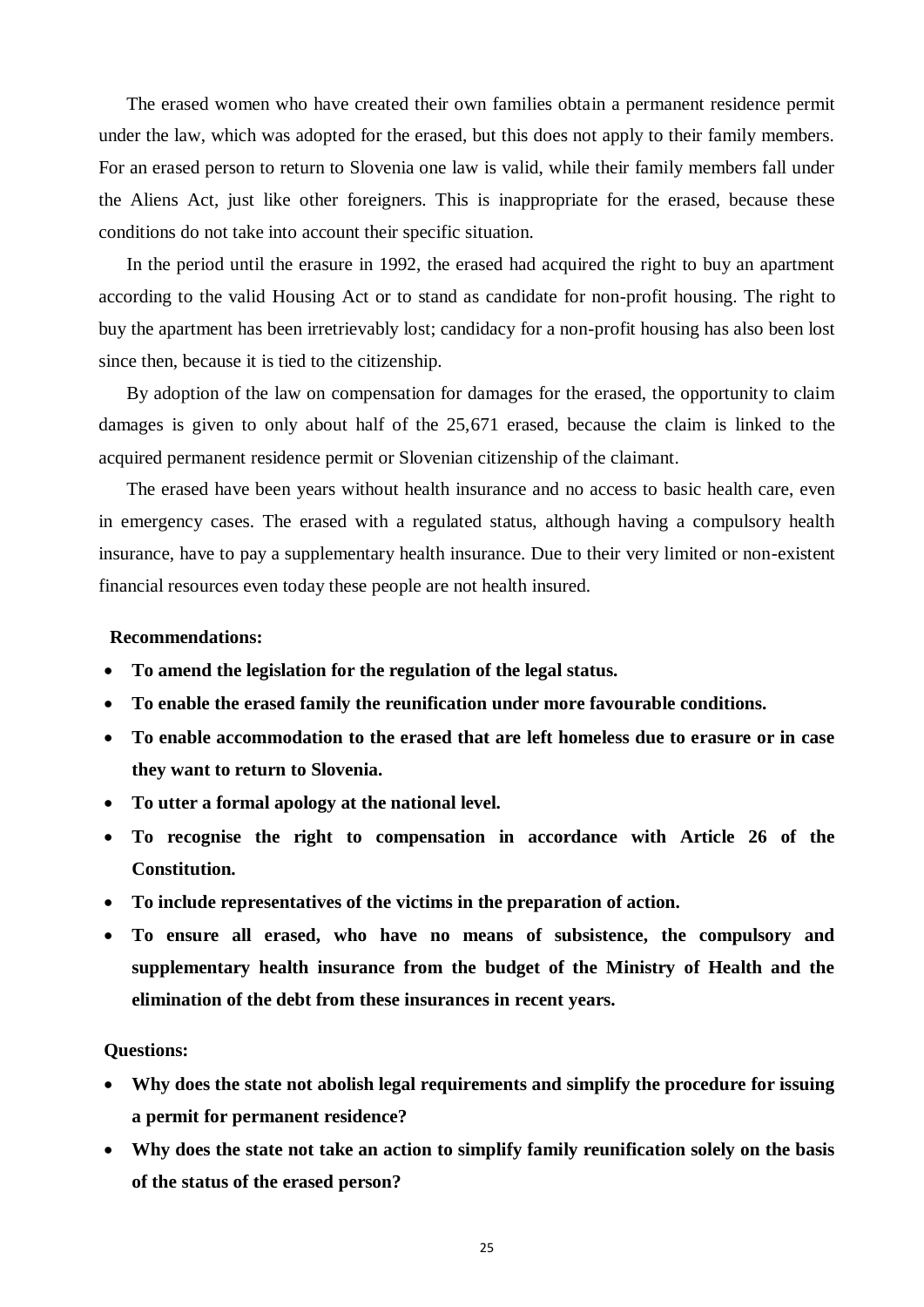- **Why does the state not enable an acquisition of non-profit housing for all persons with permanent residence in Slovenia?**
- **Why does the state not recognize the right to compensation for all erased whether the have regulated status or not?**
- **Why does the state not provide a compulsory and supplementary health insurance to all the erased?**

#### Bibliography:

- 1. Kogovšek, Šalamon, N., 2012*. Izbris in (ne)ustavna demokracija (Erasure and (un)constitutional*  democracy) (Zbirka Scientiaiustitia, 21). Ljubljana: GV založba.
- 2. Kogovšek, N. et al., 2010, *Brazgotine izbrisa. Prispevek h kritičnemu razumevanju izbrisa iz registra stalnega prebivalstva Republike Slovenije (Scars of the Erasure. Contribution to the critical understanding of the Erasure from the Register of permanent residents of the Republic of Slovenia)*. Ljubljana: Mirovni inštitut.
- 3. Lipovec Čebron, U., 2007. Metastaze izbrisa (Metastases of the Erasure). V: Lipovec Čebron, U., Zorn, J. (ed.) *Časopis za kritiko znanosti, tematska številka Zgodba nekega izbrisa*. Ljubljana: Študentska založba.
- 4. Lipovec Čebron, U., Zorn J. (ed.), 2011. Zgodbe izbrisanih prebivalcev (Stories of the erased). Ljubljana: Založba Sanje.
- 5. Mirovni inštitut, 2014. *Izbrisani, informacije in dokumenti. Statistike (Erased, Information and Documents. Statistics*). Available only in Slovene at: [http://www.mirovni](http://www.mirovni-institut.si/izbrisani/statistike/?lang=sl)[institut.si/izbrisani/statistike/?lang=sl,](http://www.mirovni-institut.si/izbrisani/statistike/?lang=sl) 19. 12. 2014.
- 6. Mirovni inštitut, 2014. *Izbrisani, informacije in dokumenti. Predlogi nadaljnjih ukrepov (Erased, Information and Documents. Suggestions of further Measures).* Available only in Slovene at: [http://www.mirovni-institut.si/izbrisani/predlogi-nadaljnjih-ukrepov/,](http://www.mirovni-institut.si/izbrisani/predlogi-nadaljnjih-ukrepov/) 19. 12. 2014.
- 7. Muršič, M., 2008. The Erasure is Always and Everywhere. V: Lipovec Čebron, U., Zorn, J. (ed.) Časopis za kritiko znanosti, tematska številka Once Upon an Erasure. From Citizens to Illegal Residents in the Republic of Slovenia. Ljubljana: Študentska založba.
- 8. Mirovni Inšitut, 2008. *Romi v Ljubljani, različnost perspektiv (Roma in Ljubljana, the diversity of perspectives),* 2008. Raziskovalni projekt Mirovnega inštituta. Dostopno na: [http://www.mirovni](http://www.mirovni-institut.si/Projekt/Detail/si/projekt/Romi-v-Ljubljani-razlicnost-perspektiv/)[institut.si/Projekt/Detail/si/projekt/Romi-v-Ljubljani-razlicnost-perspektiv/,](http://www.mirovni-institut.si/Projekt/Detail/si/projekt/Romi-v-Ljubljani-razlicnost-perspektiv/) 19. 12. 2014.

## *Article 11: Employment and Labour Market*

**The lower employment rate for women, steady growth of unemployment among women and at a higher level than male unemployment, long-term wage gap, the difference in pensions and consequently poverty of women in old age, constantly high load of unpaid work**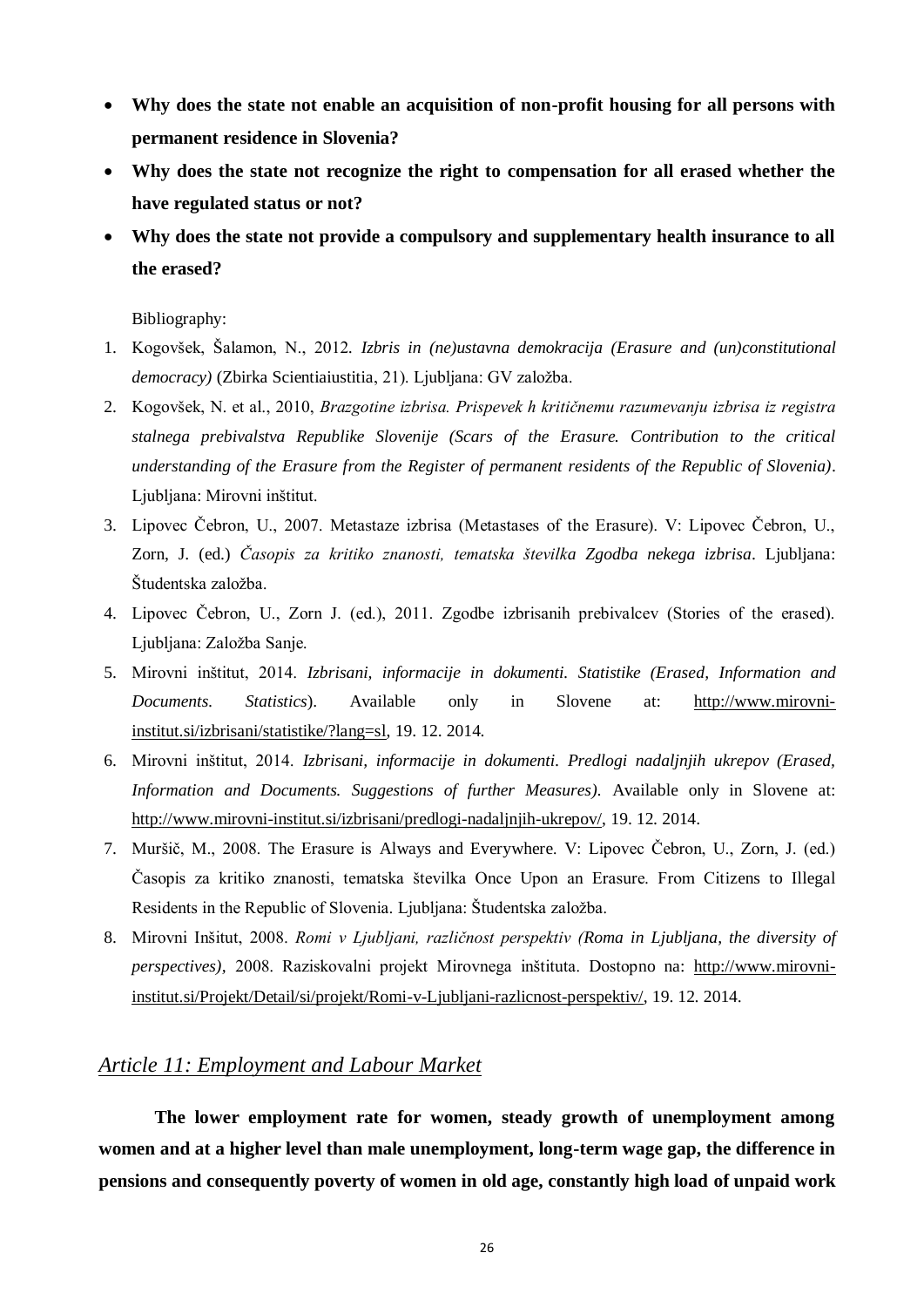**in addition to paid work, show that most women do not enjoy equal opportunities in the labour market, employment and retirement and that savings measures taken have increased gender inequality, as they affect women more than men.**

The labour market in Slovenia, in comparison to other countries, is characterized by a high proportion of female employees and highly educated women, the full-time employment and gender segregation, both horizontal and vertical. From 2009 onwards, the labour market and employment in Slovenia was marked by economic and financial crisis. During this time, legislation and intervention measures have been adopted and their consequences are systematically worsening the situation of women in the labour market, employment and retirement.

The steep fall in male employment in the first years of the crisis was followed by a decline in employment of women to the level of 2005. The adoption of savings measures in the public sector, where the maximum number, over 80 % of women, is employed in the health, education and social sectors, drastically reduced the possibility of women's employment. The lowering of wages in the public sector has disproportionately larger effects on women, because they are the majority. Among the new jobs there is a growing trend of precarious employment, which mainly affects young people and women, and which is reflected in the growing and higher share of fixedterm employment and part-time work. The proportion of adult women in business according to the GEM study (GEM, 2012) is only 2.8 % and is the lowest in the European Union. Moreover, discrimination occurs to women in employment, promotion and career education due to their potential motherhood and family. Intervention austerity measures have reduced the compensation for maternity and parental leave that is in majority, in more than 92 % of cases, used by women.

The unemployment rate for women is still at a higher level than male unemployment rate, with the exception of two crisis years of 2009 and 2010, but from 2011 it is increasing steadily and is nearly 2 percentage points higher than men. In 2014, the male unemployment rate continues to decline, while the female unemployment rate remains unchanged. From 2005 to 2012 the proportion of unemployed highly educated women compared with men has increased dramatically. Intervention measures in the labour market, especially for young people up to 30 years, actually allow increased employment of men, not women.

The wage gap between women and men is according to different data between 4 % and 6 % at the national level, with the exception of two years of the crisis, when it was smaller. But wage gaps in private sectors, occupations and organizations are significantly higher, amounting to up to 20 % and more. There are also wage gaps at the same workplace and in the same organization. Actual earnings of employed men are on average higher than the earnings of employed women (data for 2010). Almost 55 % of men ranked in the top five deciles based on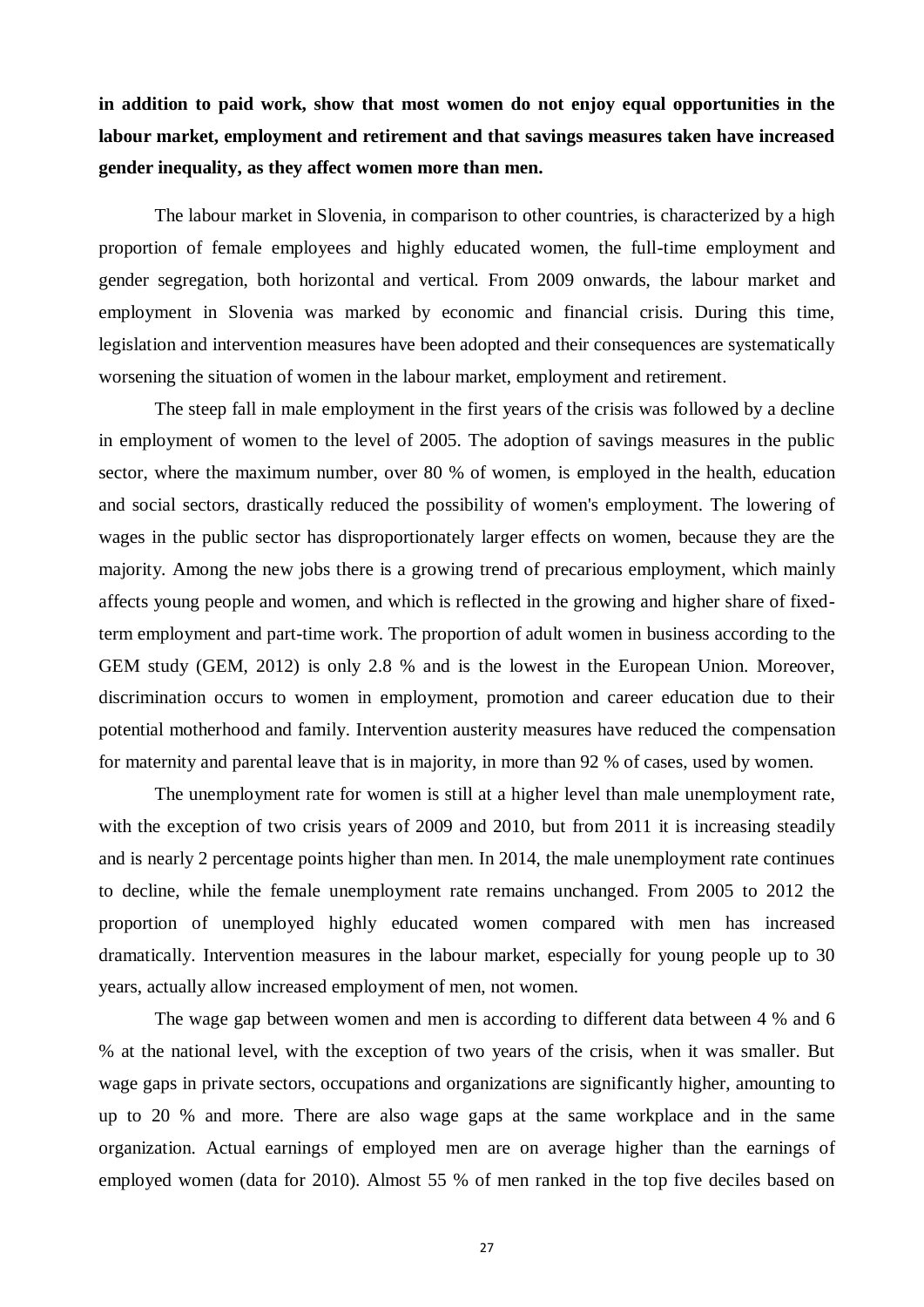their net salary, while almost 55 % of women ranked in the bottom five deciles. Even the pension base of employed women is lower than those of men by 16 % (18 year average) or by 12.5 % (34 year average).

In Slovenia, no special measures were taken to reduce the wage gap between women and men, as well as no measures for the implementation of legal provisions to bind employers to equal pay for equal work or equal pay for work for equal value regardless of gender were adopted.

#### **Recommendations:**

- **The active employment policy should include special measures for young women.**
- **To adopt a long-term systemic measures in support of women's entrepreneurship.**
- **To take actions to eliminate the wage differences between men and women and to monitor their implementation.**
- **Motherhood, parenting and caring for a child to become a properly socially valued work, which requires the adoption of policies for equal sharing of parental care and obligations between women and men.**

#### **Questions:**

- **How will the state embark on reducing the unemployment rate of women, especially young women, because until now there have been no specific measures taken to reduce it?**
- **How will the state provide written prohibition of discrimination against women in employment, promotion and career education because of the potential of motherhood and family?**
- **In what way will the state ensure enforcement of the provisions on equal pay for equal work or equal pay for work for equal value?**

Bibliography:

- 1. European Women's Lobby, 2013. Women's Watch, Women's economic independence and care responsibilities. Available at: [http://www.womenlobby.org/publications/reports/article/new](http://www.womenlobby.org/publications/reports/article/new-article?lang=en)[article?lang=en,](http://www.womenlobby.org/publications/reports/article/new-article?lang=en) 12. 12. 2014
- 2. EUROSTAT Statistics. Available at: [http://ec.europa.eu/eurostat/statistics](http://ec.europa.eu/eurostat/statistics-explained/images/4/44/Annual_employment_growth_by_gender%2C_2003–13_%28%25_change_in_the_number_of_employed_persons%29_YB15.png)[explained/images/4/44/Annual\\_employment\\_growth\\_by\\_gender%2C\\_2003–](http://ec.europa.eu/eurostat/statistics-explained/images/4/44/Annual_employment_growth_by_gender%2C_2003–13_%28%25_change_in_the_number_of_employed_persons%29_YB15.png)
	- [13\\_%28%25\\_change\\_in\\_the\\_number\\_of\\_employed\\_persons%29\\_YB15.png,](http://ec.europa.eu/eurostat/statistics-explained/images/4/44/Annual_employment_growth_by_gender%2C_2003–13_%28%25_change_in_the_number_of_employed_persons%29_YB15.png) 12. 12. 2014.
- 3. Global Entrepreneurship Monitor Slovenia (GEM). Available at: [http://www.gemslovenia.org/news/,](http://www.gemslovenia.org/news/) 11. 12. 2014.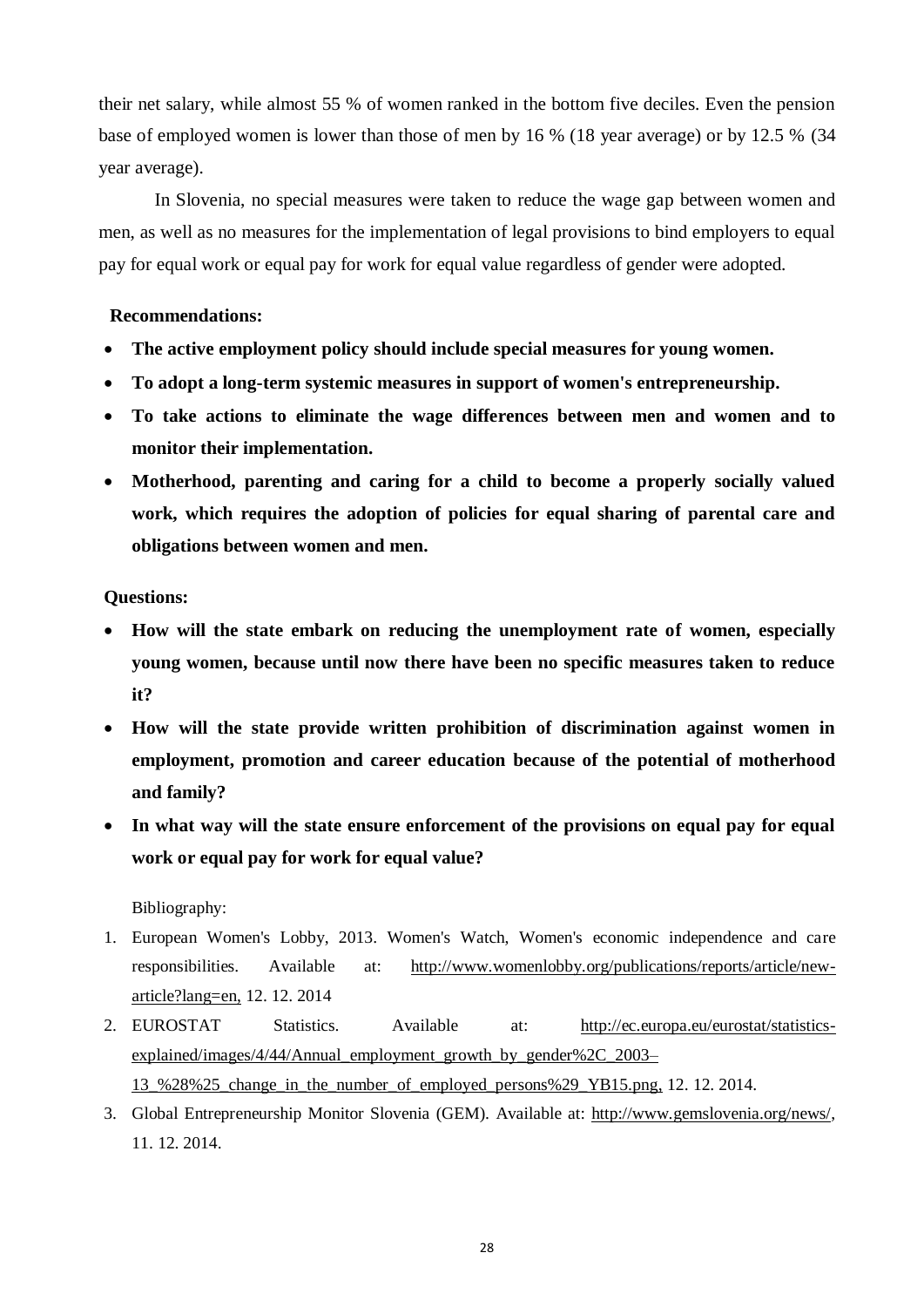- 4. Humer, Ž., Roksandić, M., 2013. Protikrizni ukrepi in enakost spolov (Countercrisis measures and *gender equality)*. Ljubljana: Women's lobby of Slovenia. Available only in Slovene at: [http://www.zenskilobi.si/images/DOKUMENTI/ANALIZE/PROTIKRIZNI\\_UKREPI\\_ENAKOSTSP](http://www.zenskilobi.si/images/DOKUMENTI/ANALIZE/PROTIKRIZNI_UKREPI_ENAKOSTSPOLOV.pdfhttp:/www.zenskilobi.si/images/DOKUMENTI/ANALIZE/Austerity_measures_gender_equality_Slovenia.pdf) [OLOV.pdfhttp://www.zenskilobi.si/images/DOKUMENTI/ANALIZE/Austerity\\_measures\\_gender\\_eq](http://www.zenskilobi.si/images/DOKUMENTI/ANALIZE/PROTIKRIZNI_UKREPI_ENAKOSTSPOLOV.pdfhttp:/www.zenskilobi.si/images/DOKUMENTI/ANALIZE/Austerity_measures_gender_equality_Slovenia.pdf) [uality\\_Slovenia.pdf,](http://www.zenskilobi.si/images/DOKUMENTI/ANALIZE/PROTIKRIZNI_UKREPI_ENAKOSTSPOLOV.pdfhttp:/www.zenskilobi.si/images/DOKUMENTI/ANALIZE/Austerity_measures_gender_equality_Slovenia.pdf) 11. 12. 2014.
- 5. OECD, Short Term Labour Market Statistics, Unemployment. Available at: [http://stats.oecd.org/index.aspx?queryid=36499,](http://stats.oecd.org/index.aspx?queryid=36499) 12. 12. 2014.
- 6. Penner, M., A., Kanjuo Mrčela, A., Bandelj, N., 2012. *Neenakost po spolu v Sloveniji od 1993 do 2007: razlike v plačah v perspektivi ekonomske sociologije (Gender inequality in Slovenia form 1993 to 2007)*. *Teorija in praksa,* 49(6): 854-877.
- 7. Poje, A., Roksandić, M., 2013. *Equal pay for equal work and the gender pay gap*. Ljubljana: Association of Free Trade Unions. Available at: http://www.zenskilobi.si/images/DOKUMENTI/ANALIZE/Summary\_study\_equalpay\_equalwork.pdf , 11. 12. 2014.
- 8. Svetin, I., Lah, L., 2011. *Zakaj se plače zaposlenih v Sloveniji razlikujejo? Statistični dnevi, Vloga statistike pri uveljavljanju ekonomskih neravnovesij (Why the wages in Slovenia differ? Statistical days. The Role of Statistics on enrolment of the economic imbalance).* Available only in Slovene at: [http://www.stat.si/StatisticniDnevi/Docs/Radenci2011/Svetin\\_Lah-](http://www.stat.si/StatisticniDnevi/Docs/Radenci2011/Svetin_Lah-Zakaj%20se%20plače%20zaposlenih%20v%20Sloveniji%20razlikujejo-prispevek.pdf)

[Zakaj%20se%20plače%20zaposlenih%20v%20Sloveniji%20razlikujejo-prispevek.pdf,](http://www.stat.si/StatisticniDnevi/Docs/Radenci2011/Svetin_Lah-Zakaj%20se%20plače%20zaposlenih%20v%20Sloveniji%20razlikujejo-prispevek.pdf) 12. 12. 2014.

9. Pension and Disability Insurance Act (ZPIZ-2), Official Gazette of the Republic of Slovenia, No. 96/12. Available only in Slovene at: [http://www.uradni-list.si/1/content?id=110802,](http://www.uradni-list.si/1/content?id=110802) 11. 12. 2014.

## *Article 12: Health and Family Planning*

**In recent years, the level of sexual and reproductive health and rights in Slovenia lowers, due to changes in the health care legislation and implementing regulations, the absence or unavailability of health strategies (integrated health strategy, strategy to protect sexual and reproductive health, quality and safety strategy). National screening programme for early detection of breast cancer has been operating inappropriately, which is reflected in the long-term increase of the incidence of breast cancer. As to maternal mortality, it is not possible to assess whether the increase in maternal deaths has stopped. The access to the gynaecologists at the primary level is decreasing. Risk is particularly high for young people who do not have adequate information, because there is no compulsory education on healthy sexuality in schools and a lack of appropriate treatment in special counselling for youth. Further development of prevention programmes is stalled, there are no planned improvements to the programme contents and human resource capacity at the primary level**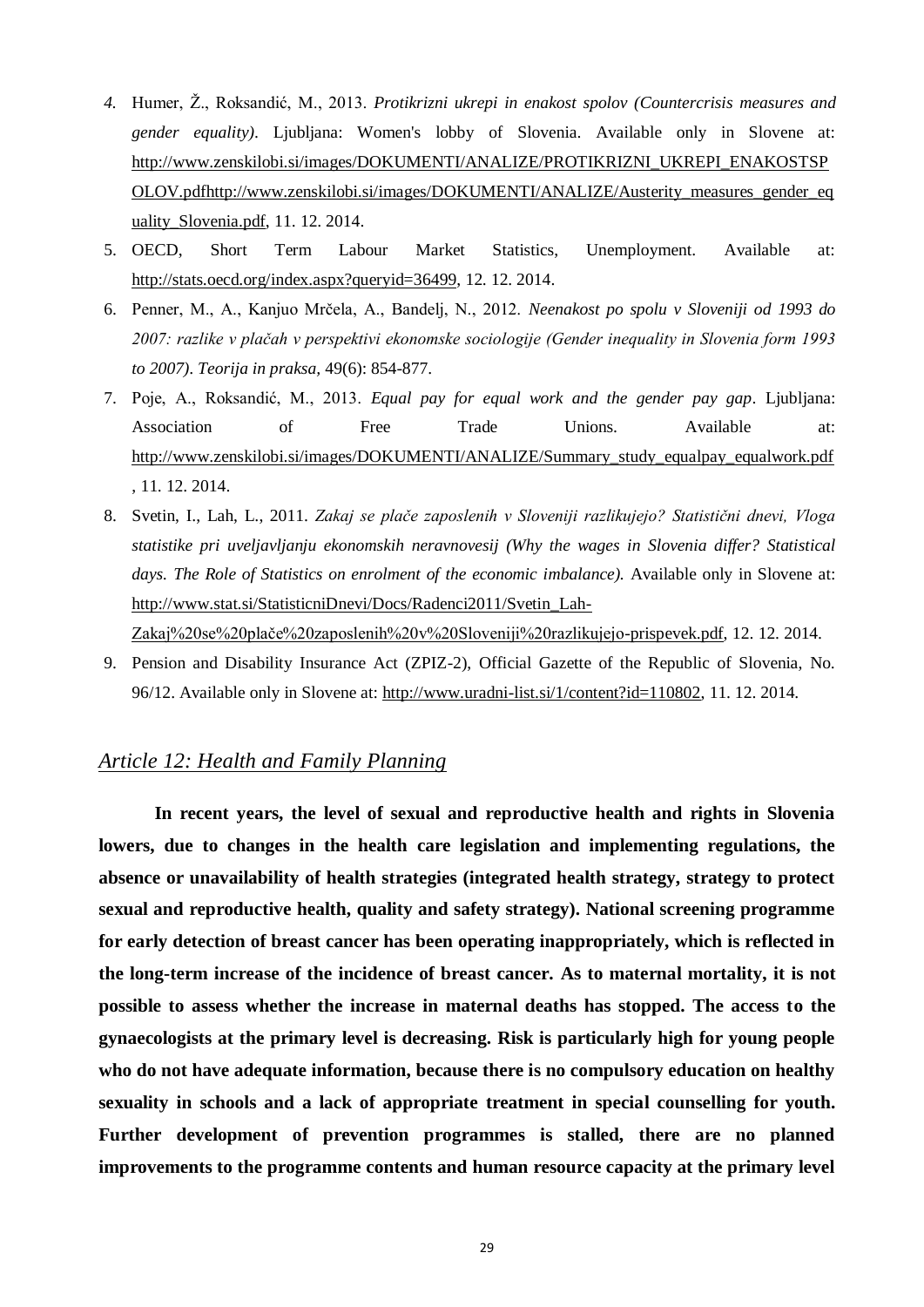**and monitoring the implementation of reproductive health care. Women from vulnerable groups experience more violations of sexual and reproductive rights (teenage girls, poor women, refugees, Roma women, female victims of violence), as well as men and GLBT, who have limited access to sexual and reproductive health.**

By reducing the proportion of coverage from the mandatory health insurance for medical services relating to the reduced fertility and artificial insemination, sterilization and artificial termination of pregnancy at 80 % (previously 85 %), women themselves have to pay a difference, or to have supplementary health insurance. No data is available on how many women are without supplementary health insurance. It can be concluded that access to these health rights is difficult or impossible for unemployed and poor women.

In 2013 and 2014 an intervention in the existing sexual and reproductive rights of women was planned in relation to access to advice on family planning and free choice of contraception. The basis was the Rules on inclusion of medicines on the list, which determine that it is necessary the payment out of pocket for some contraceptives. The Women's Lobby of Slovenia warned health policy and public insurance company, that this provision is contrary to the Law on Health care and Health Insurance, which stipulates in Article 23 that the health of women in relation to consulting family planning, contraception, pregnancy and childbirth is fully covered by compulsory health insurance, and also contrary to the Article 55 of the Constitution, which provides a freedom of choice to have children. So far, this action was not realized.

In order to reduce cancer, the Slovenia National Cancer Plan 2010-2015 was adopted, which is particularly ineffective in coping with breast cancer. Another serious concern is an inadequate response of health policy at the rising incidence of breast cancer, which has been steadily increasing for more than twenty years. According to the latest available data, it rose to 123 per 100,000 women in 2010. The mortality rate for this disease is slowly falling, but in 2010, 421 women died and 1,268 were diagnosed with breast cancer. From 2008 the national screening programme for early detection of breast cancer is operating in only two Slovenian regions and it has been always facing very large organizational and financial problems. It is alarming that women in Slovenia suffer high-risk of breast cancer, which has high rates of successful early detection and treatment in a well-functioning health system and preventive programme.

Resolution on the National Health Care Plan for 2008-2013 with its goal to reduce health inequalities has already expired, and a new one has not been adopted yet. Indirect indicators such as self-perceived health assessment and access to health care and others have shown that the system of social and economic changes is more and more likely to threaten the health of women and increase inequality in their health in future in Slovenia (Ule, 2011).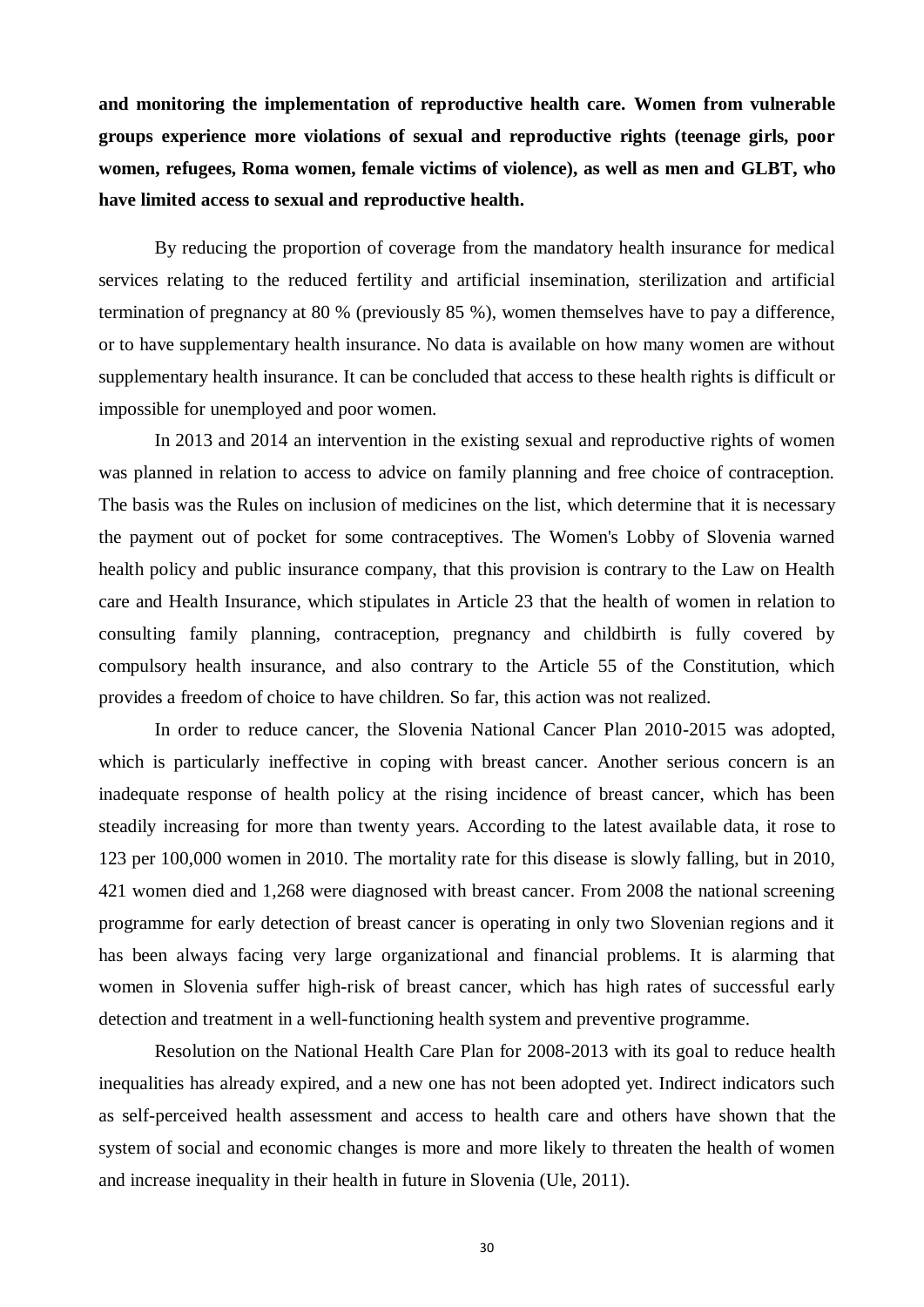National strategy on quality and safety in health care (2010-2015) should have a positive impact on the expertise of continuous improvement of medical treatment and patient safety and female patients and their equality, but in its report the government does not indicate evidence of the impact of this strategy on the implementation of sexual and reproductive rights (SRR).

As a response to inadequate control of high maternal mortality (MM), a set of professional training is reported to be carried out in 2008-2009. As a second measure, reference is made to the preparation of the development strategy of gynaecological and obstetric services, which to date has not been finalized or adopted. According to the latest available data (2009-2011), the maternal mortality at this time really dropped significantly since the three-year average rate is 1.5 per 100,000 live births, but at the moment it is not possible to estimate that the increase of maternal mortality has stopped (Mihevc Ponikvar et al., 2013).

The implementation of the sexual and reproductive rights is affected by access to a gynaecologist, which is deteriorating. The number of gynaecologists at the primary level was declining till 2010, in the years 2011-2012 it started to increase slightly. Nevertheless, in 2012 the gynaecologist should take care on average about 6,500 women aged 15 years and older, in some regions even more than 7,000 to 8,000 women, which is at least one-quarter more than it would be appropriate according to professional criteria (4,000 to 4,500 women per gynaecologist). This leads to excessively long waiting periods, commercializing some proven effective services, limiting the adoption of new patients, which mostly affects adolescent girls. Too many women per gynaecologist jeopardize the implementation of prevention programmes and impair the quality of medical treatment. This reduces the number of preventive and curative reviews and users of oral contraceptives.

Of particular concern are violations of the sexual and reproductive rights to adolescents who, as derived from the periodic reports, are not sufficiently visible in gynaecological and public medical profession, and even less in the health policy. Occasional distribution of information on existing contraceptives in the form of printed leaflets and e-material for young people is not sufficient, even if it is supported by data on the reduction of legal abortion of adolescent girls and early motherhood.

The annual number of pregnancies in adolescents, which was 500 in 2012, of which slightly more than half decided to have an abortion, is indicating a poor response of health policy. Adolescent abortion in the last 10 years is however decreasing, but it should be noted that in Slovenia there is no mandatory education for healthy sexuality in schools. Sex education is now largely inadequate and often misdirected and pushed into late teenage years. Being optional, its content is left to schools. Research shows that Slovenian adolescents have a very poor knowledge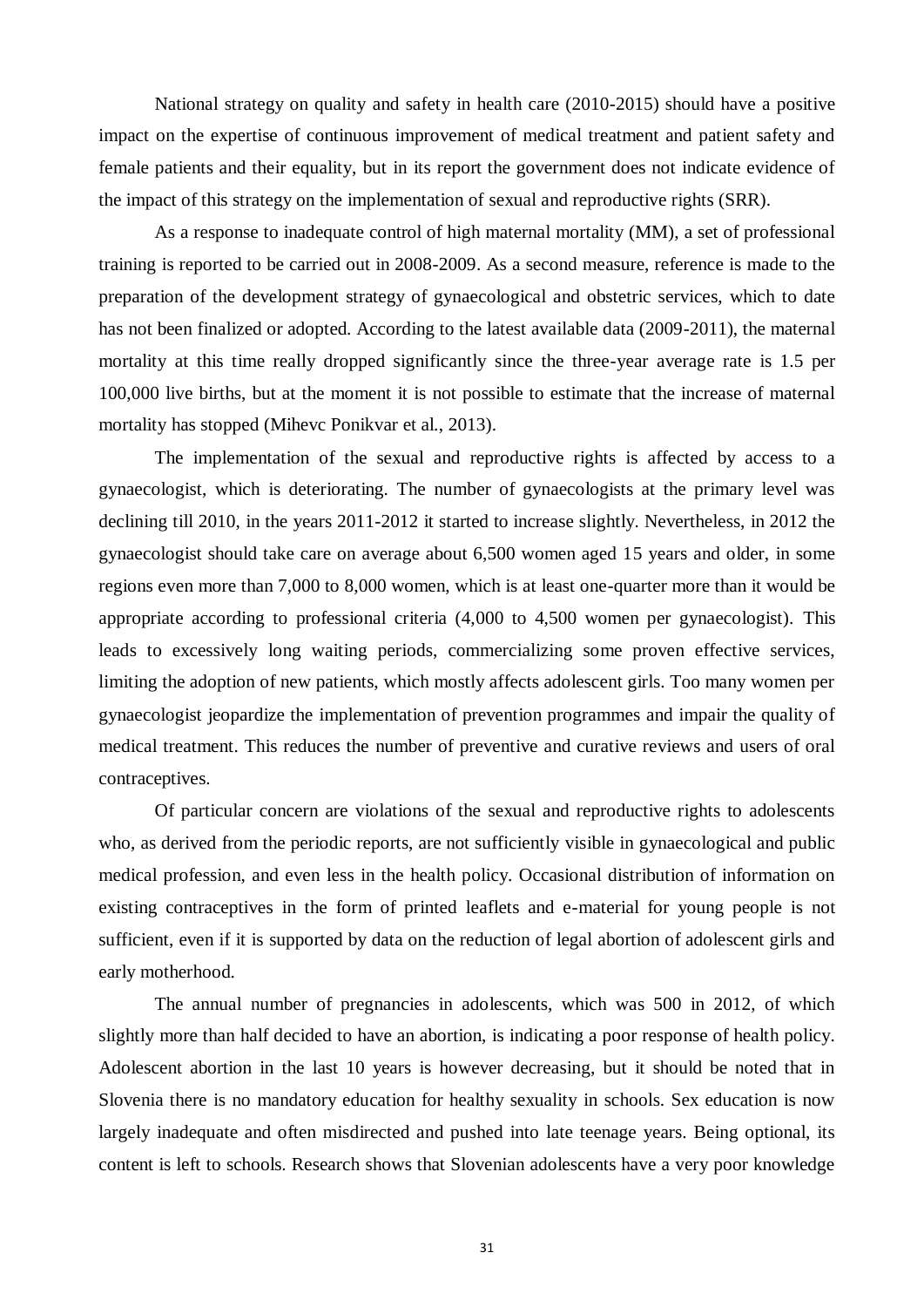of sexually transmitted infections, which endanger them. A specific consultation network on sexual and reproductive rights for adolescent girls is also not developed. Protection and strengthening of sexual and reproductive rights of young people are at risk, especially those who leave their education early or are at risk for other reasons.

The changed social and economic environment is reflected in the fact that there was no willingness to adopt a strategy to protect sexual and reproductive health, the Department to explore the health of women and children at the National Institute for Public Health has become "unnecessary" and abolished 10 years ago. Further development of prevention programmes has been stalled, improvements to the content of programmes and personnel capacities at the primary level and monitoring the implementation of reproductive health are no longer planned. This situation is felt mostly by women from vulnerable groups (young, poor, refugees, Roma, victims of violence), as well as with different sexual orientation, who have no access to the reproductive health care.

There are 14 maternity wards in hospitals in Slovenia, where women can give birth; but there are no independent birth centres in the country. Health regulations do not provide technical assistance in cases of giving birth at home, nor guidelines for such birth. The health system also does not recognize the midwife-led units that could provide care at birth in the hospital or at home. The medical staff in childbirth is difficult to deviate from established procedures which are designed primarily to end the birth quickly (artificial contractions, a high proportion of the crosssection of the perineum - episiotomy (Zeitlin et al., 2010: 103), and disrespectful attitude towards women in labour). Right of women to take informed decisions is often violated; pregnant women are not informed in advance and are not given the option of rejecting a particular procedure or approach (e.g. episiotomy). Research in this area is rare, the last national study was carried out in 2005.

Nowadays women in Slovenia find it difficult to exercise their sexual and reproductive rights, as evident from the data of various international institutions and organizations.

#### **Recommendations:**

- **The care for sexual and reproductive health rights must become a priority for the state and must be integrated into all policies.**
- **To develop a strategy for protection and promotion of sexual and reproductive health and provide high quality and financially sustainable public reproductive health, which will allow access to all proven effective services of reproductive health care, which will be covered by the compulsory health insurance. This should be done in a manner that respects, protects and implements sexual and reproductive rights.**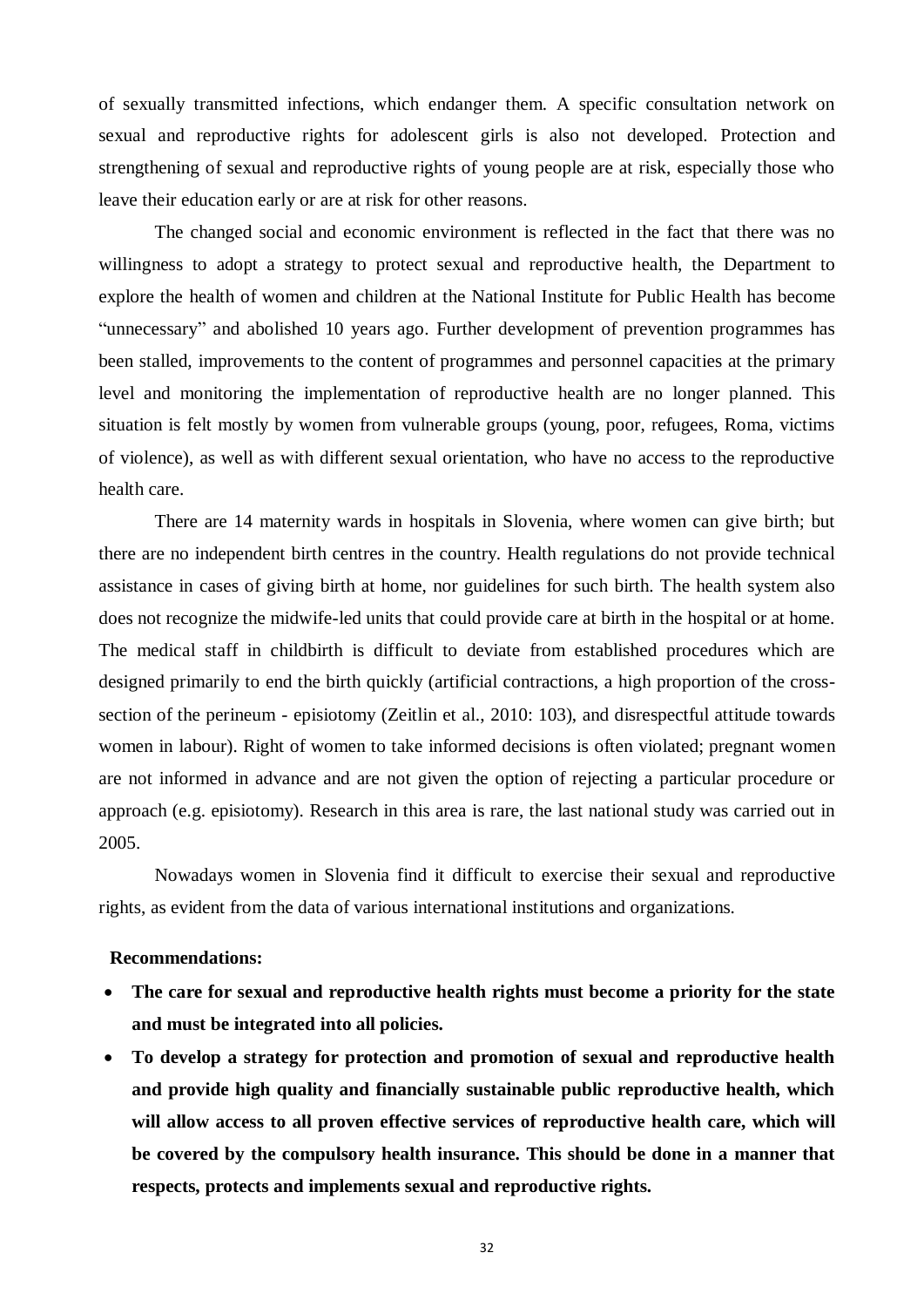- **Special attention should be paid to sexual and reproductive health of risk groups by introducing a systemic approach to education for healthy sexuality in schools and the creation of new organizational forms of reproductive health care, which is friendly to the most vulnerable groups of women and men and those with different sexual orientation.**
- **More opportunities to make choices regarding childbirth and adequate provision of the midwife-led unit should be enabled.**

#### **Questions:**

- **Which are obstacles that prevent the state to develop and implement strategy to improve sexual and reproductive health?**
- **What immediate measures will the state undertake to decrease the incidence of breast cancer?**
- **What are the priorities of the state regarding the improvement of sexual and reproductive rights in general and especially with respect to adolescents?**

Bibliography:

- 1. Health Care and Health Insurance Act, Official Gazette of the Republic of Slovenia, No. 72/06. Available only in Slovene at: [http://www.uradni-list.si/1/objava.jsp?urlid=200672&stevilka=3075,](http://www.uradni-list.si/1/objava.jsp?urlid=200672&stevilka=3075) 10. 1. 2015.
- 2. Mihevc Ponikvar B, Blejec T, Guzej Z, Renar I., 2013. *Maternalna umrljivost v Sloveniji v obdobju 2000 do 2009 (Maternal mortality in Slovenia in the period from 2000 to 2009)*. V: Verdenik I, Novak Antolič Ž, Zupan J, (ed.). Perinatologia Slovenica II, pregled slovenskih perinatalnih rezultatov za obdobje 2002-11. Ljubljana: Združenje za perinatalno medicino SZD in Ginekološka klinika, UKC Ljubljana.
- 3. Rules on inclusion of medicines on the list, Official Gazette of the Republic of Slovenia, No. 35/13. Available only in Slovene at: [https://www.uradni-list.si/1/content?id=112932,](https://www.uradni-list.si/1/content?id=112932) 10. 1. 2015.
- 4. Slovenia National Cancer Plan 2010 2015. Available at: [http://www.epaac.eu/from\\_heidi\\_wiki/SloveneNCCP\\_eng.pdf,](http://www.epaac.eu/from_heidi_wiki/SloveneNCCP_eng.pdf) 10. 1. 2015.
- 5. Ule M., 2013. Družbene neenakosti v zdravju žensk v Sloveniji (Social inequalities in women's health in Slovenia). *Zdravstveno varstvo* 52: 69-71.
- 6. Zdravstveni statistični letopis RS 2003 in 2012 (Health Statistical Yearbook 2003 and 2012), 2013. Ljubljana: Inštitut za varovanje zdravja RS. Available only in Slovene at: [www.ivz.si,](http://www.ivz.si/) 10. 1. 2015.
- 1. Zeitlin, J., Mohangoo, A., Delnord, M. (ed.), 2010. *The European Perinatal Health report, Health and care of pregnant woman and babies in Europe 2010*. Available at: [http://www.europeristat.com/images/doc/EPHR2010\\_w\\_disclaimer.pdf,](http://www.europeristat.com/images/doc/EPHR2010_w_disclaimer.pdf) 25. 2. 2015.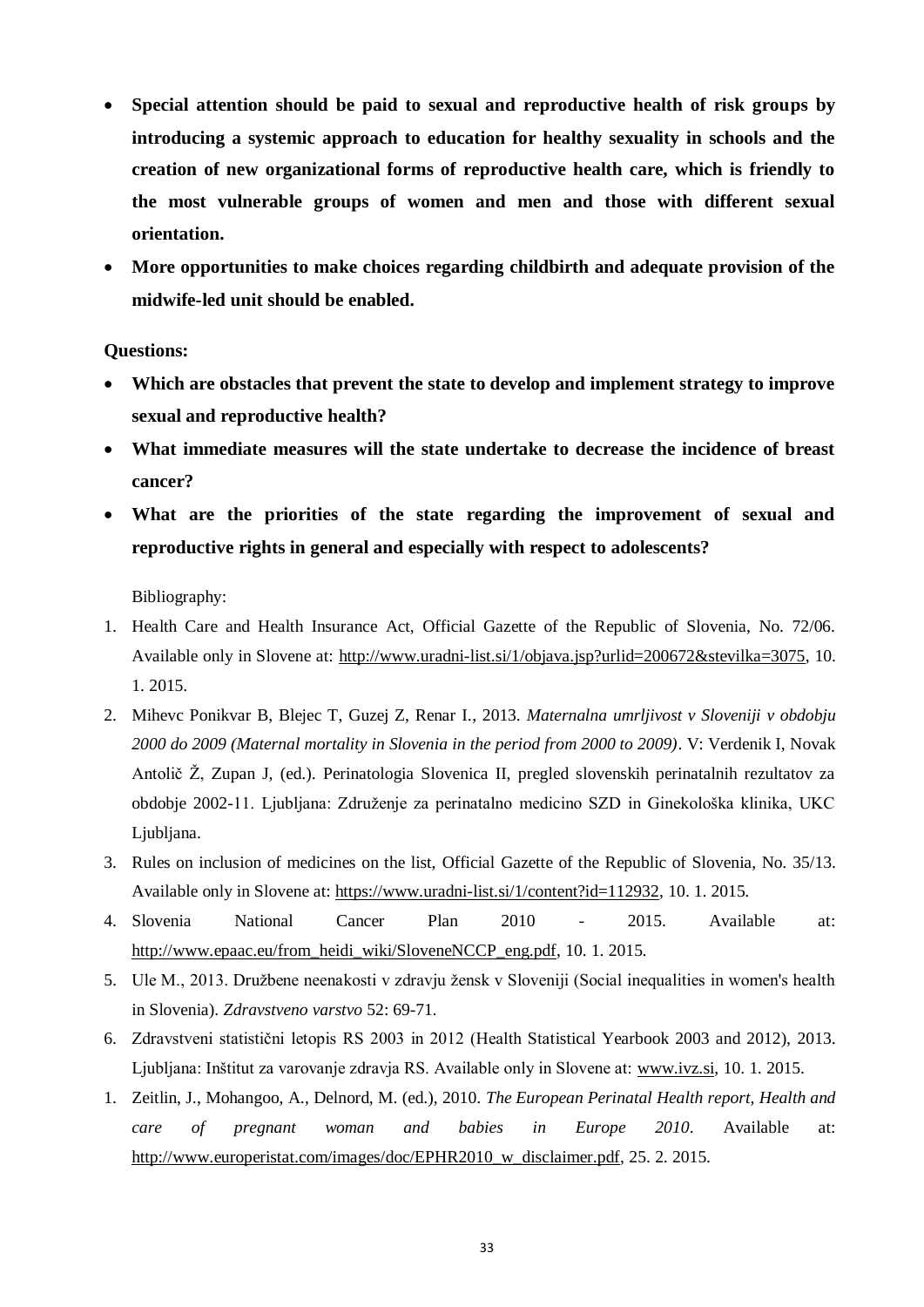#### *Article 13: Economic and Social Benefits*

**With the adoption of new social legislation, savings measures and their implementation in 2012, the economic situation of women has worsened significantly. Although measures that have been taken were gender neutral, their implementation worsened the situation of women more significantly than that of men, because they are the majority recipient of social benefits. At the preparation of these measures no analysis of the consequences of legislation regarding gender was prepared, which however is a legislative and political imperative.**

Pension legislation has abolished the welfare supplement to a pension as a right under the pension scheme, turning it into a social welfare benefit, in addition, it significantly complicated the possibility of receiving it. Among the recipients of welfare supplement in 2011, women accounted for 69 % of them. If the welfare supplement was received by almost 47,000 people in 2011, it was received by only 13,000 in 2012. There is no data related to gender for 2012, it is therefore assumed, based on previous statistics, that the majority decrease was in the number of the women recipients. In addition, taking into account all types of income for determining eligibility for it, the right to social security benefits has become repayable; meaning that after the death of the recipient the heirs shall reimburse it from the property they inherited. All this has resulted in a decline in the number of the former recipients. Moreover, the phenomenon of elderly leaving the nursing homes was observed, because they and their families cannot afford to pay for the care in the nursing home, there are also reports on increased violence against the elderly by their children.

Among all pensioners, 56 % of them are women. In the last ten years, from 2003 to 2012, pensions decreased by 7.5 % in relation to wages, the majority of this decrease was in the past four years. In 2012 the net pension was only 57 % of net earnings. More than half of pensioners receive a pension of less than  $\epsilon$  622, of which nearly two thirds are women. The poverty rate is  $\epsilon$  606 and more than half of the retired, most of them women, live in poverty or below the poverty rate.

From 2005 to 2012, women consistently run a higher risk of poverty than men. It increased again in 2013, and it is highest among women aged 65 and over who are living alone. Poverty is not the result of the crisis, but the result of social legislation accepted since 2005, which restricted access to social benefits and introduced new types of conditions for obtaining them, and in 2012 these escalated. In 2012, among those living below the poverty rate, 46 % were men and 54 % were women, people with low incomes (wages, pensions) being mostly subjected to it.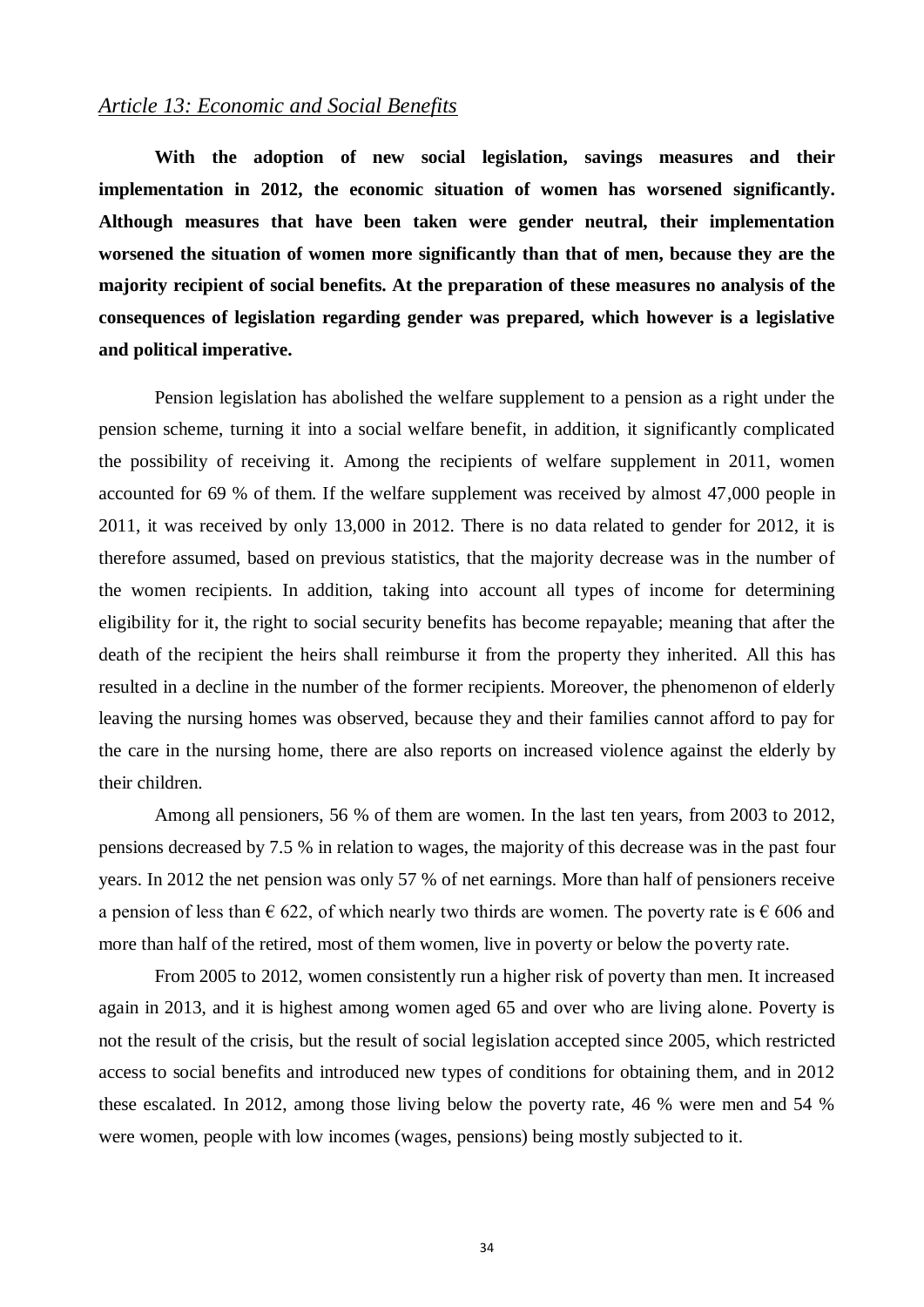The number of child social benefits was drastically reduced in the years 2011 to 2013, which affected single-parent families the most, 84 % of which are single mothers with children, where the woman is the main provider. In 2011, the number of child social benefits to this type of family was still 448,762, in 2012 it decreased to 299,832, and in 2013 (to September) it decreased further to 180,158. The large decline in the number of child social benefits was the result of the inclusion of child social benefits and child maintenance in family income and consequently families failed to meet the conditions for this type of social benefits.

#### **Recommendations:**

- **Through its development and reinvestment policies, the state should arrange for economically independent living for working-age women and with its policies of redistribution for a decent life of all who cannot survive on their own work.**
- **To adopt a clear definition of how the state will implement the commitment of the welfare state and the commitment to reducing and eliminating poverty guaranteed with the Constitution.**
- **To increase the compensation for parental leave back to 100 %.**
- **To start a system exploration of families and a systemic evaluation of the effect of social and other policies on the lives of women, children and families.**

#### **Question:**

 **How will the state provide better economic and social position of women in relation to intervention measures taken and systemic legislation in relation to the above stated facts?**

#### Bibliography:

- 1. European Women's Lobby, 2012. *The price of austerity - the impact on women's rights and gender equality in Europe*. Brussels: Belgium.
- 2. Humer, Ţ., Roksandić, M., 2013. *Protikrizni ukrepi in enakost spolov (Countercrisis measures and gender equality*). Ljubljana: Ženski lobi Slovenije. Available only in Slovene at: [http://www.zenskilobi.si/images/PROTIKRIZNI\\_UKREPI\\_ENAKOSTSPOLOV.pdf,](http://www.zenskilobi.si/images/PROTIKRIZNI_UKREPI_ENAKOSTSPOLOV.pdf) 12. 12. 2014.
- 3. Statistical Office of Republic of Slovenia (Intihar, S.), 2013. *Mednarodni dan boja proti revščini 2013* (International Day of the Elimination of Poverty). Available only in Slovene at: [http://www.stat.si/StatWeb/glavnanavigacija/podatki/prikazistaronovico?IdNovice=5827,](http://www.stat.si/StatWeb/glavnanavigacija/podatki/prikazistaronovico?IdNovice=5827) 12. 12. 2014.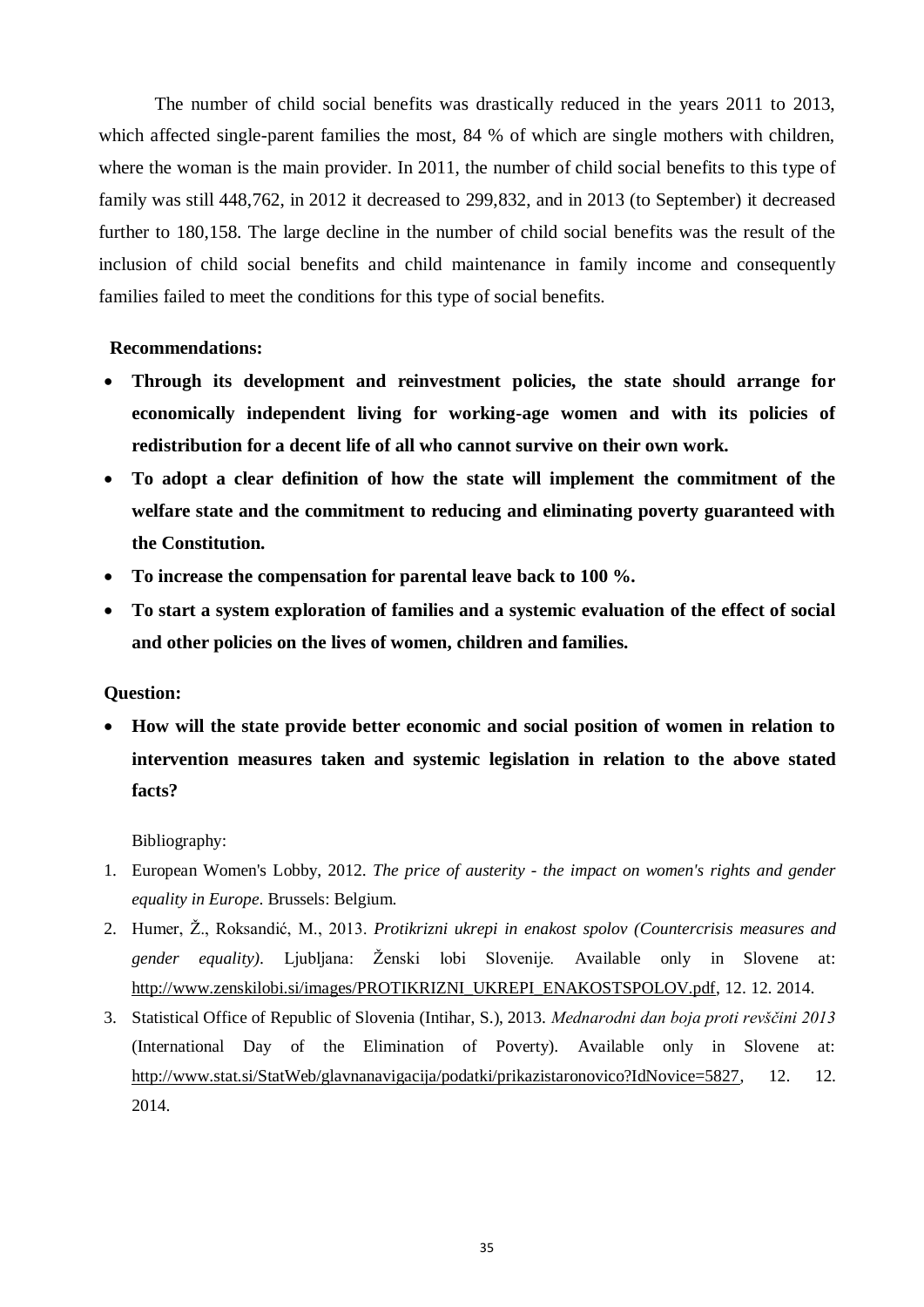4. Leskošek, V., 2011. Strukturne reforme na področju socialnega varstva (Structural reforms in the Social Care field)*. Teorija in praksa,* let. 48, jubilejna št. ob 50-letnici FDV, oktober 2011: 1264 – 1280.

#### *Article 16: Marriage and Family Life*

**Family life in Slovenia is characterized by plural family forms and partnership (cohabitation), which the new Family Code was trying to regulate, but was rejected at the referendum in 2012. Most changes in family life have happened in awarding of children when parents divorce and in increase of the proportion of one-parent families. The least changes have been observed in the distribution of domestic and care work between men and women in the private sphere. The phenomenon of forced marriages exists, according to the known cases, among the Roma population, but is regarded as a cultural feature of this ethnic group.**

In Slovenia, changes in family life are perceived mainly in the plurality of family forms and relationships. The share of families consisting of a married couple with children is decreasing, the share of unmarried couples with children and that of single-parent families is increasing. Single-parent families are predominantly maternal parent families, but the proportion of fathers has slightly increased (14 % in 2002, 16 % in 2012) (Statistical Office of the Republic of Slovenia, 2013a). Single-parent families are the most vulnerable group of families in terms of social exclusion and economic disadvantage. Changes are also in awarding the child after divorce of parents, to the extent that today 49 % of children are assigned to mothers, 30 % to both parents and more than 9 % to fathers (Statistical Office of the Republic of Slovenia, 2013b).

Proposal for a new Family Code, which was based on an inclusive definition of family as a community of an adult and a child, would have brought a number of innovations that would go in step with the times of modern family forms. Due to its rejection at the referendum in 2012, the Marriage and Family relations law from 1976 is still in force. Thus, the rights of families of same sex parents and marriages, and the possibility of adoption of children is still not adequately regulated with other parents or families. In 2015 the Parliament enacted marriage for all, levelling rights of same-sex married couples to the rights of heterosexual married couples, including the right to adopt children. The elimination of discrimination against same-sex couples is not yet fully confirmed, as we wait for the Constitutional Court to determine whether the referendum proposed by conservative civil-society movement, the Roman Catholic Church and the opposition rightwing parties is admissible.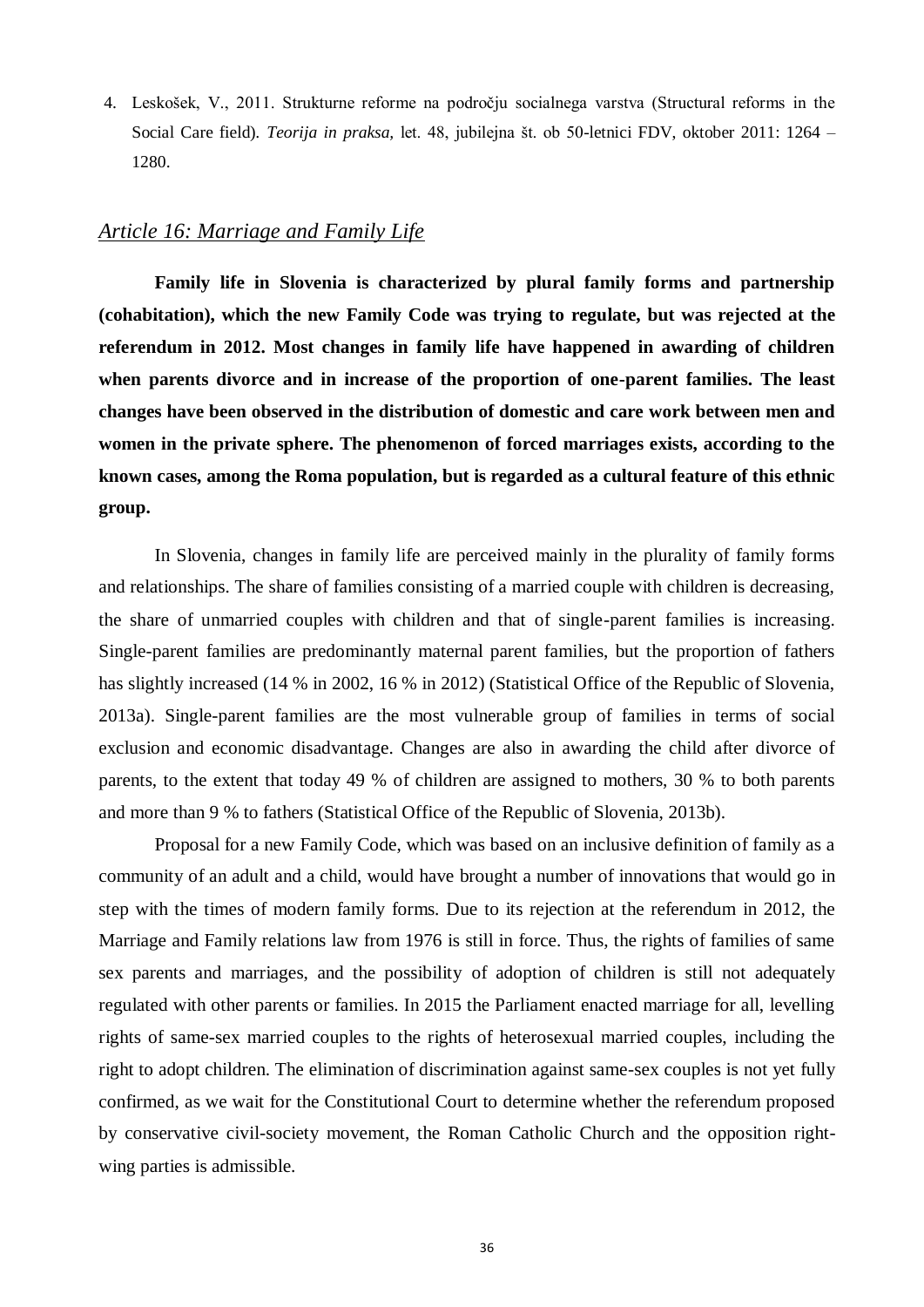Changes in parenting are particularly evident in fatherhood. In Slovenia, changes in paternity has been detected at the individual level, with greater involvement of fathers in child care compared to previous generations, and at the system level with the introduction of paternity leave in 2003. In 2012, 84 % of fathers took paid paternity leave (15 days) and 31 % of fathers unpaid leave (75 days) (Ministry of Labour, Family, Social Affairs and Equal Opportunities, 2013). Parental leave could be shared by both parents, but data show that 95 % of women have taken this leave. In order to care for a sick child, 83.6 % mothers are absent from work (Ministry Ministry of Labour, Family, Social Affairs and Equal Opportunities, 2013; Rener et al., 2008). Attitudes and values about gender equality in the private sphere remain mainly at the level of rhetoric, both by women and men. Gender asymmetric division of domestic and care work is pronounced (Robnik, 2012; Švab, Humer, 2013; Humer, Roksandić, 2013). If the difference in the number of hours worked by men (42.4 hours) and women (39.5 hours) per week spent at the workplace is very small, the difference in the number of hours spent on domestic and care work is significantly higher. Working women spend 42 hours a week for domestic and care work while men 28 hours (Second European Quality of Life Survey, 2009). In particular, household work is the area of domestic work, where no major changes in the direction of gender equality have been seen in the last fifty years (Boh, 1966; Ule, 1979; Jogan, 1986). Most of care and upbringing of children is in the age group between 35 and 49 years, maximum care for the elderly in the age group of 50 to 65 years (Second European Quality of Life Survey, 2009). This means that employed middle-aged women are mostly caretakers of family members, taking care of the children first, then either of the partner's or their own parents, and lastly of the elderly partner.

Cases of forced marriages of Roma girls may occasionally be observed in the media and the public. Thus, three cases of forced marriages of Roma girls echoed in 2010. Media coverage revealed how the school representative believed that it was not within their competence to act, a representative of the Centre for Social Work believed that the girl was sufficiently mature to marry an adult male, both contended that we must take into account the cultural specificities of certain ethnic communities (Alliance for Nonviolence, 2010). NGOs working in this field said that the coercion, inherent in forced marriages of Roma girls, is subtle (through socialization), economic (refund of purchase - bride token), psychological (death threats, spell, expulsion, shame) and less physical. Institutions in Slovenia completed few cases with a favourable outcome for victims and often do not react (the belief that there is a Roma culture, and it is also about fear and prejudices against Roma). Because of fear and lack of information, these girls mainly do not escape or/and do not speak out (Djoković in Veselič, Matko, 2014). Data on the extent to which forced marriages and marriages occur in Slovenia, is non-existing.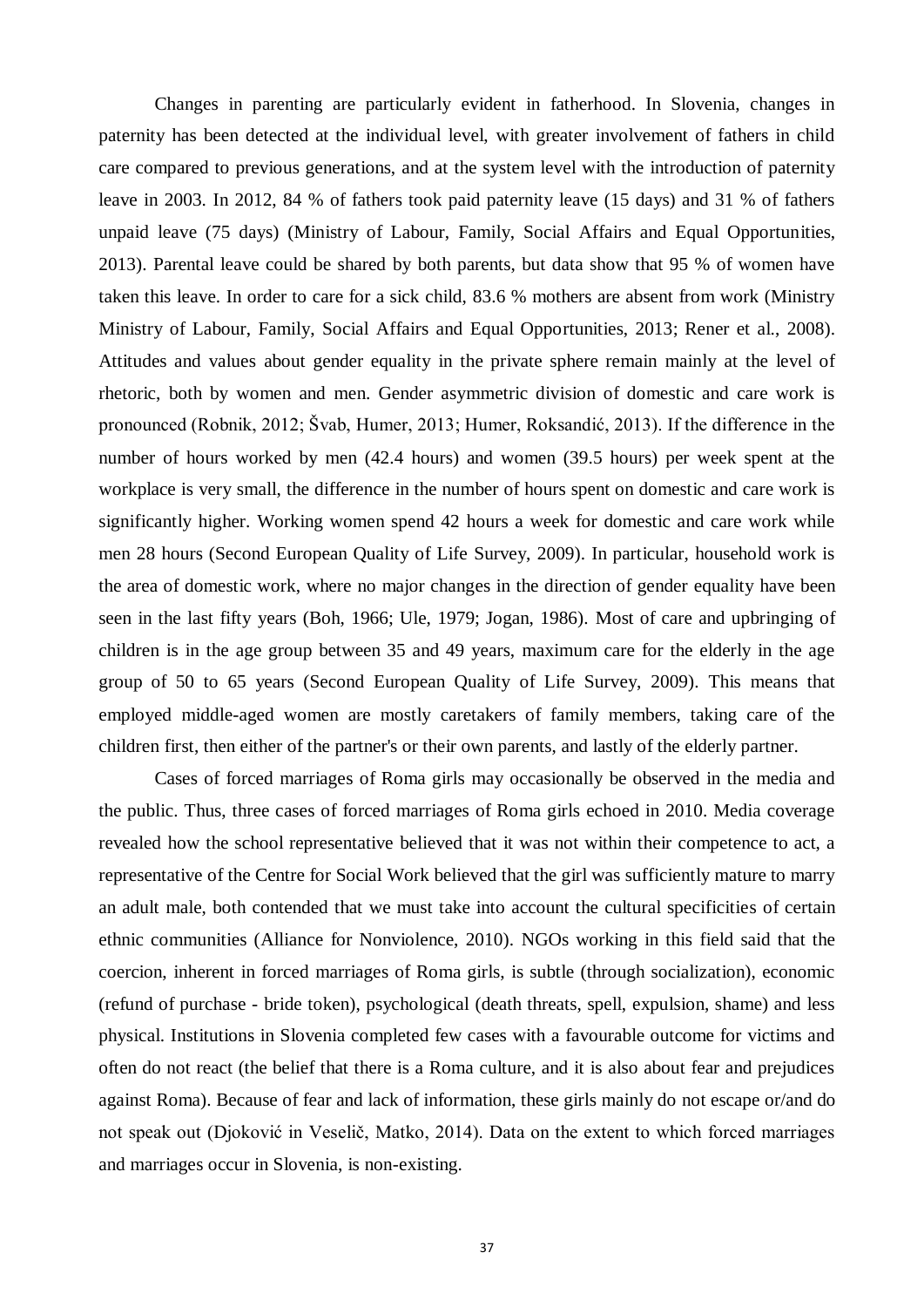**Recommendations:**

- **Measures to promote reconciliation of work and family obligations have to address women and men, and in addition to caring for children they must take into account care for the elderly and other family members in need.**
- **Legislative regulation and enforcement of equal status to the families of homosexual parents have to be put into effect.**
- **To conduct a national survey of families and family life in Slovenia.** (Recommendations are taken from the Feminist manifest of 2014)

#### **Questions:**

- **What measures will be taken by the state to improve the situation of mothers in the single-parent family and to distribute more equally the burden of working women with family and care obligations?**
- **When will the state ensure equal rights to families of homosexual parents?**
- **What will the state do to prevent forced marriages of underage girls, especially in the Roma community?**

Bibliography:

- 1. Boh, K., 1966. *Časovni budžeti (Kako zaposlena žena troši prosti čas) (Time Budget (How a busy wife spends free time)).* Ljubljana: Inštitut za sociologijo in filozofijo pri Univerzi v Ljubljani.
- 2. European Foundation for the Improvement of Living and Working Conditions. 2009. *Second European Quality of Life Survey. Overview*. Available at: [http://www.eurofound.europa.eu/pubdocs/2009/02/en/1/EF0902EN.pdf,](http://www.eurofound.europa.eu/pubdocs/2009/02/en/1/EF0902EN.pdf) 24. 11. 2014.
- 3. Humer, Ž., Roksandič, M. 2013. Protikrizni ukrepi in enakost spolov (Countercrisis measures and gender equality). Ljubljana: Ženski lobi Slovenije.
- 4. Jogan, M., 1986. *Zaposlenost žensk in spreminjanje družine (raziskovalno poročilo za leto 1985 in 1986)* (*Employment of women and changing family (research report for the year 1985 and 1986))*. Ljubljana: RSS.
- 5. Ministry of Labour, Family, Social Affairs and Equal Opportunities, 2013. Letter from an e-mail. Unpublished.
- 6. *Press Release Alliance for Nonviolence on current forced marriages of 8. 12. 2010*, Available only in Slovene at: [http://www.drustvo-zenska-svetovalnica.si/izjava-za-javnost-zveze-za-nenasilje-o](http://www.drustvo-zenska-svetovalnica.si/izjava-za-javnost-zveze-za-nenasilje-o-aktualnih-prisilnih-porokah)[aktualnih-prisilnih-porokah,](http://www.drustvo-zenska-svetovalnica.si/izjava-za-javnost-zveze-za-nenasilje-o-aktualnih-prisilnih-porokah) 24. 1. 2015.
- 7. Rener, T., Humer, Ž., Žakelj, T., Vezovnik, A., Švab, A. 2008. Novo očetovstvo v Sloveniji (The new *fatherhood in Slovenia*). Ljubljana: Fakulteta za družbene vede.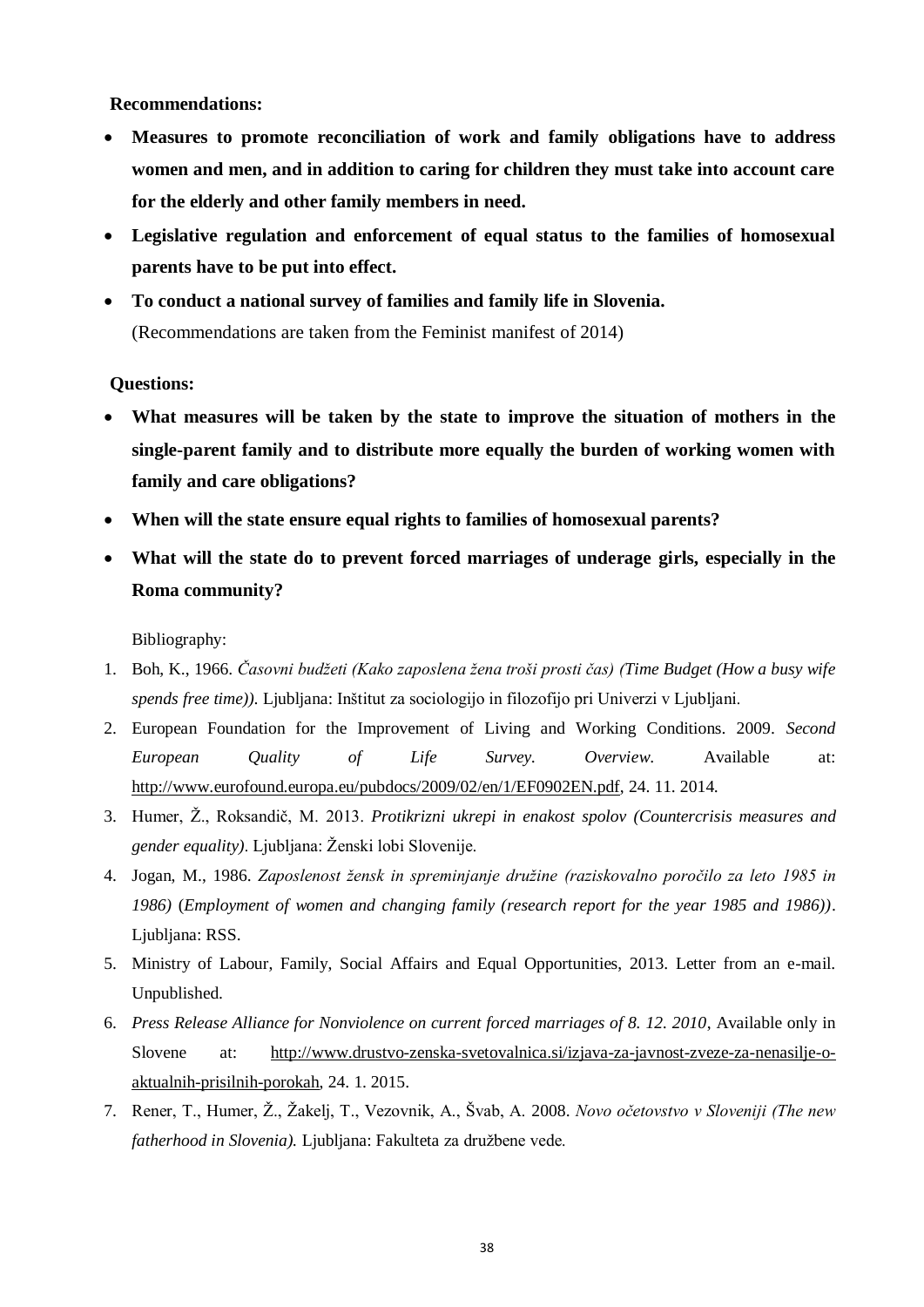- 8. Robnik, S., 2012*. Raziskava Enakost spolov v družinskem življenju in v partnerskih odnosih (Research*  on Gender equality in family life and partnership), Ministrstvo za delo, družino, socialne zadeve in enake možnosti, Služba za enake možnosti in evropsko koordinacijo. Available only in Slovene at: [http://www.mddsz.gov.si/fileadmin/mddsz.gov.si/pageuploads/dokumenti\\_\\_pdf/druzina/RaziskavaEna](http://www.mddsz.gov.si/fileadmin/mddsz.gov.si/pageuploads/dokumenti__pdf/druzina/RaziskavaEnakostSpolovPartnerstvo.pdf) [kostSpolovPartnerstvo.pdf,](http://www.mddsz.gov.si/fileadmin/mddsz.gov.si/pageuploads/dokumenti__pdf/druzina/RaziskavaEnakostSpolovPartnerstvo.pdf) 25. 2. 2014.
- 9. Statistical Office of Republic of Slovenia, 2013a. Mednarodni dan očetov *(International Fathers Day).* Available only in Slovene at: [http://www.stat.si/novica\\_prikazi.aspx?id=5558,](http://www.stat.si/novica_prikazi.aspx?id=5558) 26. 11. 2014.
- 10. Statistical Office of Republic of Slovenia, 2013b. *Sklenitve in razveze zakonskih zvez, Slovenija, 2013 - končni podatki (Marriages and divorces, Slovenia, 2013 – final data)*. Available only in Slovene at: [http://www.stat.si/novica\\_prikazi.aspx?ID=6303,](http://www.stat.si/novica_prikazi.aspx?ID=6303) 26. 11. 2014.
- 11. Ule, M., 1979. *Nekaj empiričnih podatkov o vlogi ženske in družine v samoupravni družbi. Poročilo II. Faze raziskave Družbenopolitična aktivnost žensk na Slovenskem (Some empirical data on the role of women and families in self-managing society. Report II. Government constituency phase of the research activity of women in Slovenian).* Ljubljana: Fakulteta za sociologijo, politične vede in novinarstvo, Center za raziskovanje javnega mnenja in množičnih komunikacij.
- 12. Veselič, Š., Matko, K. (2014), *Analiza usklajenosti nacionalnih standardov, zakonodaje in javnih politik s Konvencijo Sveta Evrope o preprečevanju nasilja nad ženskami in nasilja v družini ter o boju proti njima (Analysis of harmonization of national standards, legislation and public policies with the Council of Europe Convention on Preventing and Combating Violence against Women and Domestic Violence).* Ljubljana: Društvo SOS telefon za ženske in otroke – žrtve nasilja.
- 13. Women's Lobby of Slovenia, 2014. *Feminist Manifesto*, From the Conference 20 years after Beijing, November 2014, Brdo pri Kranju. Available only in Slovene at: [http://www.zenskilobi.si/images/DOKUMENTI/Splet\\_Fem\\_manifest\\_MR.pdf,](http://www.zenskilobi.si/images/DOKUMENTI/Splet_Fem_manifest_MR.pdf) 24. 11. 2014.

## *Responsibility of the state for the establishment of the efficient mechanism for the recovery of maintenance (reference to the different articles and recommendations of CEDAW)*

**In order to ensure real gender equality, the state has to provide single-parent families; most of them are single mothers in Slovenia, an appropriately high child maintenance; so that they can support their children without the risk of compromising their economic and social status. The state does not ensure effective enforcement proceedings due to unpaid maintenance obligations, consequently women - single mothers are again placed at a disadvantage and their economic independence and social power are weakened.**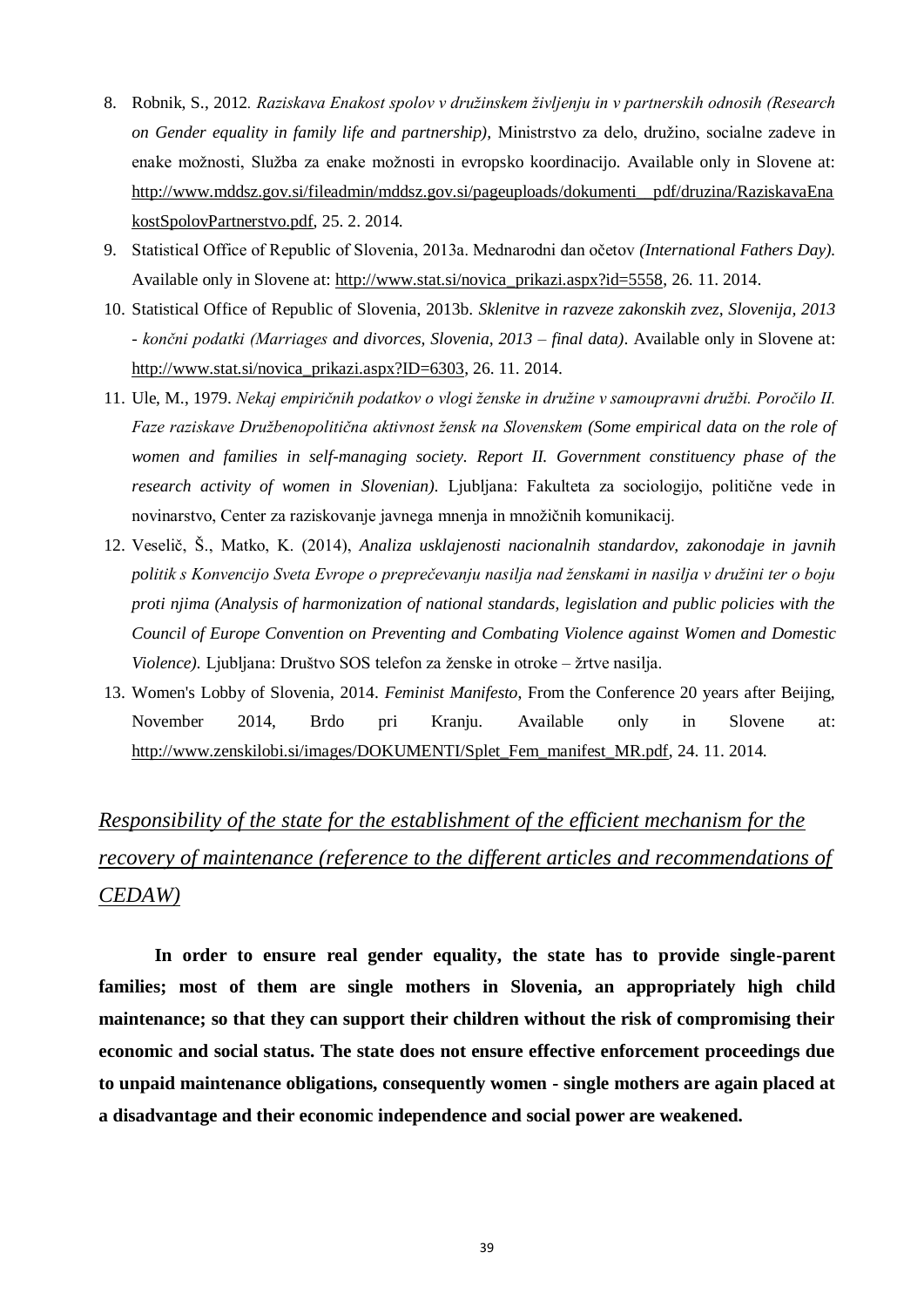The Courts in Slovenia recognize the maintenance of minor children in the average amount of  $\epsilon$  131.16<sup>4</sup>, according to calculations of the Ministry of Labour, Family, Social Affairs and Equal Opportunities, while the cost of living for one person in 2009 amounted to  $\epsilon$  562.07<sup>5</sup>. The average maintenance also taking into account the child allowance (child benefit supplement is the benefit for the maintenance and education of the child and depends on family income and the number of children in families) do not cover the proportional share of the child's needs. Proper maintenance (i.e. maintenance of more than  $\epsilon$  200) is received by only 12.8 % of children. The proportion of very low maintenance is 0.8 %, this maintenance is paid up to  $\epsilon$  20, 2.4 % of maintenance beneficiaries receive maintenance in the amount of  $\epsilon$  20 - 40 and 16.1 % in the amount of  $\epsilon$  40 - $80^6$ . Among the beneficiaries from the maintenance of approximately 58,000<sup>7</sup>, 91.7 % of them are women (as a lawful representative of the child); according to NGOs one third of persons fail to comply with its obligations, they either fail to pay the maintenance regularly or do not pay it at all.

The average monthly net salary in Slovenia is around  $\epsilon$  1,000.00 which means that it is difficult for a person with average incomes to independently care for themselves and for the child. A mother who has custody of the child must devote more of her time to the upbringing and care of the child and a larger proportion of their income than the child's father. The amount of the average maintenance is not in accordance with the cost of living or the average wage in the country; this disparity places women in a much worse position compared with men.

The state has not established an effective mechanism for the recovery of maintenance, thus it is further weakening the position of women - single mothers. In cases of non-payment of maintenance the state, through the Maintenance Fund, pays for a child an amount significantly lower than the average specific maintenance. In 2013 this amount was from  $\epsilon$  72.46 to 94.19 (depending on the age of the child). If the maintenance is set in a small amount, the Fund will compensate the whole maintenance. Maintenance Fund recovers 28 % of total liabilities from nonpayers. Fiscal Balance Act (2012) postponed the coordination of maintenance replacement with the growth of the cost of living to and including the year following the year in which economic growth exceeds 2.5 % of gross national product. The law in this section disproportionately affects women more than men. Exact data on the proportion of non-payers is not available as

1

<sup>4</sup> Data from the webpage of the Ministry of Labour, Family Social Affairs and Equal Opportunities from 18. 10. 2013, available only in Slovene at: [http://www.mddsz.gov.si/si/uveljavljanje\\_pravic/statistika/prezivnine/,](http://www.mddsz.gov.si/si/uveljavljanje_pravic/statistika/prezivnine/) 4.12. 2014.

<sup>&</sup>lt;sup>5</sup> Data from the webpage of the Ministry of Labour, Family Social Affairs and Equal Opportunities, available only in Slovene at: [http://www.mddsz.gov.si/fileadmin/mddsz.gov.si/pageuploads/dokumenti\\_\\_pdf/240709-tk](http://www.mddsz.gov.si/fileadmin/mddsz.gov.si/pageuploads/dokumenti__pdf/240709-tk-min_zivlj_stroski.pdf)[min\\_zivlj\\_stroski.pdf,](http://www.mddsz.gov.si/fileadmin/mddsz.gov.si/pageuploads/dokumenti__pdf/240709-tk-min_zivlj_stroski.pdf) 4. 12. 2014.

 $\overline{6}$  Data from the webpage of the Ministry of Labour, Family Social Affairs and Equal Opportunities, available only in Slovene at: [http://www.mddsz.gov.si/si/uveljavljanje\\_pravic/statistika/prezivnine/,](http://www.mddsz.gov.si/si/uveljavljanje_pravic/statistika/prezivnine/) 4. 12. 2014.  $7$ Data from the webpage of the Ministry of Labour, Family Social Affairs and Equal Opportunities, available

only in Slovene at: [http://www.mddsz.gov.si/si/uveljavljanje\\_pravic/statistika/prezivnine/,](http://www.mddsz.gov.si/si/uveljavljanje_pravic/statistika/prezivnine/) 4. 12. 2014.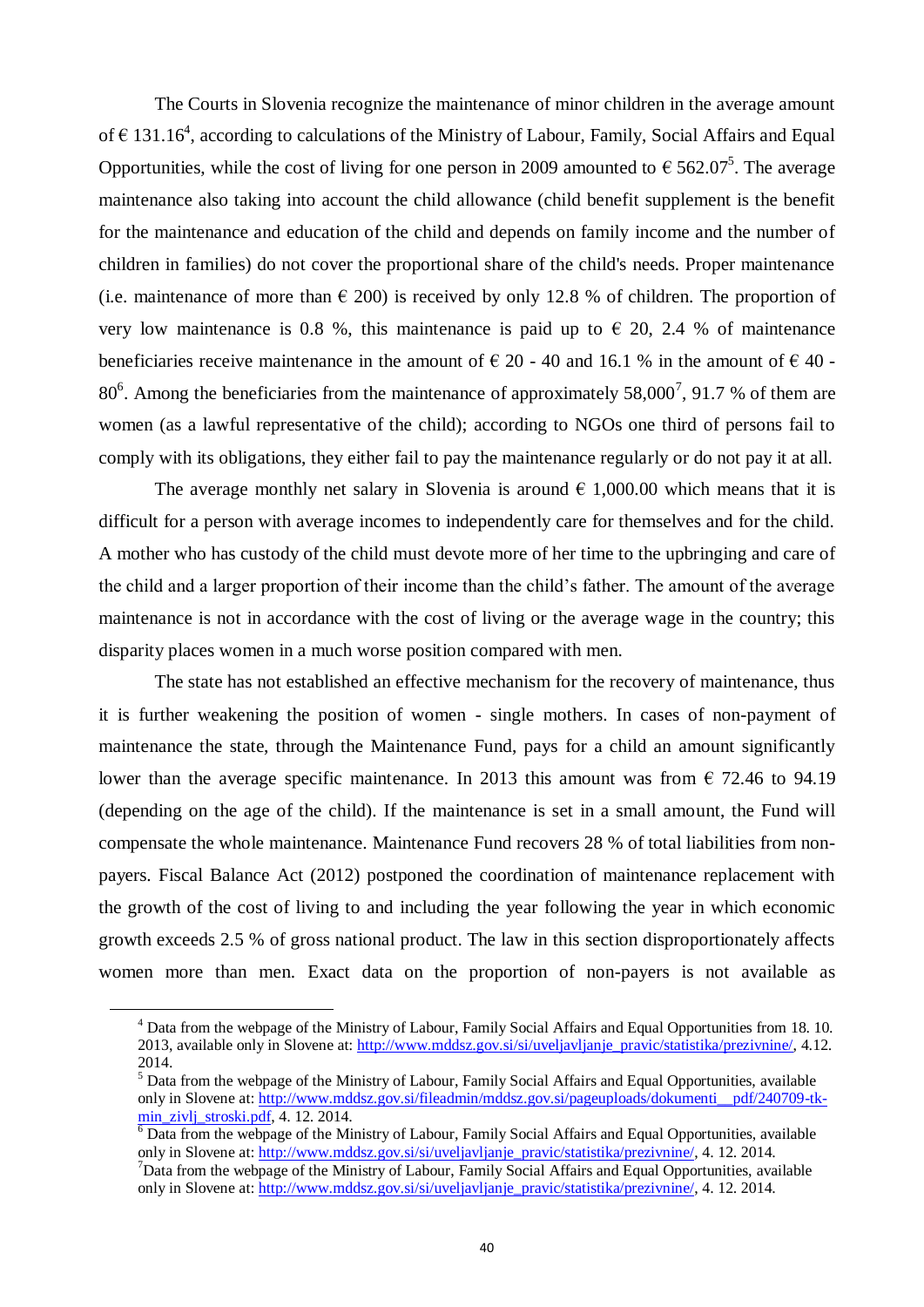Maintenance Fund monitors only those who make an application for compensation. Other mechanisms for the control of non-paying persons are non-existent and it is currently estimated that one third of the eligible women has difficulty with (regular) payments of the maintenance.

In determining and recovery of the maintenance the state failed to provide adequate protection to beneficiaries: the state has not yet examined the possibilities for a simpler and more efficient system of determining maintenance, it did not guarantee extension of the limitation period for maintenance, so that the starting point of limitation binds to the processing ability of the child (each instalment of the maintenance lapses in three years after the maturity date - 1st paragraph of Article 347 of the Code of Obligations), the maintenance claim is not defined as an absolute priority claim, process execution can be interrupted by third-party proceedings, which defers the obligation to pay the maintenance until the objection is solved.

With a view to the protection of de facto equality, the state should set minimum maintenance to at least half of the minimum wage<sup>8</sup> and exhaustively define exceptions to this amount. The state should also coordinate the compensation of the Maintenance Fund with this amount. It is necessary to ensure the coordination of compensation despite the financial crisis, as these measures disproportionately affect women more than men. The state should establish a more effective system of enforcement of maintenance, so that maintenance represents the absolute priority of claims in enforcement proceedings, provide for measures and carry out other activities for ensuring the payment of maintenance obligations.

#### **Recommendations:**

- **To set the minimum maintenance amount to at least half of the minimum income for the purpose of protection of the actual equality (and then to establish exceptions to this amount).**
- **To highlight a more effective way of enforcement of maintenance and perform other activities for ensuring the payment of maintenance obligations.**

#### **Questions:**

<u>.</u>

- **How will the state provide substantive equality for children and set minimum maintenance amount to at least half of the minimum wage (and according to this, give exemptions from this amount)?**
- **What did the state do to enforce maintenance in a more effective way and to ensure the payment of maintenance obligations?**

<sup>&</sup>lt;sup>8</sup> The minimum wage in 2013 is  $\epsilon$  261,51. Available only in Slovene at[: http://www.uradni](http://www.uradni-list.si/1/objava.jsp?urlid=20138&stevilka=231)[list.si/1/objava.jsp?urlid=20138&stevilka=231,](http://www.uradni-list.si/1/objava.jsp?urlid=20138&stevilka=231) 4. 12. 2014.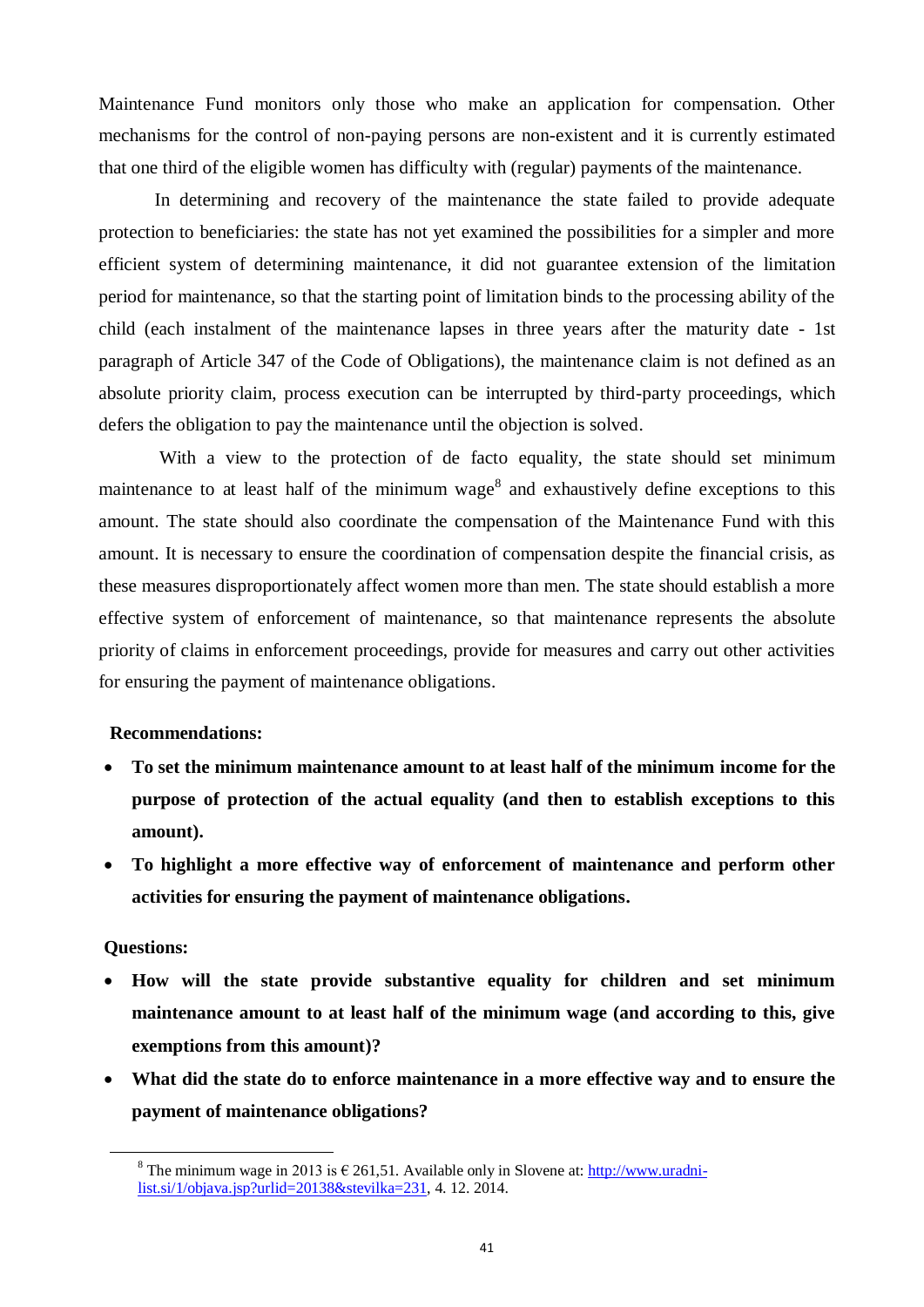Bibliography:

- 1. Code of Obligations, Official Gazette of the Republic of Slovenia, No. 97/07. Available only in Slovene at: [http://www.uradni-list.si/1/objava.jsp?urlurid=20074826,](http://www.uradni-list.si/1/objava.jsp?urlurid=20074826) 4. 12. 2014.
- 2. Decision on the agreed minimum wage as of January 2013. Official Gazette of the Republic of Slovenia, No. 08/13. Available only in Slovene at: [http://www.uradni](http://www.uradni-list.si/1/objava.jsp?urlid=20138&stevilka=231)[list.si/1/objava.jsp?urlid=20138&stevilka=231,](http://www.uradni-list.si/1/objava.jsp?urlid=20138&stevilka=231) 4. 12. 2014.
- 3. Fiscal Balance Act, Official Gazette of the Republic of Slovenia, No. 40/12. Available only in Slovene at: [http://www.uradni-list.si/1/content?id=108751,](http://www.uradni-list.si/1/content?id=108751) 4. 12. 2014.

*Enforcement of the compensations according to the Crime victims Compensation Act for the citizens of the third world countries (reference to the different articles and recommendations of CEDAW)*

**Crime Victim Compensation Act is discriminatory because it contains a formal condition of the citizenship of the Republic of Slovenia or other EU Member States for obtaining compensation under this Act.**

The census of 2011 states that 82,746 foreigners (from non-EU states) lived in Slovenia on 1. 1. 2011 (Statistical Office of Republic of Slovenia, 2011) and, according to UNHCR, an unknown number of persons without the citizenship in Slovenia.

They may be, due to their status, very vulnerable and often victims of crime, for example domestic violence and human trafficking (the latter mostly include women - citizens of the third world countries, according to experience of NGOs), but since the formal condition for obtaining compensation is the citizenship of Republic of Slovenia or other EU Member States, they are not entitled to compensation. This is an unacceptable discrimination affecting mostly women.

According to experience of NGOs, women victims of trafficking predominate in Slovenia, they are mainly third world country nationals and are not eligible to compensation under applicable law. Crime Victim Compensation Act allows crime victims of violent crime in Slovenia and the EU Member States to obtain compensation upon the satisfaction of certain conditions without triggering an action for damages (if the victims are children, the disabled or victims of domestic violence). To this purpose an assumption of non-payment is established, i.e. that the compensation is impossible to be recovered from the offender. This presumption does not apply to those victims of trafficking who otherwise meet the conditions for recognition of compensation and for victims of sexual abuse when the abuse does not occur in the family. Victims must initiate legal proceedings, which may last for several years. If the compensation is not paid they have to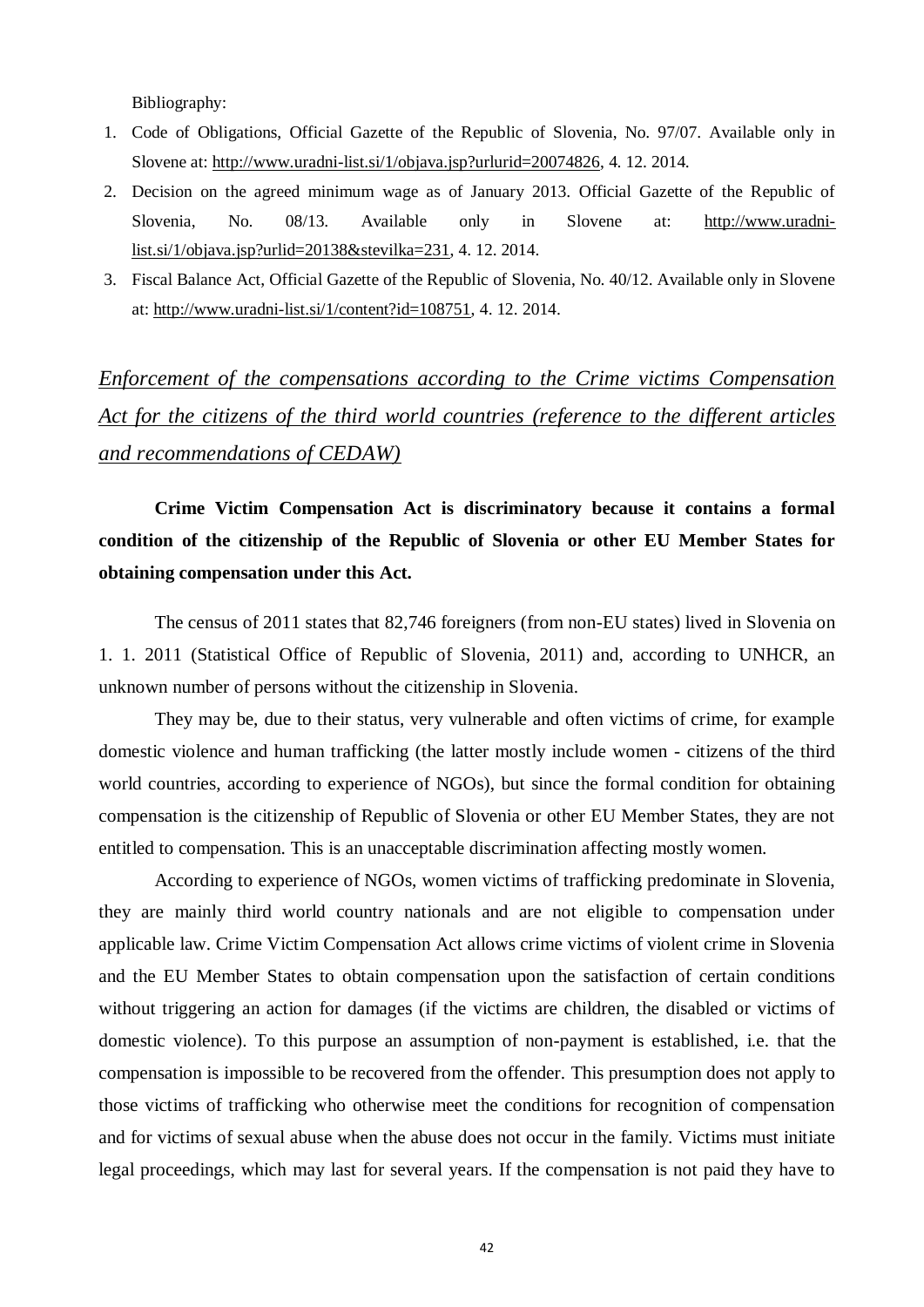initiate enforcement proceedings, and if it is evidently unsuccessful, they are entitled to compensation. Victims of human trafficking and sexual abuse are particularly vulnerable and the assumption of non-payment should also apply in their case.

#### **Recommendations:**

- **To make an immediate change in legislation that will enable the recognition of compensation under the Crime Victim Compensation Act also to citizens of third world countries or stateless persons.**
- **To make a rapid change in legislation that will set the presumption of non-payment in cases where victims eligible for compensation under the Crime Victim Compensation Act are the victims of trafficking and the victims of sexual abuse.**

#### **Questions:**

- **What are the state's plans to eliminate discrimination against women - citizens of third world countries or without citizenship who are victims of crime to obtain compensation under the Crime Victim Compensation Act?**
- **How will the state eliminate discrimination against women from non-EU countries who are victims of trafficking and victims of sexual abuse concerning entitlement to compensation under the same conditions as all other victims using the assumptions of non-payment?**

Bibliography:

- 1. Crime Victim Compensation Act, Official Gazette of the Republic of Slovenia, No. 86/10. Available at: [http://ec.europa.eu/justice\\_home/judicialatlascivil/html/pdf/national\\_law\\_cv\\_sln\\_en.pdf,](http://ec.europa.eu/justice_home/judicialatlascivil/html/pdf/national_law_cv_sln_en.pdf) 28. 2. 2015.
- 2. Statistični urad Republike Slovenije, Prebivalstvo Slovenija, 1. januar 2011 končni podatki. (Statistical Office of Slovenia, Population, Slovenia, 1. January 2011 - Final data), 2011. Available only in Slovene at: [http://www.stat.si/novica\\_prikazi.aspx?id=3876,](http://www.stat.si/novica_prikazi.aspx?id=3876) 18. 6. 2014.
- 3. UNHCR v Sloveniji, Osebe brez državljanstva (persons without citizenship). Available only in Slovene at: [http://www.unhcr-centraleurope.org/si/komu-pomagamo/osebe-brez-drzavljanstva.html,](http://www.unhcr-centraleurope.org/si/komu-pomagamo/osebe-brez-drzavljanstva.html) 18. 6. 2014.
- 4. Council Directive 2004/80/EC of 29 April 2004 relating to compensation to crime victims, Official Journal of the European Union No. L 261, 6. 8. 2004. Available at: [http://eur](http://eur-lex.europa.eu/LexUriServ/LexUriServ.do?uri=OJ:L:2004:261:0015:0018:en:PDF)[lex.europa.eu/LexUriServ/LexUriServ.do?uri=OJ:L:2004:261:0015:0018:en:PDF,](http://eur-lex.europa.eu/LexUriServ/LexUriServ.do?uri=OJ:L:2004:261:0015:0018:en:PDF) 27. 2. 2015.
- 5. Directive 2011/36/EU of the European Parliament and of the Council of 5 April 2011 on preventing and combating trafficking in human beings and protecting its victims, and replacing Council Framework Decision 2002/629/JHA. Official Journal of the European Union No. L 101, 15. 4. 2011.